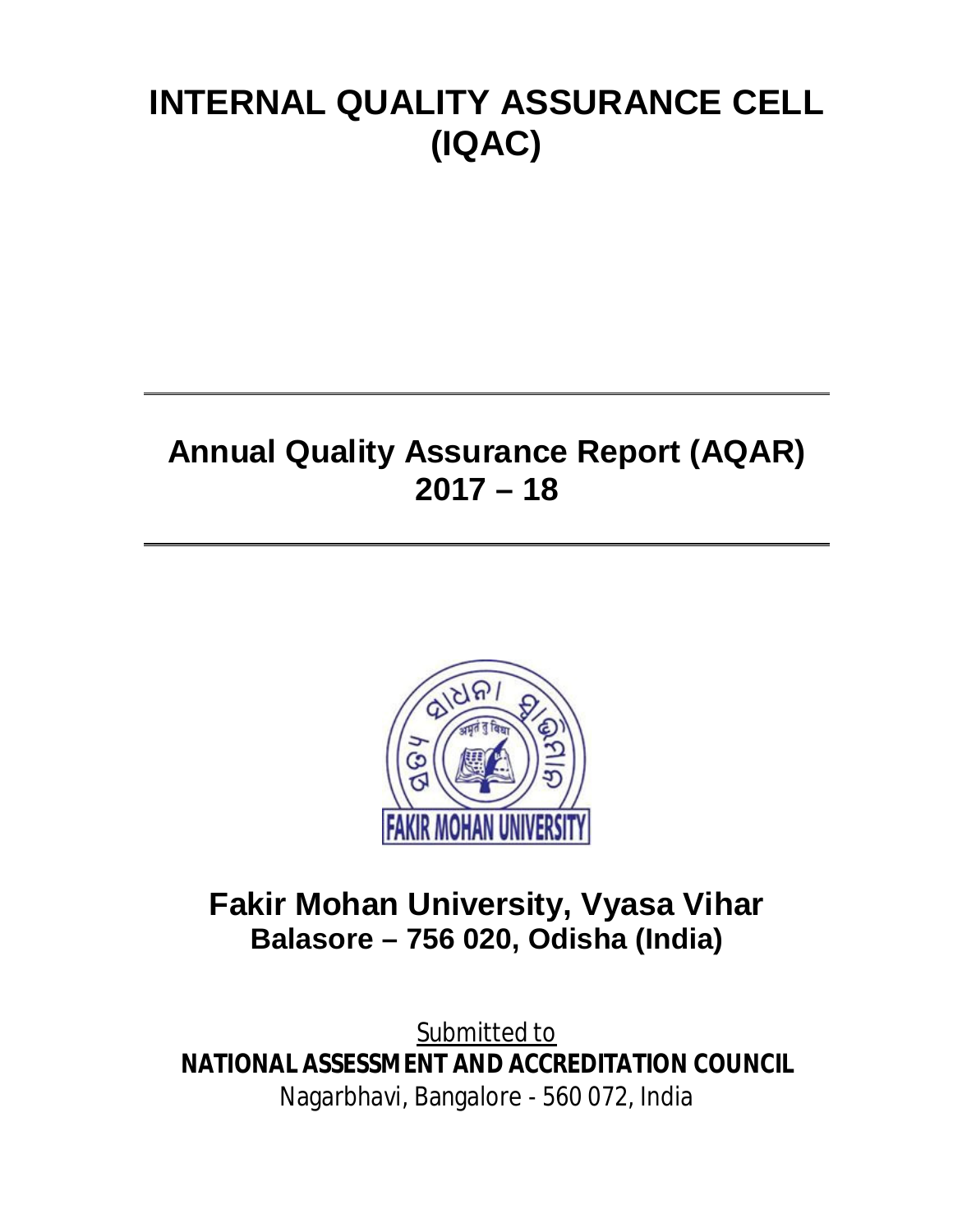## **The Annual Quality Assurance Report (AQAR) of the IQAC (For Universities)**

Institutions Accredited by NAAC need to submit an Annual self-reviewed progress report i.e. Annual Quality Assurance Report (AQAR) to NAAC, through its IQAC. The report is to detail the tangible results achieved in key areas, specifically identified by the IQAC at the beginning of the Academic year. *The AQAR period would be the Academic Year. (For example, July 1, 2017 to June 30, 2018)*

## **Part – A**

#### **Data of the Institution**

| (data may be captured from IIQA)                                       |                                 |
|------------------------------------------------------------------------|---------------------------------|
| 1. Name of the Institution:                                            | <b>Fakir Mohan University</b>   |
| Name of the Head of the institution:                                   | <b>Shri Amar Singh Soren</b>    |
| Designation:                                                           | Registrar                       |
| Does the institution function from own campus: Yes                     |                                 |
| Phone no./Alternate phone no.<br>$\bullet$                             | 06782-275787                    |
| Mobile no.                                                             | 9437113425                      |
| <b>Registered Email</b>                                                | registrarfmuniversity@gmail.com |
| <b>Alternate Email</b>                                                 | edespatchfmu@gmail.com          |
| Address                                                                | Vyasa Vihar, Nuapadhi,          |
| City/Town                                                              | <b>Balasore</b>                 |
| State/UT<br>$\sim$ :                                                   | Odisha                          |
| Pin Code<br>$\ddot{\cdot}$                                             | 756020                          |
| 2. Institutional status:                                               |                                 |
| University: State/Central/Deemed/Private:<br>٠<br>(Tick appropriative) | <b>State University</b>         |
| Type of Institution: Co-education/Men/Women                            | <b>Co-education</b>             |
| Location: Rural/Semi-urban/Urban:                                      | <b>Rural</b>                    |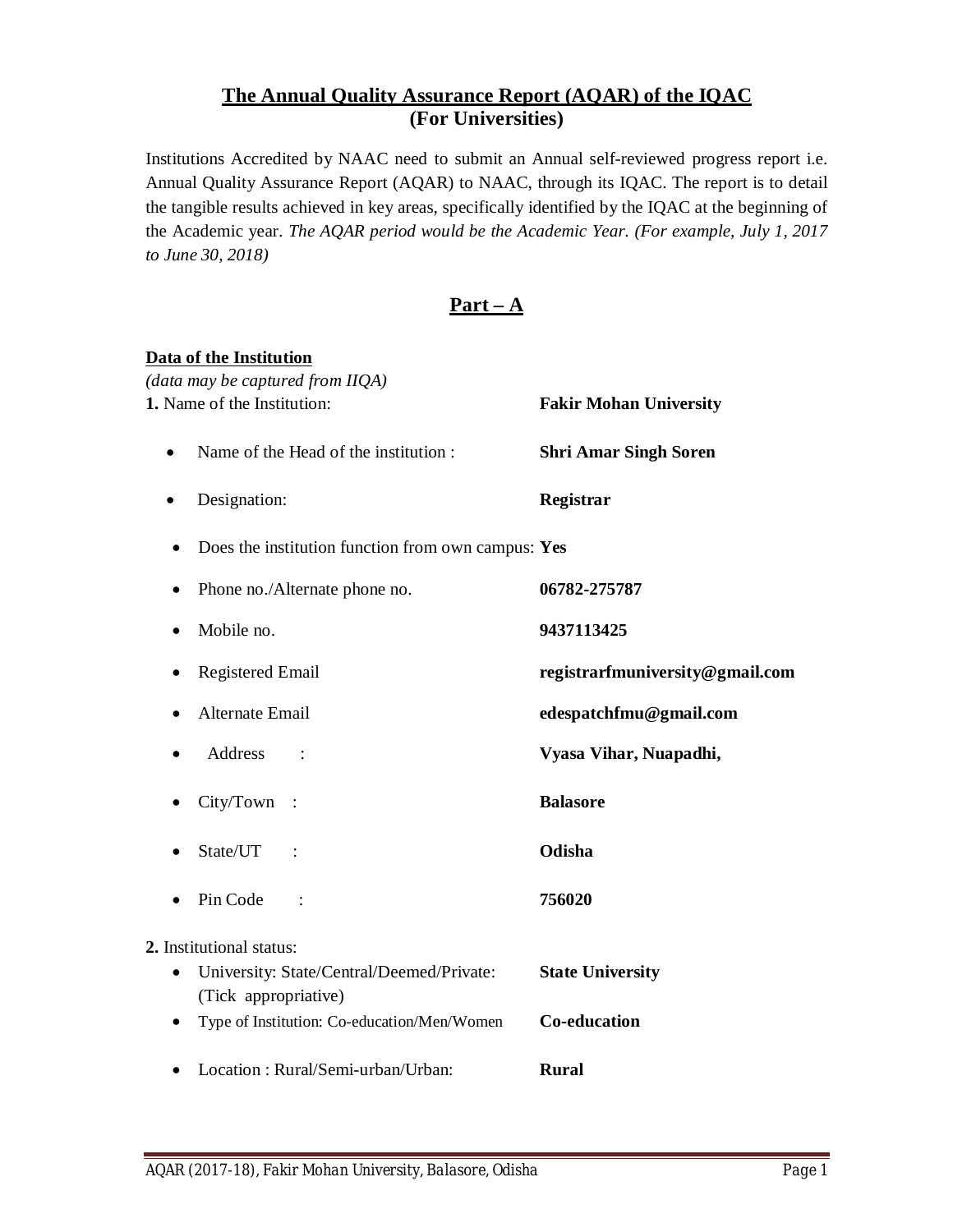|                                                        | Financial Status: Centrally funded/state funded/Private | State funded, UGC 2(f),<br>UGC12(B)                 |
|--------------------------------------------------------|---------------------------------------------------------|-----------------------------------------------------|
| Name of the IQAC Co-ordinator:                         |                                                         | Dr. Nihar Ranjan Rout                               |
| Phone no. /Alternate phone no. :                       |                                                         |                                                     |
| Mobile:                                                |                                                         | 9437271296                                          |
| IQAC e-mail address:                                   |                                                         | iqacfmu@gmail.com                                   |
| Alternate Email address:                               |                                                         |                                                     |
| <b>3.</b> Website address:                             |                                                         | www.fmuniversity.nic.in                             |
| Web-link of the AQAR: (Previous Academic Year):        |                                                         |                                                     |
| AQAR (2016-17):                                        | www.fmuniversity.nic.in/pdf/AQAR_2016_17.pdf            |                                                     |
| AQAR (2017-18):                                        |                                                         | http://www.fmuniversity.nic.in/pdf/AQAR_2017_18.pdf |
| 4. Whether Academic Calendar prepared during the year? |                                                         | <b>Yes</b>                                          |

if yes, whether it is uploaded in the Institutional website: **No**

Weblink:

**5.** Accreditation Details

| Cycle             | Grade       | <b>CGPA</b> | Year of<br>Accreditation | <b>Validity Period</b>   |
|-------------------|-------------|-------------|--------------------------|--------------------------|
| 1 <sup>st</sup>   | ${\bf B}^+$ | 2.52        | 2016                     | 16/09/2016 to 15/09/2021 |
| 2 <sup>nd</sup>   |             |             |                          | from:<br>to:             |
| 3 <sup>rd</sup>   |             |             |                          | from:<br>to:             |
| 4 <sup>th</sup>   |             |             |                          | from:<br>to:             |
| $5$ <sup>th</sup> |             |             |                          | from:<br>to:             |

### **6.** Date of Establishment of IQAC: **Letter No. FMU-IQAC-1/2015/2602, Dated: 26/08/2015**

**7.** Internal Quality Assurance System

| <b>7.1</b> Quality initiatives by IQAC during the year for promoting quality culture |                              |                            |  |  |  |  |
|--------------------------------------------------------------------------------------|------------------------------|----------------------------|--|--|--|--|
| Item /Title of the quality initiative by                                             |                              | Number of                  |  |  |  |  |
| IQAC                                                                                 | Date & duration              | participants/beneficiaries |  |  |  |  |
| Submission of Annual Quality Assurance                                               | 19.05.2018                   |                            |  |  |  |  |
| Report (AQAR) to NAAC                                                                | $(AQAR 2016-17)$             | -                          |  |  |  |  |
| Workshop on Plagiarism Check by using                                                |                              |                            |  |  |  |  |
| Turnitin                                                                             | 15.12.2017 (One day)         | 30                         |  |  |  |  |
| <b>Establishment of Centre of Excellence</b>                                         | <b>Proposal submitted to</b> |                            |  |  |  |  |
| through Institutional Development                                                    | DHE, Govt. Of Odisha         |                            |  |  |  |  |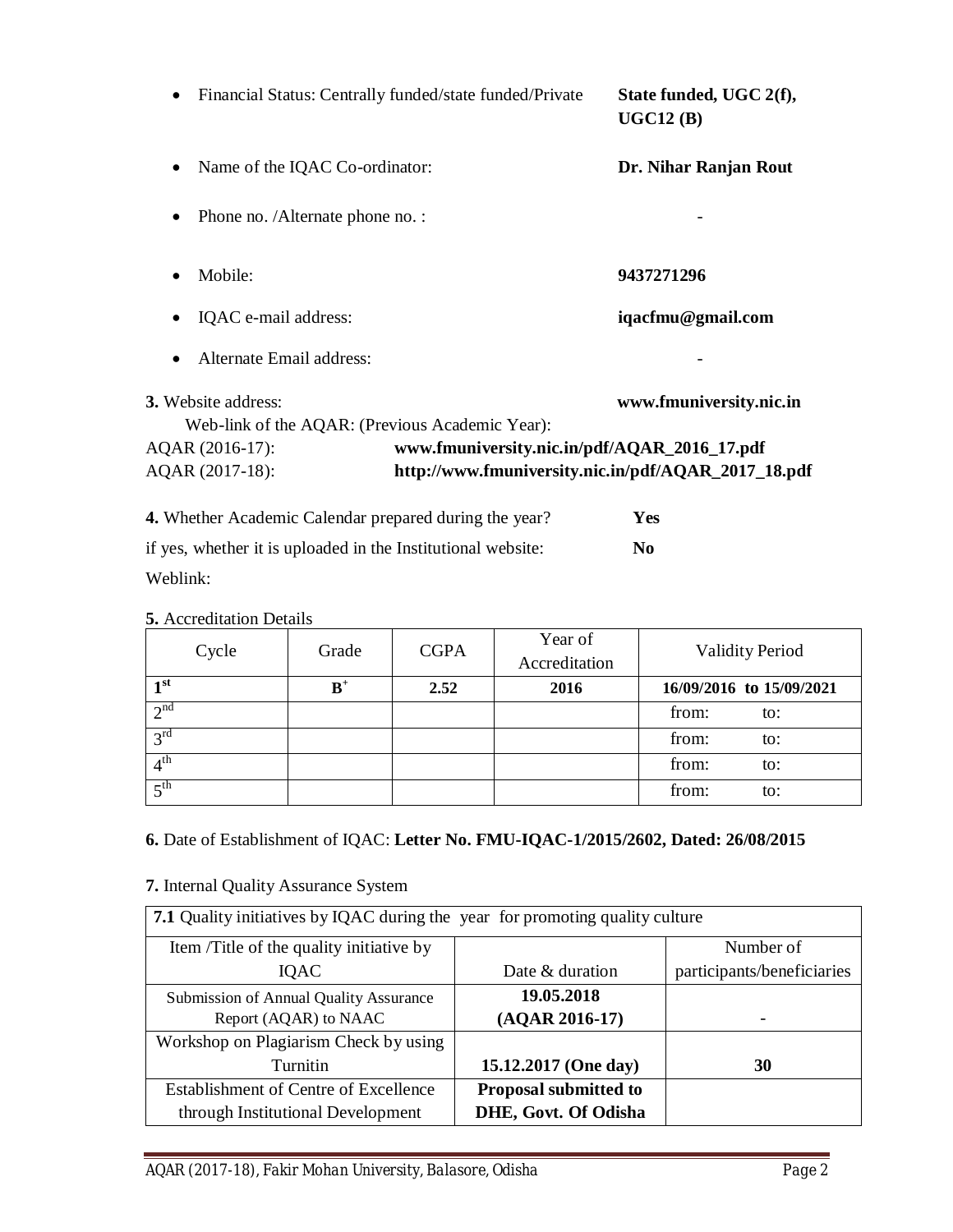| Programme funded by World Bank | and Grant sanctioned for         |                     |
|--------------------------------|----------------------------------|---------------------|
|                                | five years                       |                     |
|                                | <b>Conducted for the session</b> |                     |
| Student feedback collection    | (May, 2018)                      | <b>All Students</b> |
| Participation in NIRF          | 30.11.2017                       |                     |

#### *Note: Some Quality Assurance initiatives of the institution are: (Indicative list)*

- *Regular meeting of Internal Quality Assurance Cell (IQAC); timely submission of Annual Quality Assurance Report (AQAR) to NAAC; Feedback from all stakeholders collected, analysed and used for improvements*
- *Academic Administrative Audit (AAA) conducted and its follow up action*
- *Participation in NIRF*
- *ISO Certification*
- *NBA etc.*
- *Any other Quality Audit*

**8.** Provide the list of Special Status conferred by Central/ State Government-

#### UGC/CSIR/DST/DBT/ICMR/TEQIP/World Bank/CPE of UGC etc.

| Institution/ |                                          |         |               |        |
|--------------|------------------------------------------|---------|---------------|--------|
| Department/  |                                          | Funding | Year of award |        |
| Faculty      | Scheme                                   | agency  | with duration | Amount |
| Fakir Mohan  | <b>Odisha Higher Education Programme</b> | World   |               | 17.41  |
| University   | for Excellence $&$ Equity (OHEPEE)       | Bank    | 2018          | Crore  |

**9.** Whether composition of IQAC as per latest NAAC guidelines: Yes/No: **Yes** (*Reconstituted during 2018-19 and notified vide letter no. FMU-IQAC-02/2015/ 022/ 2018, Dt.13.12.2018*

\*upload latest notification of formation of IQAC: *Uploaded in the University website*

**10.** No. of IQAC meetings held during the year: **03** 

The minutes of IQAC meeting and compliance to the decisions have been uploaded on the institutional website…….

Yes/No No

(Please upload, minutes of meetings and action taken report)

**11.** Whether IQAC received funding from any of the funding agency to support its activities during the year? Yes **No**  $\sqrt{ }$ 

If yes, mention the amount: Year: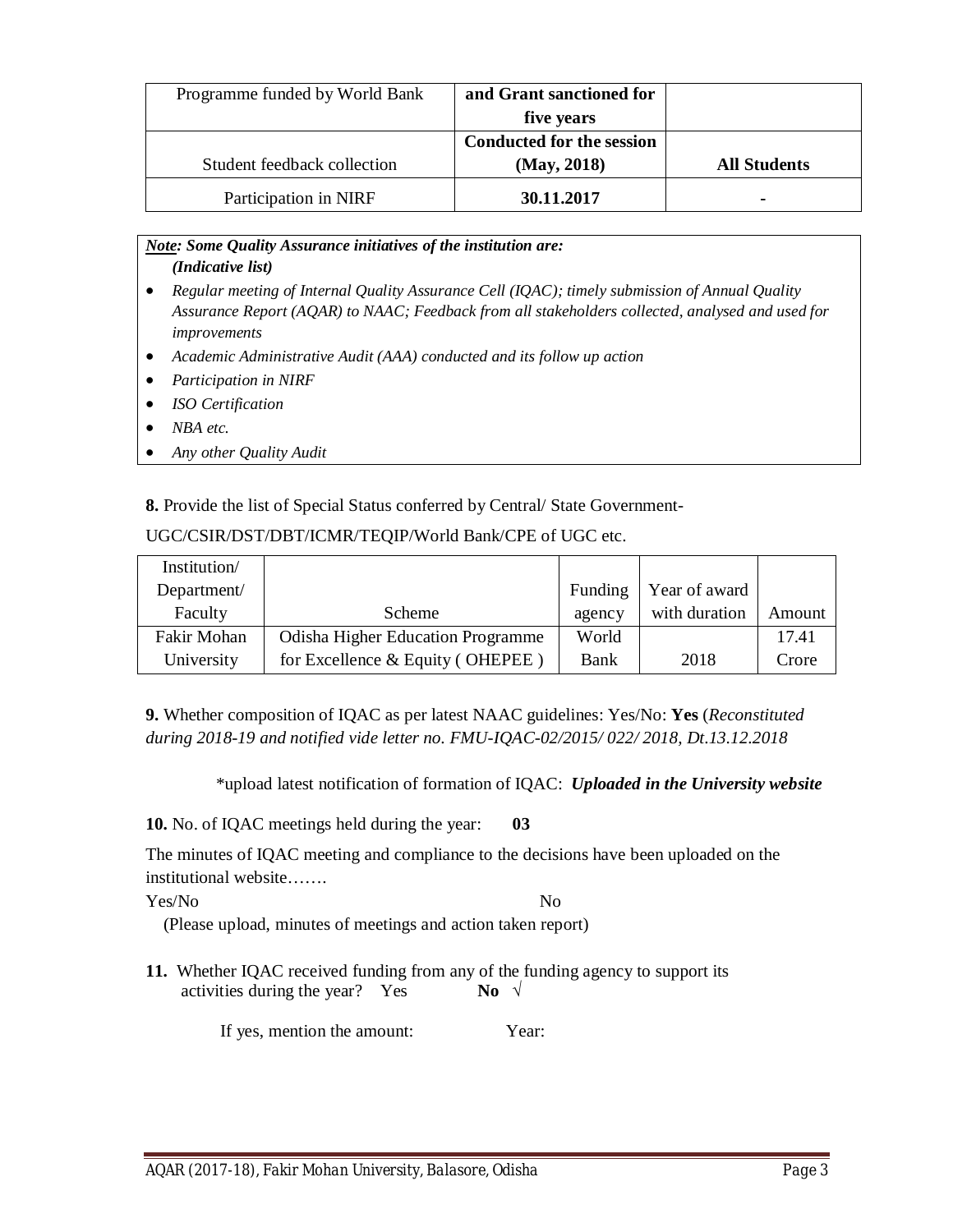**12.** Significant contributions made by IQAC during the current year (maximum five bullets)

\* The final plan was submitted to Department of Higher Education, Government of Odisha under the Odisha Higher Education Programme for Excellence & Equity (OHEPEE) which finally led to the release of Rs,17.41 cr for Institutional Development and for establishment of an Centre for Excellence.

\* The Civil Services Coaching Centre was inaugurated by the Vice-Chancellor on 16 March 2018. The Centre provided coaching to the first batch of students having strength of 60.

\* The Higher Education Department, Govt. of Odisha has declared the opening of 10 new Departments in the University from the academic year 2018-19 on 04.05.2018. The Departments are Chemistry, History & Archaeology, Commerce, Mathematics, Botany, Zoology, Geography, Education, Geology and Journalism & Mass Communication.

\* Documentation of information and its online submission for NIRF ranking.

**13.** Plan of action chalked out by the IQAC in the beginning of the Academic year towards Quality Enhancement and the outcome achieved by the end of the Academic year

| <b>Plan of Action</b>                                                                    | <b>Achievements/Outcomes</b>                                                                                                                                                                                                                                                                           |
|------------------------------------------------------------------------------------------|--------------------------------------------------------------------------------------------------------------------------------------------------------------------------------------------------------------------------------------------------------------------------------------------------------|
| 1. Student Feedback                                                                      | Successfully done                                                                                                                                                                                                                                                                                      |
| 2. Maintenance of Clean and Green<br>Campus                                              | Observation of Swachhata Pakhwada, Campus<br>beautification with development of lawns<br>and<br>gardens.                                                                                                                                                                                               |
| 3. Proving coaching for various<br>competitive examinations including<br>Civil Services. | The Civil Services Coaching Centre was inaugurated<br>by the Vice-Chancellor on 16 <sup>th</sup> March 2018.                                                                                                                                                                                           |
| 4. Establishment of new building of<br>Department of Language and Literature             | The Inauguration of new building of Department of<br>Language and Literature was held on 13.01.2018.                                                                                                                                                                                                   |
| 5. Opening of new courses                                                                | The Govt. of Odisha has finally agreed on 04.05.2018<br>to open 10 new Departments including Chemistry,<br>History & Archaeology, Commerce, Mathematics,<br>Botany, Zoology, Geography, Education, Geology<br>and Journalism & Mass Communication in the<br>University from the academic year 2018-19. |

**14.** Whether the AQAR was placed before statutory body? Yes /No: **Yes** 

Name of the statutory body: **Academic Council** Date of meeting(s): **13/12/2018**

**15.** Whether NAAC/or any other accredited body(s) visited IQAC or interacted with it to Assess the functioning?

 **Yes/No: No** Date:

**16.** Whether institutional data submitted to AISHE: Yes/No: **Yes**

Year: **2017-18** Date of Submission: **26/03/2018**

**17.** Does the Institution have Management Information System?

**Yes No** √

If yes, give a brief description and a list of modules currently operational. (Maximum 500 words)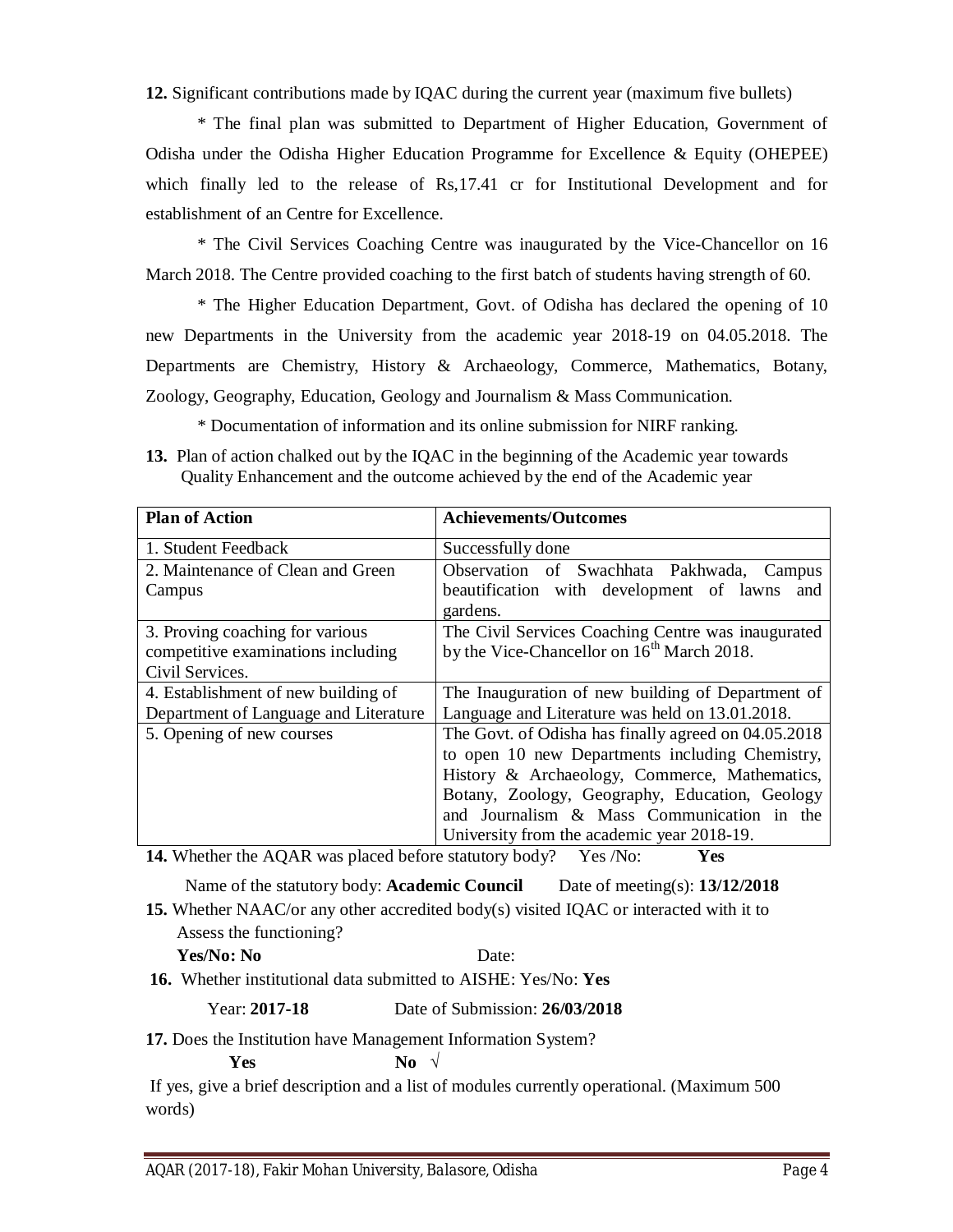# **Part-B**

| <b>CRITERION I- CURRICULAR ASPECTS</b>                                                                                                              |                                                                                       |           |  |                         |                        |                   |                             |                    |
|-----------------------------------------------------------------------------------------------------------------------------------------------------|---------------------------------------------------------------------------------------|-----------|--|-------------------------|------------------------|-------------------|-----------------------------|--------------------|
| 1.1 Curriculum Design and Development                                                                                                               |                                                                                       |           |  |                         |                        |                   |                             |                    |
|                                                                                                                                                     | 1.1.1 Programmes for which syllabus revision was carried out during the Academic year |           |  |                         |                        |                   |                             |                    |
|                                                                                                                                                     | Name of programme                                                                     |           |  |                         |                        | Programme<br>Code |                             | Dates of revision  |
| MLIS and M. A. in History                                                                                                                           |                                                                                       |           |  |                         | $\ast$                 |                   |                             | 27.07.2017         |
| Integrated B. Ed. - M. Ed., Applied Physics and Ballistics,                                                                                         |                                                                                       |           |  |                         |                        |                   |                             |                    |
| Commerce, Business Management, I&CT (All P. G., M. Phil.                                                                                            |                                                                                       |           |  |                         | *                      |                   |                             | 20.09.2017         |
| and Ph. D. Programmes)                                                                                                                              |                                                                                       |           |  |                         |                        |                   |                             |                    |
| Sociology, Political Science, Economics, Botany, Zoology,                                                                                           |                                                                                       |           |  |                         |                        |                   |                             |                    |
| Biotechnology, Env. Sc., Chemistry, Population Studies, Social<br>Work, Geography, Odia, English, Urdu(All P. G., M. Phil. and                      |                                                                                       |           |  |                         | $\ast$                 |                   |                             | 21.09.2017         |
| Ph. D. Programmes)                                                                                                                                  |                                                                                       |           |  |                         |                        |                   |                             |                    |
| 1.1.2 Programmes/courses focussed on employability/entrepreneurship/skill development during the                                                    |                                                                                       |           |  |                         |                        |                   |                             |                    |
| Academic year:                                                                                                                                      |                                                                                       |           |  | <b>NONE</b>             |                        |                   |                             |                    |
| <b>Programme</b> with                                                                                                                               | Date of                                                                               |           |  | <b>Course with Code</b> |                        |                   | <b>Date of Introduction</b> |                    |
| Code                                                                                                                                                | <b>Introduction</b>                                                                   |           |  |                         |                        |                   |                             |                    |
|                                                                                                                                                     |                                                                                       |           |  |                         |                        |                   |                             |                    |
|                                                                                                                                                     |                                                                                       |           |  |                         |                        |                   |                             |                    |
| 1.2 Academic Flexibility                                                                                                                            |                                                                                       |           |  |                         |                        |                   |                             |                    |
| 1.2.1 New programmes/courses introduced during the Academic year: :                                                                                 |                                                                                       |           |  |                         |                        |                   | <b>NONE</b>                 |                    |
| Programme/Course                                                                                                                                    |                                                                                       |           |  | Date of introduction    |                        |                   |                             |                    |
| 1.2.2 Programmes in which Choice Based Credit System (CBCS)/Elective Course System implemented at<br>the University level during the Academic year. |                                                                                       |           |  |                         |                        |                   |                             |                    |
|                                                                                                                                                     |                                                                                       |           |  |                         | Date of implementation |                   |                             |                    |
| Name of Programmes<br>adopting CBCS                                                                                                                 | <b>UG</b>                                                                             | <b>PG</b> |  |                         | of CBCS / Elective     |                   | <b>UG</b>                   | <b>PG</b>          |
| Already adopted (mention the year):                                                                                                                 |                                                                                       |           |  | Course System           |                        |                   |                             |                    |
| Adopted at PG level in University P. G. Departments from the academic session 2015-16                                                               |                                                                                       |           |  |                         |                        |                   |                             |                    |
| Adopted at UG level in Autonomous Colleges from the academic session 2015-16                                                                        |                                                                                       |           |  |                         |                        |                   |                             |                    |
| Adopted at UG level in other affiliated Colleges from the academic session 2015-16                                                                  |                                                                                       |           |  |                         |                        |                   |                             |                    |
| 1.3 Curriculum Enrichment:                                                                                                                          |                                                                                       |           |  |                         |                        |                   |                             |                    |
| 1.3.1 Value-added courses imparting transferable and life skills offered during the year: NONE                                                      |                                                                                       |           |  |                         |                        |                   |                             |                    |
| Value added courses                                                                                                                                 |                                                                                       |           |  | Date of introduction    |                        |                   | Number of students enrolled |                    |
|                                                                                                                                                     |                                                                                       |           |  |                         |                        |                   |                             |                    |
| 1.3.2 Field Projects / Internships under taken during the year                                                                                      |                                                                                       |           |  |                         |                        |                   |                             |                    |
|                                                                                                                                                     |                                                                                       |           |  |                         |                        |                   |                             | No. of students    |
| Project/Programme Title                                                                                                                             |                                                                                       |           |  |                         |                        |                   |                             | enrolled for Field |
|                                                                                                                                                     |                                                                                       |           |  |                         |                        |                   | Projects / Internships      |                    |
| M. A. in Population Studies/ Geography<br>08                                                                                                        |                                                                                       |           |  |                         |                        |                   |                             |                    |
| M. A. in Social Work                                                                                                                                |                                                                                       |           |  |                         |                        | 10                |                             |                    |
| Master in Business Management                                                                                                                       |                                                                                       |           |  |                         |                        | 78                |                             |                    |
| M. Sc. Applied Physics and Ballistics<br><b>Master in Computer Applications</b>                                                                     |                                                                                       |           |  |                         | 02                     |                   |                             |                    |
|                                                                                                                                                     |                                                                                       |           |  |                         |                        |                   |                             | 18                 |
|                                                                                                                                                     |                                                                                       |           |  |                         |                        |                   |                             |                    |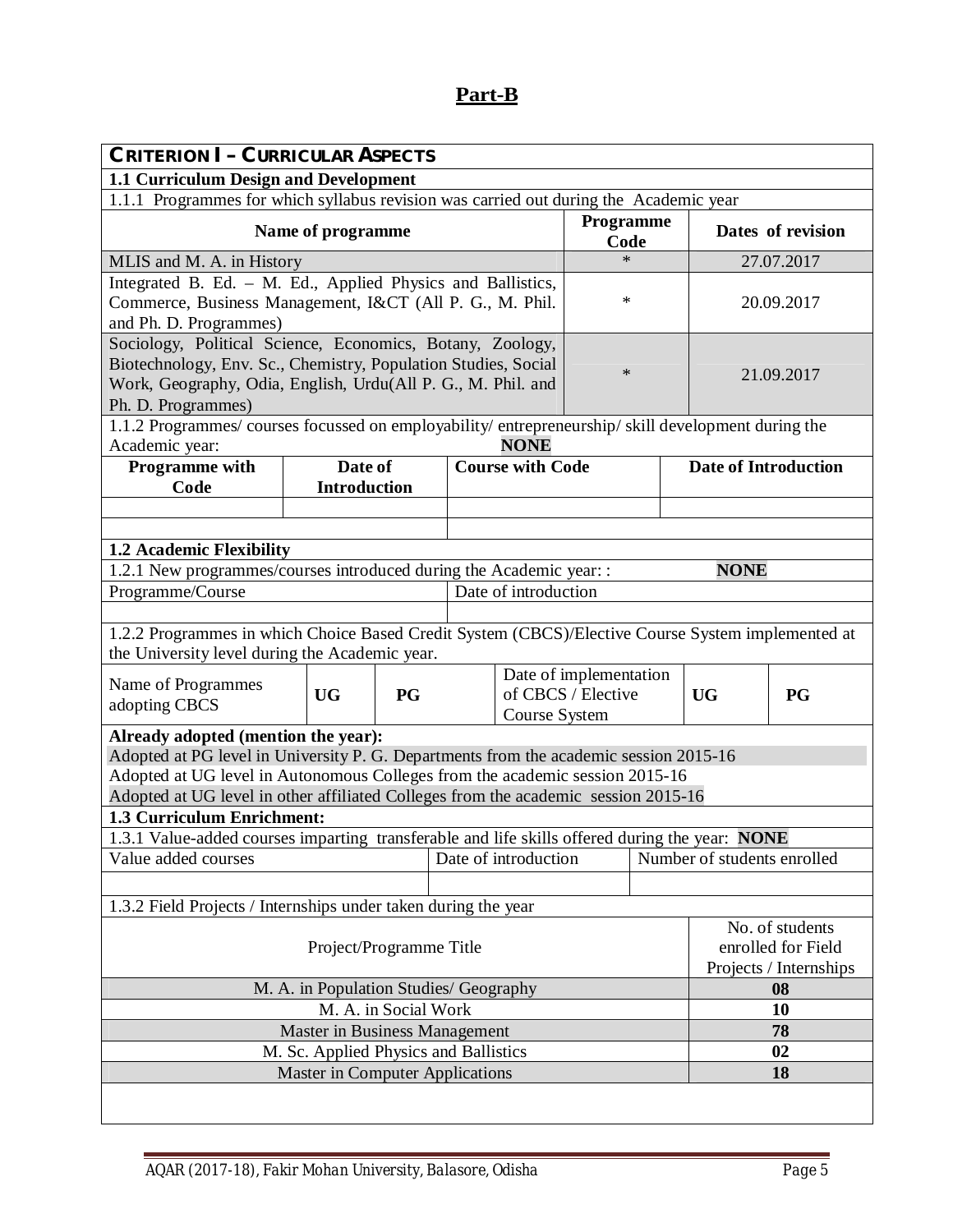| <b>1.4 Feedback System</b>                                                                                |     |                |                |                                                                                                            |  |  |  |
|-----------------------------------------------------------------------------------------------------------|-----|----------------|----------------|------------------------------------------------------------------------------------------------------------|--|--|--|
| 1.4.1 Whether structured feedback received from all the stakeholders.                                     |     |                |                |                                                                                                            |  |  |  |
| 4) Alumni<br>5) Parents<br>2) Teachers<br>3) Employers<br>1) Students                                     |     |                |                |                                                                                                            |  |  |  |
| <b>Yes</b>                                                                                                | No. | N <sub>0</sub> | N <sub>0</sub> | No.                                                                                                        |  |  |  |
|                                                                                                           |     |                |                | 1.4.2 How the feedback obtained is being analyzed and utilized for overall development of the institution? |  |  |  |
| (maximum 500 words)                                                                                       |     |                |                |                                                                                                            |  |  |  |
| Fakir Mohan University has been collecting feedback on different aspects of the curriculum and class room |     |                |                |                                                                                                            |  |  |  |
|                                                                                                           |     |                |                | teaching since the beginning in order to assess the quality of teaching in its P.G. Departments and ensure |  |  |  |

teaching since the beginning in order to assess the quality of teaching in its P.G. Departments and ensure academic excellence. As per the practice, Post Graduate Council collects the feedback physically from the students and in order to ensure maximum participation and proper evaluation, feedback is collected during the end semester examinations. For collection of feedback, responsibility is bestowed upon a neutral faculty member not belonging to the concerned Department by the P. G. Council, who after collecting the feedback, arrange the forms and handover the same in sealed packets to the P.G. central office. The feedback-form seeks response of the students in four point scale on aspects like communication skill, sincerity, commitment, teaching quality, accessibility of the teacher etc.. The feedback so obtained is analysed confidentially by the University and tabulated as "percentage of students assessing their teachers with different grades against different criteria" and "percentage of teachers with different grade in different criteria". The University after carrying out the analysis communicate the faculty members especially those with relatively poor feedback and make effort to discuss with them regarding the improvement in the quality of teaching.

| <b>CRITERION II - TEACHING-LEARNING AND EVALUATION</b> |                              |                                              |                          |  |  |  |  |  |  |
|--------------------------------------------------------|------------------------------|----------------------------------------------|--------------------------|--|--|--|--|--|--|
| 2.1 Student Enrolment and Profile                      |                              |                                              |                          |  |  |  |  |  |  |
| 2.1.1 Demand Ratio during the year                     |                              |                                              |                          |  |  |  |  |  |  |
| Name of the Programme                                  | Number of<br>seats available | Number<br>of<br>applicati<br>ons<br>received | <b>Students Enrolled</b> |  |  |  |  |  |  |
| <b>MBA</b>                                             | 40                           | $\ast$                                       | 40                       |  |  |  |  |  |  |
| <b>MCA</b>                                             | 30                           | $\ast$                                       | 29                       |  |  |  |  |  |  |
| MCA (LE)                                               | 16                           | $\ast$                                       | 16                       |  |  |  |  |  |  |
| B. Ed., M. Ed. Integrated Course                       | 50                           | 410                                          | 50                       |  |  |  |  |  |  |
| <b>LLM</b>                                             | 32                           | 47                                           | 31                       |  |  |  |  |  |  |
| M.A. (Economics)                                       | 32                           | 177                                          | 24                       |  |  |  |  |  |  |
| M.A. (Education)                                       | 32                           | 147                                          | 27                       |  |  |  |  |  |  |
| M.A. (English)                                         | 16                           | 145                                          | 16                       |  |  |  |  |  |  |
| M.A. (Geography)                                       | 12                           | 10                                           | 01                       |  |  |  |  |  |  |
| M.A. (History)                                         | 16                           | 120                                          | 16                       |  |  |  |  |  |  |
| M.A. (Odia)                                            | 32                           | 344                                          | 32                       |  |  |  |  |  |  |
| M.A. (Political Science)                               | 32                           | 221                                          | 25                       |  |  |  |  |  |  |
| M.A. (Population Studies)                              | 16                           | 8                                            | 04                       |  |  |  |  |  |  |
| M.A. (Sociology)                                       | 32                           | 68                                           | 19                       |  |  |  |  |  |  |
| M.A. (Urdu)                                            | 16                           | 8                                            | 03                       |  |  |  |  |  |  |
| M.Com.                                                 | 32                           | 258                                          | 32                       |  |  |  |  |  |  |
| M.Sc. (Applied Physics & Ballistics)                   | 16                           | 147                                          | 16                       |  |  |  |  |  |  |
| M.Sc. (Bio-Technology)                                 | 12                           | 71                                           | 11                       |  |  |  |  |  |  |
| M.Sc. (Chemistry)                                      | 16                           | 420                                          | 15                       |  |  |  |  |  |  |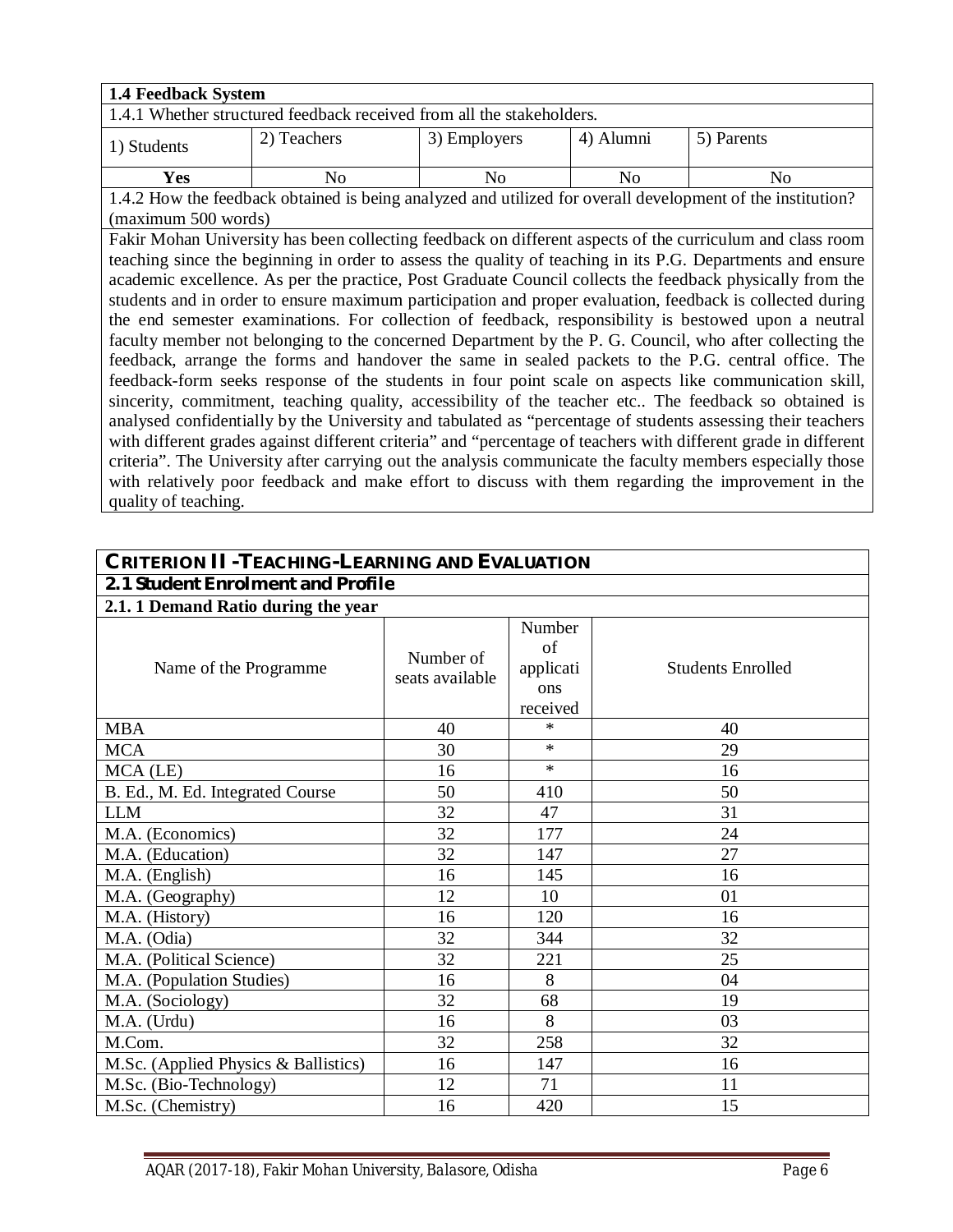| M.Sc. (Environmental Science)                                                                                                                                                                                   |                                                                 |                                                           |                                                                           |                                                              | 32                                                                                                 | 114                                                        | 32 |                                                                                                 |                                                          |  |
|-----------------------------------------------------------------------------------------------------------------------------------------------------------------------------------------------------------------|-----------------------------------------------------------------|-----------------------------------------------------------|---------------------------------------------------------------------------|--------------------------------------------------------------|----------------------------------------------------------------------------------------------------|------------------------------------------------------------|----|-------------------------------------------------------------------------------------------------|----------------------------------------------------------|--|
| $M.Sc.$ (IT)                                                                                                                                                                                                    |                                                                 |                                                           |                                                                           |                                                              | 10                                                                                                 | 63                                                         |    | 09                                                                                              |                                                          |  |
| M.Sc. (Physics)                                                                                                                                                                                                 |                                                                 |                                                           |                                                                           |                                                              | 24                                                                                                 | 504                                                        |    |                                                                                                 | 24                                                       |  |
| M.Sc. Bio Sc (Botany)                                                                                                                                                                                           |                                                                 |                                                           |                                                                           |                                                              | 16                                                                                                 | 479                                                        |    |                                                                                                 | 15                                                       |  |
| M.Sc. Bio Sc. (Zoology)                                                                                                                                                                                         |                                                                 |                                                           |                                                                           |                                                              | 16                                                                                                 | 594                                                        |    |                                                                                                 | 16                                                       |  |
| Sciences (MLIS)                                                                                                                                                                                                 |                                                                 |                                                           | Master in Library & Information                                           |                                                              | 24                                                                                                 | 43                                                         |    |                                                                                                 | 17                                                       |  |
| Master in Social Work (MSW)                                                                                                                                                                                     |                                                                 |                                                           |                                                                           |                                                              | 24                                                                                                 | 29                                                         |    | 07                                                                                              |                                                          |  |
| M. Phil. (Computer Science)                                                                                                                                                                                     |                                                                 |                                                           |                                                                           |                                                              | 12                                                                                                 | 29                                                         |    | 08                                                                                              |                                                          |  |
| M. Phil (Commerce)                                                                                                                                                                                              |                                                                 |                                                           |                                                                           |                                                              | 08                                                                                                 | 177                                                        |    | 08                                                                                              |                                                          |  |
| M. Phil. (Economics)                                                                                                                                                                                            |                                                                 |                                                           |                                                                           |                                                              | 12                                                                                                 | 114                                                        |    | 09                                                                                              |                                                          |  |
| M. Phil. (Political Science)                                                                                                                                                                                    |                                                                 |                                                           |                                                                           |                                                              | 12                                                                                                 | 92                                                         |    | 09                                                                                              |                                                          |  |
| M. Phil. (Population Studies)                                                                                                                                                                                   |                                                                 |                                                           |                                                                           |                                                              | 08                                                                                                 | 18                                                         |    | 05                                                                                              |                                                          |  |
| M. Phil. (Sociology)                                                                                                                                                                                            |                                                                 |                                                           |                                                                           |                                                              | 12                                                                                                 | 69                                                         |    | 07                                                                                              |                                                          |  |
| M.Phil. (Bio-Science)                                                                                                                                                                                           |                                                                 |                                                           |                                                                           |                                                              | 04                                                                                                 | 85                                                         |    | 04                                                                                              |                                                          |  |
| M.Phil. (Bio-Technology)                                                                                                                                                                                        |                                                                 |                                                           |                                                                           |                                                              | 09                                                                                                 | 20                                                         |    | 09                                                                                              |                                                          |  |
|                                                                                                                                                                                                                 |                                                                 |                                                           | M.Phil. (Business Management)                                             |                                                              | 06                                                                                                 | 45                                                         |    |                                                                                                 | 06                                                       |  |
| M.Phil. (English)                                                                                                                                                                                               |                                                                 |                                                           |                                                                           |                                                              | 04                                                                                                 | 73                                                         |    | 03                                                                                              |                                                          |  |
|                                                                                                                                                                                                                 |                                                                 |                                                           | M.Phil. (Environmental Science)                                           |                                                              | 12                                                                                                 | 55                                                         |    |                                                                                                 | 12                                                       |  |
| M.Phil. (Geography)                                                                                                                                                                                             |                                                                 |                                                           |                                                                           |                                                              | 04                                                                                                 | 32                                                         |    |                                                                                                 | 04                                                       |  |
| M.Phil. (Odia)                                                                                                                                                                                                  |                                                                 |                                                           |                                                                           |                                                              | 13                                                                                                 | 295                                                        |    |                                                                                                 | 13                                                       |  |
|                                                                                                                                                                                                                 |                                                                 | M.Phil. (Physics/Applied<br>12<br>52<br>12                |                                                                           |                                                              |                                                                                                    |                                                            |    |                                                                                                 |                                                          |  |
| Physics/Ballistics)<br>M.Phil. (Urdu)                                                                                                                                                                           |                                                                 |                                                           |                                                                           |                                                              | 02                                                                                                 | 5                                                          | 02 |                                                                                                 |                                                          |  |
|                                                                                                                                                                                                                 |                                                                 | <b>Total</b>                                              |                                                                           |                                                              | 670                                                                                                | 5588                                                       |    | 638                                                                                             |                                                          |  |
|                                                                                                                                                                                                                 |                                                                 |                                                           |                                                                           |                                                              |                                                                                                    |                                                            |    |                                                                                                 |                                                          |  |
|                                                                                                                                                                                                                 |                                                                 |                                                           | 2.2 Catering to Student Diversity                                         |                                                              |                                                                                                    | * Admission to MBA and MCA Programmes is done through OJEE |    |                                                                                                 |                                                          |  |
|                                                                                                                                                                                                                 |                                                                 |                                                           |                                                                           | 2.2.1. Student - Full time teacher ratio (current year data) |                                                                                                    |                                                            |    |                                                                                                 |                                                          |  |
|                                                                                                                                                                                                                 |                                                                 |                                                           |                                                                           |                                                              |                                                                                                    |                                                            |    |                                                                                                 |                                                          |  |
| Year                                                                                                                                                                                                            | Number of<br>students<br>enrolled in the<br>institution<br>(UG) | Number of students<br>enrolled in the<br>institution (PG) |                                                                           |                                                              | Number of full time<br>teachers available in the<br>institution teaching only<br><b>UG</b> courses |                                                            |    | Number of full time<br>teachers available in<br>the institution<br>teaching only PG<br>courses  | Number of teachers<br>teaching both UG<br>and PG courses |  |
| 2017-18                                                                                                                                                                                                         | <b>NA</b>                                                       |                                                           |                                                                           | 638                                                          |                                                                                                    | <b>NA</b>                                                  |    | 69                                                                                              | <b>NA</b>                                                |  |
|                                                                                                                                                                                                                 |                                                                 |                                                           |                                                                           |                                                              |                                                                                                    |                                                            |    |                                                                                                 |                                                          |  |
|                                                                                                                                                                                                                 |                                                                 |                                                           | <b>2.3 Teaching - Learning Process</b>                                    |                                                              |                                                                                                    |                                                            |    |                                                                                                 |                                                          |  |
|                                                                                                                                                                                                                 |                                                                 |                                                           |                                                                           |                                                              |                                                                                                    |                                                            |    | 2.3.1 Percentage of teachers using ICT for effective teaching with Learning Management Systems  |                                                          |  |
|                                                                                                                                                                                                                 |                                                                 |                                                           |                                                                           | (LMS), E-learning resources etc. (current year data)         |                                                                                                    |                                                            |    |                                                                                                 |                                                          |  |
| Number of<br>teachers on roll                                                                                                                                                                                   |                                                                 |                                                           | Number of<br>teachers using<br>ICT $(LMS, e$ -<br>Resources)              |                                                              | ICT tools and<br>Number of ICT<br>enabled<br>resources<br>available<br>classrooms                  |                                                            |    | Number of<br>smart<br>classrooms                                                                | E-resources and<br>techniques used                       |  |
| 69                                                                                                                                                                                                              |                                                                 |                                                           | LCD Projector,<br>69<br><b>Internet with</b><br>12<br><b>Campus Wi-Fi</b> |                                                              |                                                                                                    |                                                            | 00 | Proquest,<br><b>Inflibnet</b>                                                                   |                                                          |  |
|                                                                                                                                                                                                                 |                                                                 |                                                           |                                                                           |                                                              |                                                                                                    |                                                            |    | 2.3.2 Students mentoring system available in the institution? Give details. (maximum 500 words) |                                                          |  |
|                                                                                                                                                                                                                 |                                                                 |                                                           |                                                                           |                                                              |                                                                                                    |                                                            |    |                                                                                                 |                                                          |  |
| As far as academic mentoring is concerned, each post graduate student has to carry out a project work of<br>aum 6 month durction for which the student is essigned with a feaulty member by the Department. The |                                                                 |                                                           |                                                                           |                                                              |                                                                                                    |                                                            |    |                                                                                                 |                                                          |  |

minimum 6 month duration for which the student is assigned with a faculty member by the Department. The student selects a topic for project work in consultation with teacher and carries out the project work under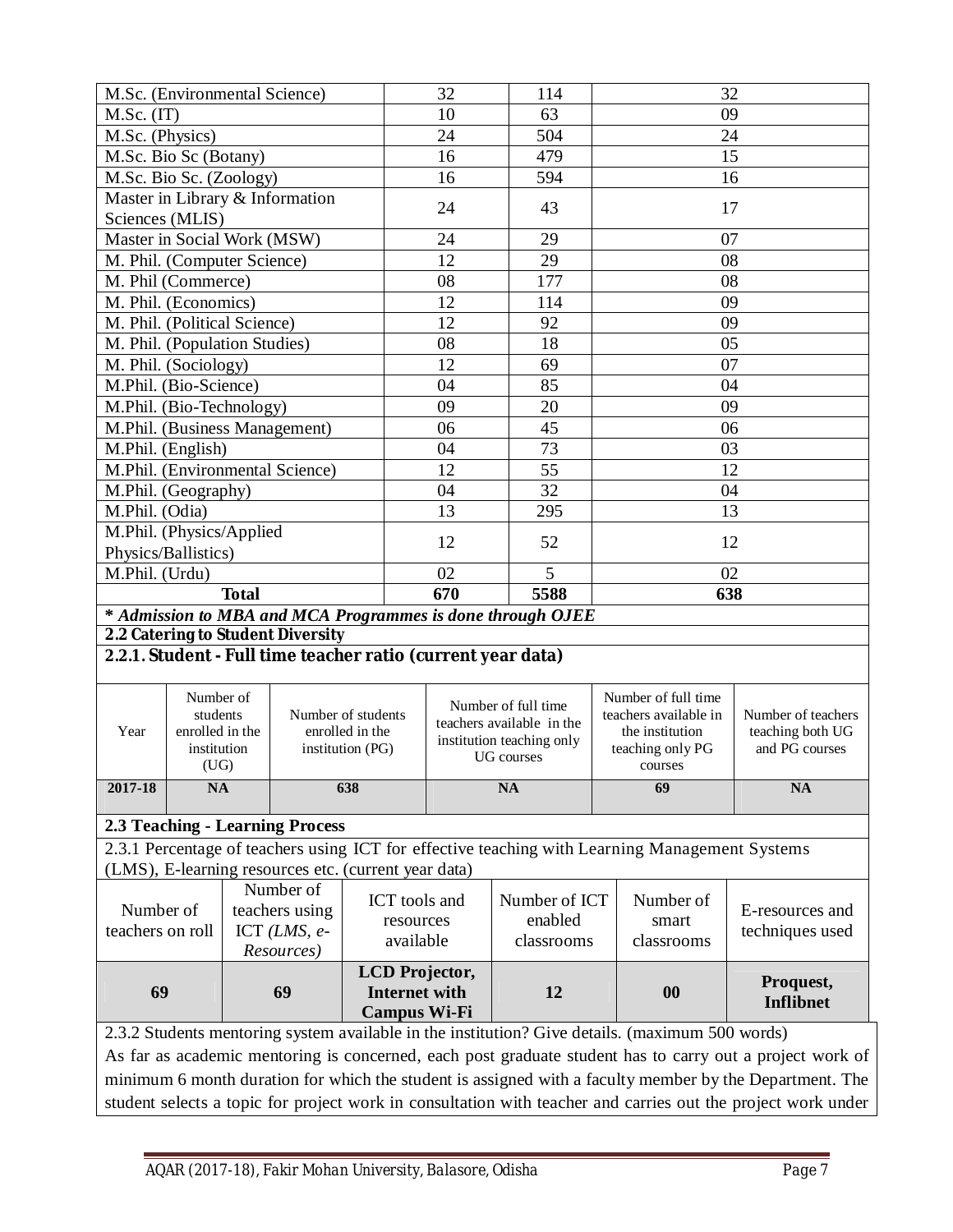his direct supervision. Similar procedure is also adopted at M. Phil level. Moreover, faculty members are assigned with different responsibilities for providing beyond the syllabus help to the students at the department levels. In each P.G. Department a faculty member serves as a Seminar Advisor whose role is to guide the students in their extracurricular activities like organising field trips/study tour, seminars, annual day etc. Further, Personal Advisory System is also adopted in which few students are attached to one faculty member, who acts as a proctor for those students on matters beyond the syllabus. As such, most of the faculty members individually spend time with students during and after the classes for discussing issues related to the course, student problems, placement etc.

| Number of students enrolled in the institution | Number of fulltime teachers   Mentor: Mentee Ratio |  |
|------------------------------------------------|----------------------------------------------------|--|
|                                                |                                                    |  |

| 2.4 Teacher Profile and Quality                              |                                                                                                                                                                                                  |                         |                  |                                                                                  |                                                                                    |  |  |  |  |  |  |
|--------------------------------------------------------------|--------------------------------------------------------------------------------------------------------------------------------------------------------------------------------------------------|-------------------------|------------------|----------------------------------------------------------------------------------|------------------------------------------------------------------------------------|--|--|--|--|--|--|
| 2.4.1 Number of full time teachers appointed during the year |                                                                                                                                                                                                  |                         |                  |                                                                                  |                                                                                    |  |  |  |  |  |  |
| No. of sanctioned<br>positions                               |                                                                                                                                                                                                  | No. of filled positions | Vacant positions | Positions filled<br>No. of<br>faculty with<br>during the current<br>Ph.D<br>year |                                                                                    |  |  |  |  |  |  |
| 57                                                           |                                                                                                                                                                                                  | 48                      |                  | <b>NIL</b>                                                                       | 43                                                                                 |  |  |  |  |  |  |
|                                                              | 2.4.2 Honours and recognitions received by teachers<br>(received awards, recognition, fellowships at State, National, International level from Government, recognised<br>bodies during the year) |                         |                  |                                                                                  |                                                                                    |  |  |  |  |  |  |
| Year of award                                                | Name of full time teachers receiving awards from<br>state level, national level, international level                                                                                             |                         |                  |                                                                                  | Name of the award, fellowship,<br>received from Government or<br>recognized bodies |  |  |  |  |  |  |
| 2017                                                         |                                                                                                                                                                                                  | Dr. Bibekananda Nayak   |                  | Asst. Prof.                                                                      | <b>Odisha Bigyan Academy</b>                                                       |  |  |  |  |  |  |

| <b>2.5 Evaluation Process and Reforms</b>                                                               |                                                                           |                                |                    |                          |  |  |  |  |  |
|---------------------------------------------------------------------------------------------------------|---------------------------------------------------------------------------|--------------------------------|--------------------|--------------------------|--|--|--|--|--|
| 2.5.1 Number of days from the date of semester-end/year-end examination till the declaration of results |                                                                           |                                |                    |                          |  |  |  |  |  |
| during the year                                                                                         |                                                                           |                                |                    |                          |  |  |  |  |  |
| Programme Name                                                                                          | Date of declaration of<br>Semester/<br>Last date of the last<br>Programme |                                |                    |                          |  |  |  |  |  |
|                                                                                                         | Code                                                                      | year                           | semester-end/year- | results of semester-end/ |  |  |  |  |  |
|                                                                                                         |                                                                           |                                | end examination    | year- end examination    |  |  |  |  |  |
| M. A. in Odia                                                                                           |                                                                           | $4th$ Sem                      | 17.05.2017         | 12.06.2017               |  |  |  |  |  |
| M. A. in English                                                                                        |                                                                           | $\overline{4}^{\text{th}}$ Sem | 17.05.2017         | 12.06.2017               |  |  |  |  |  |
| M. Sc. in Env. Sc.                                                                                      |                                                                           | $4th$ Sem                      | 19.05.2017         | 14.06.2017               |  |  |  |  |  |
| M. A. in Political Science                                                                              |                                                                           | $4th$ Sem                      | 18.05.2017         | 14.06.2017               |  |  |  |  |  |
| M. A. in Economics                                                                                      |                                                                           | $4th$ Sem                      | 18.05.2017         | 14.06.2017               |  |  |  |  |  |
| M. A. in Sociology                                                                                      |                                                                           | $4th$ Sem                      | 18.05.2017         | 14.06.2017               |  |  |  |  |  |
| M. Sc. in Chemistry                                                                                     |                                                                           | $4th$ Sem                      | 19.05.2017         | 24.06.2017               |  |  |  |  |  |
| M. A. in Population Studies                                                                             |                                                                           | $4th$ Sem                      | 18.05.2017         | 29.06.2017               |  |  |  |  |  |
| M. A. in Social Work                                                                                    |                                                                           | $\overline{4}^{\text{th}}$ Sem | 18.05.2017         | 29.06.2017               |  |  |  |  |  |
| <b>MBA</b>                                                                                              |                                                                           | $4th$ Sem                      | 19.05.2017         | 11.07.2017               |  |  |  |  |  |
| M. Com.                                                                                                 |                                                                           | $4th$ Sem                      | 17.05.2017         | 11.07.2017               |  |  |  |  |  |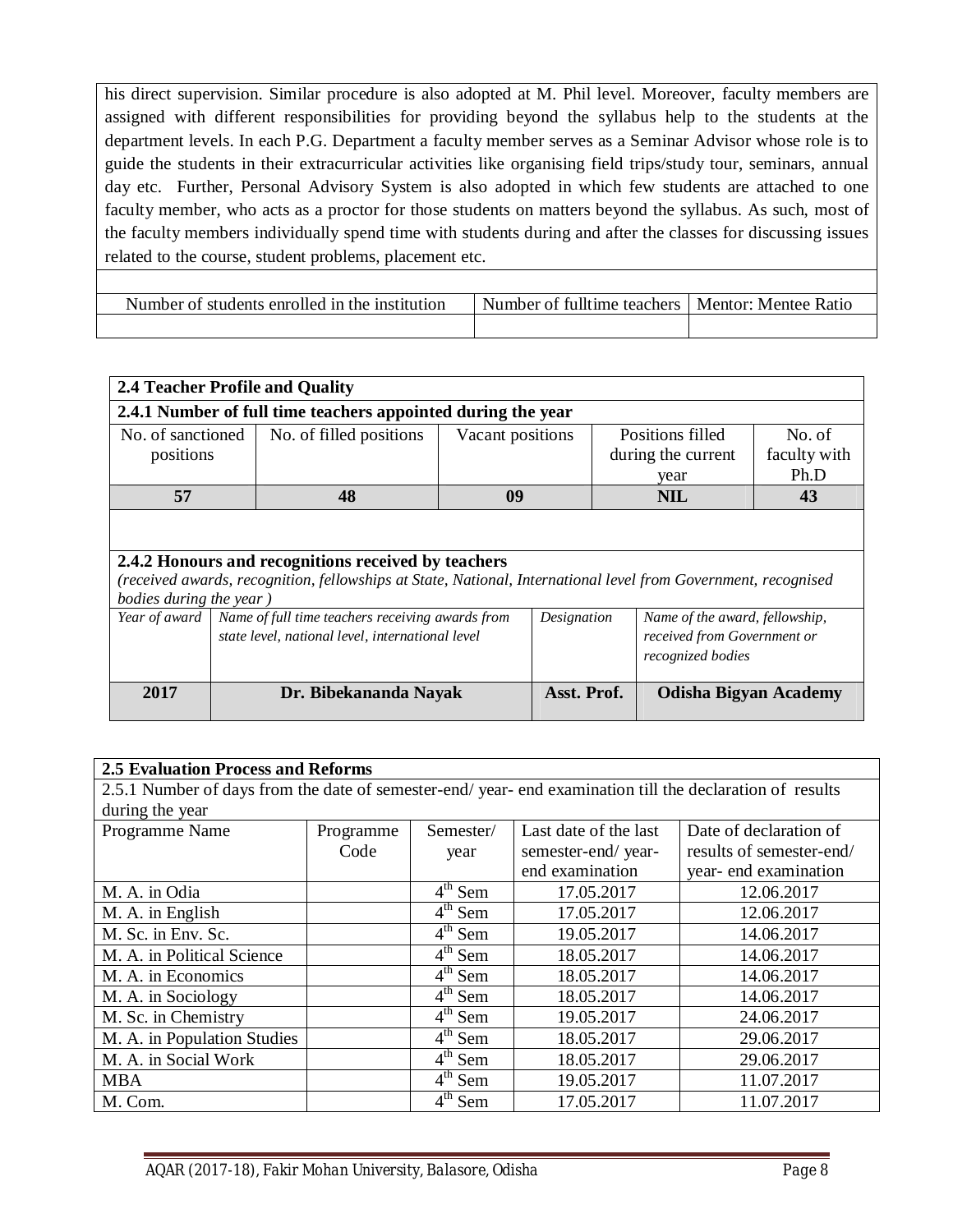| M. Sc. in Biosc. (Botany)                                                                                | $\overline{4}^{\text{th}}$ Sem | 16.05.2017                  | 13.07.2017 |  |  |
|----------------------------------------------------------------------------------------------------------|--------------------------------|-----------------------------|------------|--|--|
| M. Sc. in Biosc. (Zoology)                                                                               | $4th$ Sem                      | 16.05.2017                  | 13.07.2017 |  |  |
| M. Sc. in Biotechnology                                                                                  | $4^{\text{th}}$ Sem            | 16.05.2017                  | 13.07.2017 |  |  |
| M. Sc. in AP&B                                                                                           | $4th$ Sem                      | 19.05.2017                  | 13.07.2017 |  |  |
| M. Sc. in Physics                                                                                        | $4^{\text{th}}$ Sem            | 19.05.2017                  | 13.07.2017 |  |  |
| $M.$ Sc. $(IT)$                                                                                          | $4th$ Sem                      | 18.05.2017                  | 24.07.2017 |  |  |
| <b>MCA</b>                                                                                               | $\overline{6}^{\text{th}}$ Sem | 30.06.2017                  | 24.07.2017 |  |  |
| 2.5.2 Average percentage of Student complaints/grievances about evaluation against total number appeared |                                |                             |            |  |  |
| in the examinations during the year                                                                      |                                | <b>NIL</b>                  |            |  |  |
| *Do not include re-evaluation/re-totalling                                                               |                                |                             |            |  |  |
| Number of complaints or grievances about                                                                 |                                | Total number of students    | Percentage |  |  |
| evaluation                                                                                               |                                | appeared in the examination |            |  |  |
|                                                                                                          |                                |                             |            |  |  |

| <b>2.6 Student Performance and Learning Outcomes</b>                                                     |                   |                                                                                                                                        |              |     |  |  |  |  |  |  |
|----------------------------------------------------------------------------------------------------------|-------------------|----------------------------------------------------------------------------------------------------------------------------------------|--------------|-----|--|--|--|--|--|--|
| 2.6.1 Program outcomes, program specific outcomes and course outcomes                                    |                   |                                                                                                                                        |              |     |  |  |  |  |  |  |
| for all programs offered by the institution are stated and displayed in website of the institution       |                   |                                                                                                                                        |              |     |  |  |  |  |  |  |
| (to provide the weblink)                                                                                 |                   |                                                                                                                                        |              |     |  |  |  |  |  |  |
| 2.6.2 Pass percentage of students                                                                        |                   |                                                                                                                                        |              |     |  |  |  |  |  |  |
| Programme Code                                                                                           | Programme<br>name | Number of students<br>Number of students passed<br>appeared in the final<br>in final Semester /year<br>examination<br>year examination |              |     |  |  |  |  |  |  |
| Master in Commerce                                                                                       |                   | 28                                                                                                                                     | 28           | 100 |  |  |  |  |  |  |
| Master in Social Work                                                                                    |                   | 3                                                                                                                                      | 3            | 100 |  |  |  |  |  |  |
| Master of Arts in Economics                                                                              |                   | 18                                                                                                                                     | 18           | 100 |  |  |  |  |  |  |
| Master of Arts in English                                                                                |                   | 11                                                                                                                                     | 11           | 100 |  |  |  |  |  |  |
| Master of Arts in Geography                                                                              |                   | $\mathbf{1}$                                                                                                                           | $\mathbf{1}$ | 100 |  |  |  |  |  |  |
| Master of Arts in History                                                                                |                   | 9                                                                                                                                      | 9            | 100 |  |  |  |  |  |  |
| Master of Arts in Odia                                                                                   |                   | 26                                                                                                                                     | 26           | 100 |  |  |  |  |  |  |
| M. A. in Political Science                                                                               |                   | 27                                                                                                                                     | 27           | 100 |  |  |  |  |  |  |
| M. A. in Population Studies                                                                              |                   | $\overline{4}$                                                                                                                         | 3            | 75  |  |  |  |  |  |  |
| M. A. in Sociology                                                                                       |                   | 14                                                                                                                                     | 14           | 100 |  |  |  |  |  |  |
| M. A. in Urdu                                                                                            |                   |                                                                                                                                        | 1            | 100 |  |  |  |  |  |  |
| <b>Master of Business</b><br>Administration                                                              |                   | 33                                                                                                                                     | 33           | 100 |  |  |  |  |  |  |
| Master of Physical Education                                                                             |                   | 13                                                                                                                                     | 13           | 100 |  |  |  |  |  |  |
| M. Sc. in Applied Physics<br><b>And Ballistics</b>                                                       |                   | 14                                                                                                                                     | 14           | 100 |  |  |  |  |  |  |
| M. Sc. in Bio Science(Botany<br>Stream)                                                                  |                   | 14                                                                                                                                     | 14           | 100 |  |  |  |  |  |  |
| M. Sc. in Bio Sc. (Zoology)                                                                              |                   | 13                                                                                                                                     | 13           | 100 |  |  |  |  |  |  |
| M. Sc. in Bio Technology                                                                                 |                   | 12                                                                                                                                     | 12           | 100 |  |  |  |  |  |  |
| M. Sc. in In Chemistry                                                                                   |                   | 11                                                                                                                                     | 11           | 100 |  |  |  |  |  |  |
| M. Sc. in Environmental<br>Science                                                                       |                   | 25                                                                                                                                     | 24           | 96  |  |  |  |  |  |  |
| M. Sc. in Information<br>Technology                                                                      |                   | 6                                                                                                                                      | 6            | 100 |  |  |  |  |  |  |
| M. Sc. in Physics                                                                                        |                   | 23                                                                                                                                     | 23           | 100 |  |  |  |  |  |  |
| <b>2.7 Student Satisfaction Survey</b>                                                                   |                   |                                                                                                                                        |              |     |  |  |  |  |  |  |
| 2.7.1 Student Satisfaction Survey (SSS) on overall institutional performance (Institution may design the |                   |                                                                                                                                        |              |     |  |  |  |  |  |  |

2.7.1 Student Satisfaction Survey (SSS) on overall institutional performance (Institution may design the questionnaire) (results and details be provided as weblink): Teacher Evaluation by students was conducted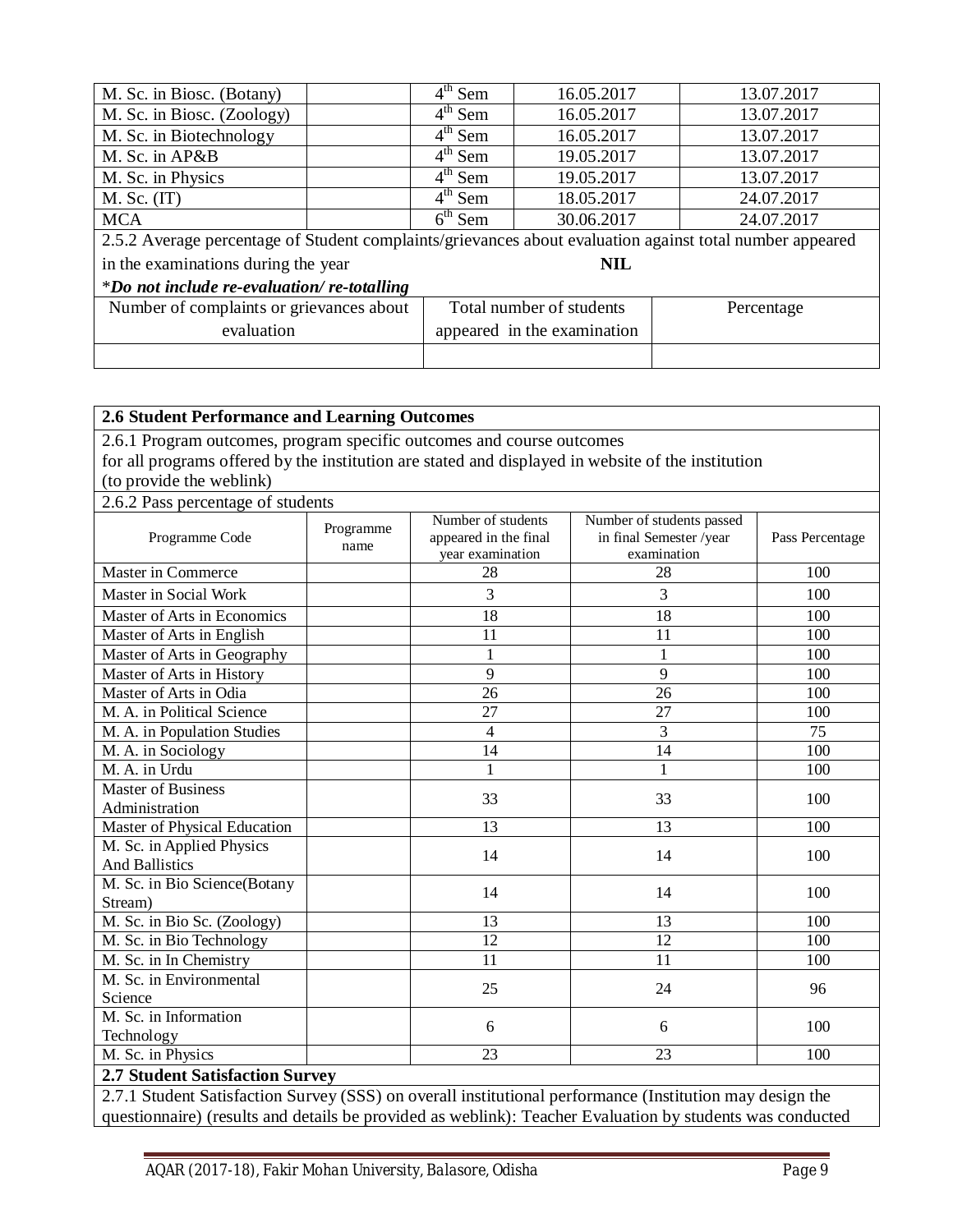| <b>CRITERION III - RESEARCH, INNOVATIONS AND EXTENSION</b>                                              |                                                                                                             |                                                        |          |            |  |  |  |  |  |
|---------------------------------------------------------------------------------------------------------|-------------------------------------------------------------------------------------------------------------|--------------------------------------------------------|----------|------------|--|--|--|--|--|
| <b>3.1 Promotion of Research and Facilities</b>                                                         |                                                                                                             |                                                        |          |            |  |  |  |  |  |
| 3.1.1 Teachers awarded National/International fellowship for advanced studies/ research during the year |                                                                                                             |                                                        |          |            |  |  |  |  |  |
|                                                                                                         | Name of the teacher awarded the<br>Name of<br>Date of Award                                                 |                                                        |          |            |  |  |  |  |  |
|                                                                                                         | fellowship                                                                                                  | the                                                    |          |            |  |  |  |  |  |
|                                                                                                         |                                                                                                             | Award                                                  |          |            |  |  |  |  |  |
| National                                                                                                |                                                                                                             |                                                        |          |            |  |  |  |  |  |
| International                                                                                           |                                                                                                             |                                                        |          |            |  |  |  |  |  |
|                                                                                                         | 3.1.2 Number of JRFs, SRFs, Post Doctoral Fellows, Research Associates and other fellows in the Institution |                                                        |          |            |  |  |  |  |  |
| enrolled during the year:                                                                               |                                                                                                             | 10                                                     |          |            |  |  |  |  |  |
|                                                                                                         | <b>Name of Research fellowship</b>                                                                          | <b>Funding agency</b><br><b>Duration of fellowship</b> |          |            |  |  |  |  |  |
|                                                                                                         | Rajiv Gandhi National Fellowship – 03 nos.                                                                  |                                                        | 05 Years | <b>UGC</b> |  |  |  |  |  |
|                                                                                                         | Junior Research Fellowship – 04 nos.                                                                        |                                                        | 03 Years | <b>UGC</b> |  |  |  |  |  |
|                                                                                                         | Senior Research Fellowship – 02 nos.                                                                        |                                                        | 02 Years | <b>UGC</b> |  |  |  |  |  |
|                                                                                                         | Post Doctoral Fellowship $-01$ no.                                                                          |                                                        | 02 Years | <b>DST</b> |  |  |  |  |  |
|                                                                                                         | Rajiv Gandhi National Fellowship – 03 nos.                                                                  |                                                        | 05 Years | <b>UGC</b> |  |  |  |  |  |

|                                                                                                                                        | <b>Duration</b> | Name of the                        | <b>Total grant</b> | Amount received during the |
|----------------------------------------------------------------------------------------------------------------------------------------|-----------------|------------------------------------|--------------------|----------------------------|
| <b>Nature of the Project</b>                                                                                                           |                 | funding Agency                     | sanctioned         | year                       |
|                                                                                                                                        | 2016-19         | DBT Govt. of India                 | 29,36,500          |                            |
| Major projects                                                                                                                         | 2016-18         | DRDO, PXE,<br><b>Balasore</b>      | 15,60,000          |                            |
|                                                                                                                                        | 2015-18         | UGC, New Delhi                     | 15,97,500          |                            |
|                                                                                                                                        | 2017-20         | DST, GoO                           | 9,41,000           |                            |
|                                                                                                                                        | 2017-19         | UGC, New Delhi<br>(Start up grant) | 10,00,000          | 79,47,500                  |
|                                                                                                                                        | 2017-20         | ICSSR, New Delhi                   | 6,50,000           |                            |
| <b>Minor Projects</b>                                                                                                                  | 2015-17         | DRDO (PXE),<br>Chandipur           | 2,47,500           |                            |
|                                                                                                                                        | 2017-20         | INSA, New Delhi                    | 2,76,000           |                            |
| <b>Interdisciplinary Projects</b>                                                                                                      |                 |                                    |                    |                            |
| <b>Industry sponsored Projects</b>                                                                                                     |                 |                                    |                    |                            |
| Projects sponsored by the<br>University                                                                                                |                 |                                    |                    |                            |
| <b>Students Research Projects</b>                                                                                                      |                 |                                    |                    |                            |
| (other than compulsory by the                                                                                                          |                 |                                    |                    |                            |
| University)                                                                                                                            |                 |                                    |                    |                            |
| <b>International Projects</b>                                                                                                          |                 |                                    |                    |                            |
| Any other(Specify)                                                                                                                     |                 |                                    |                    |                            |
| Total                                                                                                                                  |                 |                                    |                    |                            |
| <b>3.3 Innovation Ecosystem</b>                                                                                                        |                 |                                    |                    |                            |
| 3.3.1 Workshops/Seminars Conducted on Intellectual Property Rights (IPR) and Industry-Academia<br>Innovative practices during the year |                 |                                    |                    |                            |
| Title of Workshop/Seminar                                                                                                              |                 | Name of the Dept.                  |                    | Date(s)                    |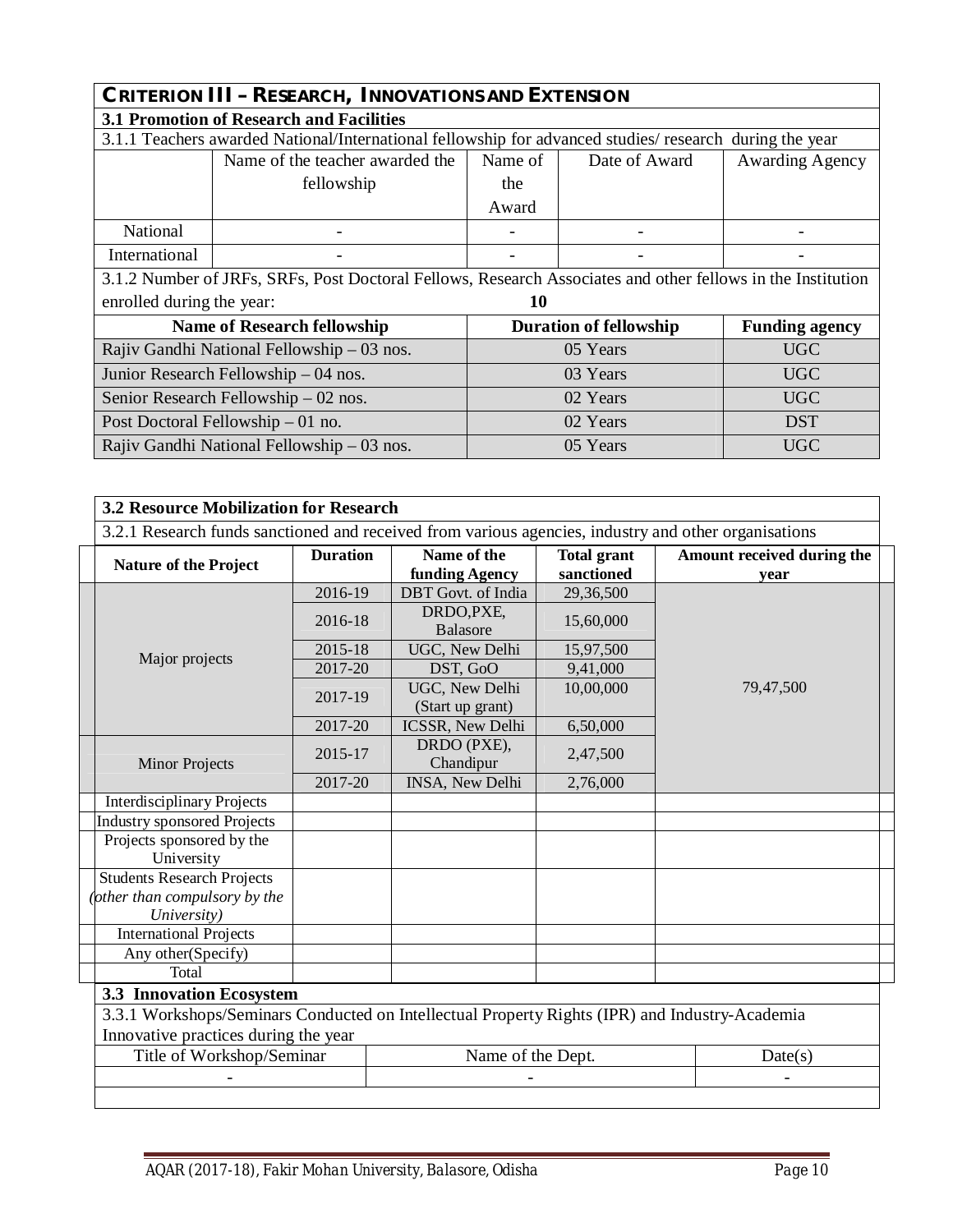| 3.3.2 Awards for Innovation won by Institution/Teachers/Research scholars/Students during the year |        |                                             |                                                                                       |                        |    |                      |               |  |  |  |  |
|----------------------------------------------------------------------------------------------------|--------|---------------------------------------------|---------------------------------------------------------------------------------------|------------------------|----|----------------------|---------------|--|--|--|--|
| Title of the                                                                                       |        | Name of the                                 |                                                                                       | <b>Awarding Agency</b> |    | Date of              | Category      |  |  |  |  |
| innovation                                                                                         |        | Awardee                                     |                                                                                       |                        |    | Award                |               |  |  |  |  |
|                                                                                                    |        |                                             |                                                                                       |                        |    |                      |               |  |  |  |  |
|                                                                                                    |        |                                             | 3.3.3 No. of Incubation centre created, start-ups incubated on campus during the year |                        |    |                      |               |  |  |  |  |
| <b>Incubation Centre</b>                                                                           |        | Name                                        |                                                                                       |                        |    | Sponsored by         |               |  |  |  |  |
|                                                                                                    |        |                                             |                                                                                       |                        |    |                      |               |  |  |  |  |
| Name of the Start-up                                                                               |        |                                             | Nature of Start-up                                                                    |                        |    | Date of commencement |               |  |  |  |  |
|                                                                                                    |        |                                             |                                                                                       |                        |    |                      |               |  |  |  |  |
|                                                                                                    |        | <b>3.4 Research Publications and Awards</b> |                                                                                       |                        |    |                      |               |  |  |  |  |
| 3.4.1 Ph. Ds awarded during the year                                                               |        |                                             |                                                                                       |                        |    |                      |               |  |  |  |  |
|                                                                                                    |        | <b>Name of the Department</b>               |                                                                                       | No. of Ph. Ds Awarded  |    |                      |               |  |  |  |  |
|                                                                                                    |        | <b>Environmental Science</b>                |                                                                                       |                        |    | 04                   |               |  |  |  |  |
|                                                                                                    |        | Chemistry (Env. Science)                    |                                                                                       |                        |    | 01                   |               |  |  |  |  |
|                                                                                                    |        | Education                                   |                                                                                       |                        |    | 01                   |               |  |  |  |  |
|                                                                                                    |        | Odia (Language and Literature)              |                                                                                       |                        |    | 03                   |               |  |  |  |  |
|                                                                                                    |        | English (Language and Literature)           |                                                                                       |                        |    | 06                   |               |  |  |  |  |
|                                                                                                    |        | Hindi (Language and Literature)             |                                                                                       |                        |    | 02                   |               |  |  |  |  |
|                                                                                                    |        | Economics (Social Science)                  |                                                                                       |                        |    | 01                   |               |  |  |  |  |
|                                                                                                    |        | <b>Political Science (Social Science)</b>   |                                                                                       |                        |    | 03                   |               |  |  |  |  |
|                                                                                                    |        | <b>History (Social Science)</b>             |                                                                                       |                        |    | 03                   |               |  |  |  |  |
|                                                                                                    |        | <b>Physical Education</b>                   |                                                                                       |                        |    | 02                   |               |  |  |  |  |
|                                                                                                    |        | Zoology (Bioscience and Biotechnology)      |                                                                                       |                        |    | 01                   |               |  |  |  |  |
|                                                                                                    |        | Biotechnology                               |                                                                                       |                        |    | 01                   |               |  |  |  |  |
|                                                                                                    | I & CT |                                             |                                                                                       |                        | 01 |                      |               |  |  |  |  |
|                                                                                                    |        | Mathematics (I & CT)                        |                                                                                       |                        |    | 02                   |               |  |  |  |  |
|                                                                                                    |        | <b>Business Management</b>                  |                                                                                       |                        |    | 07                   |               |  |  |  |  |
|                                                                                                    |        | Commerce (Business Management)              |                                                                                       |                        |    | 01                   |               |  |  |  |  |
|                                                                                                    |        |                                             | 3.4.2 Research Publications in the Journals notified on UGC website during the year   |                        |    |                      |               |  |  |  |  |
|                                                                                                    |        | Department                                  | No. of Publication<br>Average Impact Factor, if any                                   |                        |    |                      |               |  |  |  |  |
|                                                                                                    |        | <b>Applied Physics And Ballistics</b>       |                                                                                       | 02                     |    |                      | $0 - 3.629$   |  |  |  |  |
|                                                                                                    |        | <b>Bioscience and Biotechnology</b>         |                                                                                       | 02                     |    |                      |               |  |  |  |  |
|                                                                                                    |        | <b>Business Management</b>                  |                                                                                       | 11                     |    |                      |               |  |  |  |  |
|                                                                                                    |        | <b>Environmental Science</b>                |                                                                                       | 02                     |    |                      |               |  |  |  |  |
| National                                                                                           |        | Education                                   |                                                                                       |                        |    |                      |               |  |  |  |  |
|                                                                                                    |        | Information & Com. Technology               |                                                                                       | 08                     |    |                      |               |  |  |  |  |
|                                                                                                    |        | Language and Literature                     |                                                                                       | 07                     |    |                      |               |  |  |  |  |
|                                                                                                    |        | <b>Population Studies</b>                   |                                                                                       | 05                     |    |                      |               |  |  |  |  |
|                                                                                                    |        | <b>Social Science</b>                       |                                                                                       | 12                     |    |                      |               |  |  |  |  |
|                                                                                                    |        | <b>Applied Physics And Ballistics</b>       |                                                                                       | 03                     |    |                      | 2.278-3.708   |  |  |  |  |
|                                                                                                    |        | <b>Bioscience and Biotechnology</b>         |                                                                                       | 05                     |    |                      | $0.52 - 3.68$ |  |  |  |  |
|                                                                                                    |        | <b>Business Management</b>                  |                                                                                       | 01                     |    |                      |               |  |  |  |  |
|                                                                                                    |        | <b>Environmental Science</b>                |                                                                                       | 01                     |    |                      |               |  |  |  |  |
| International                                                                                      |        | Education                                   |                                                                                       | 07                     |    |                      |               |  |  |  |  |
|                                                                                                    |        | Information & Com. Technology               |                                                                                       | 02                     |    |                      | $0.5 - 2.5$   |  |  |  |  |
|                                                                                                    |        | Language and Literature                     |                                                                                       | 03                     |    |                      |               |  |  |  |  |
|                                                                                                    |        | <b>Population Studies</b>                   |                                                                                       | 01                     |    |                      | 0.139         |  |  |  |  |
|                                                                                                    |        | Social Science                              |                                                                                       | 02                     |    |                      |               |  |  |  |  |
|                                                                                                    |        |                                             |                                                                                       |                        |    |                      |               |  |  |  |  |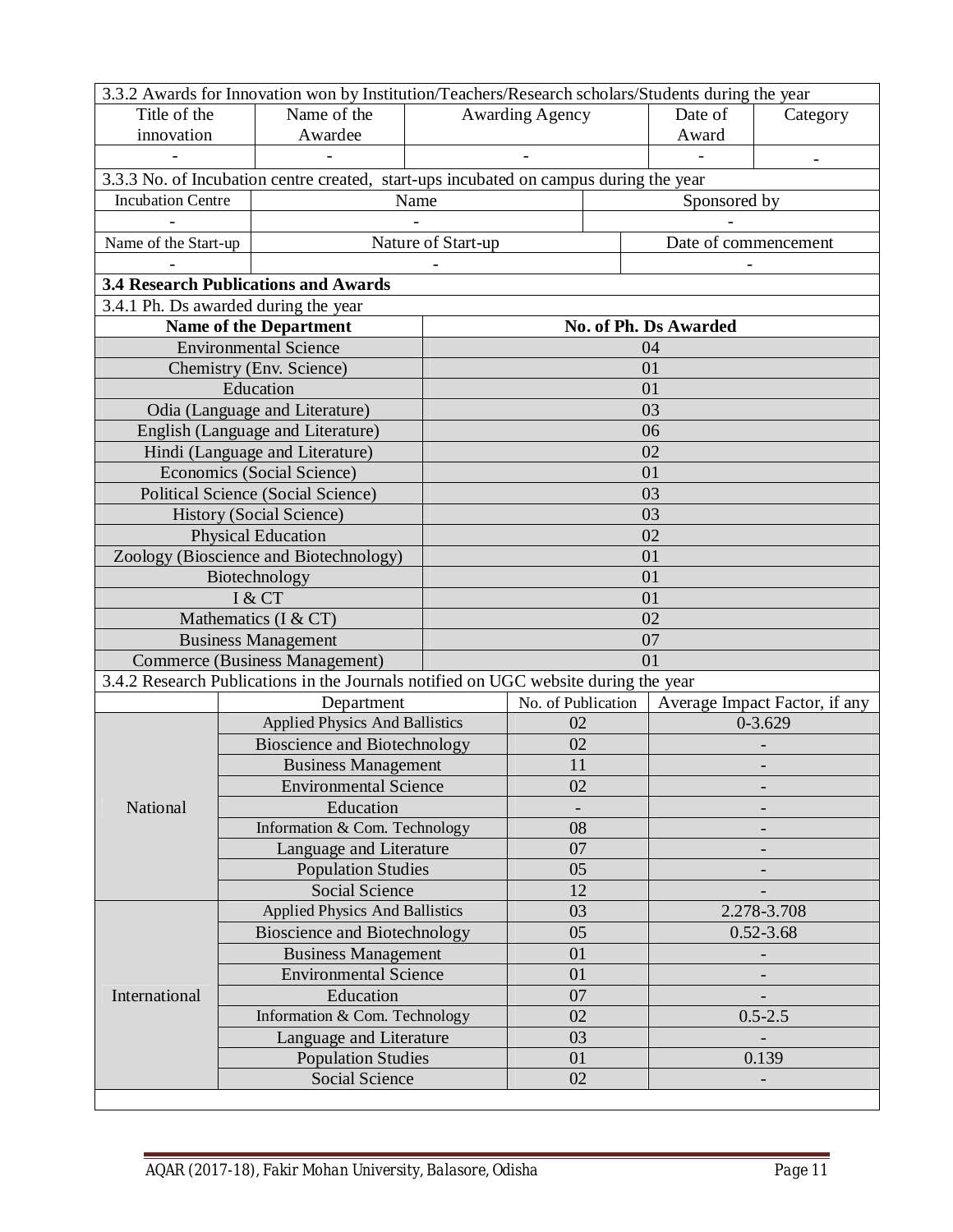| 3.4.3 Books and Chapters in edited Volumes / Books published, and papers in National/International |  |
|----------------------------------------------------------------------------------------------------|--|
| Conference Proceedings per Teacher during the year                                                 |  |

|                                                         | <b>Department</b>                     | roccount por reacher caring | No. of publication                                         |               |                                                                                                          |                                                            |  |  |  |  |
|---------------------------------------------------------|---------------------------------------|-----------------------------|------------------------------------------------------------|---------------|----------------------------------------------------------------------------------------------------------|------------------------------------------------------------|--|--|--|--|
|                                                         | <b>Applied Physics And Ballistics</b> |                             |                                                            |               | Conference proceedings - 3                                                                               |                                                            |  |  |  |  |
|                                                         | <b>Bioscience and Biotechnology</b>   |                             |                                                            |               |                                                                                                          | Conference proceedings - 1, Chapters in edited Volumes - 3 |  |  |  |  |
|                                                         | <b>Business Management</b>            |                             |                                                            |               | Books - 1, Chapters in edited Volumes - 6                                                                |                                                            |  |  |  |  |
|                                                         | <b>Environmental Science</b>          |                             | Conference proceedings - 2, Chapters in edited Volumes - 4 |               |                                                                                                          |                                                            |  |  |  |  |
|                                                         | Education                             |                             | Conference proceedings - 6, Books - 4                      |               |                                                                                                          |                                                            |  |  |  |  |
|                                                         |                                       |                             | Books - 1, Conference proceedings - 4, Chapters in edited  |               |                                                                                                          |                                                            |  |  |  |  |
|                                                         | Information & Com. Technology         |                             | Volumes - 2                                                |               |                                                                                                          |                                                            |  |  |  |  |
|                                                         | Language and Literature               |                             |                                                            |               | Chapters in edited Volumes - 5, Books - 1                                                                |                                                            |  |  |  |  |
|                                                         | <b>Population Studies</b>             |                             |                                                            |               | Chapters in edited Volumes - 3                                                                           |                                                            |  |  |  |  |
|                                                         | <b>Social Science</b>                 |                             | Books - 1, Chapters in edited Volumes - 4                  |               |                                                                                                          |                                                            |  |  |  |  |
| 3.4.4 Patents published/awarded during the year         |                                       |                             |                                                            |               |                                                                                                          |                                                            |  |  |  |  |
|                                                         |                                       | Patent status               |                                                            |               |                                                                                                          |                                                            |  |  |  |  |
| Patent Details                                          |                                       | Published/Filed             | Patent Number                                              |               | Date of Award                                                                                            |                                                            |  |  |  |  |
|                                                         |                                       |                             |                                                            |               |                                                                                                          |                                                            |  |  |  |  |
|                                                         |                                       |                             |                                                            |               | 3.4.5 Bibliometrics of the publications during the last Academic year based on average citation index in |                                                            |  |  |  |  |
| Scopus/ Web of Science or PubMed/ Indian Citation Index |                                       |                             |                                                            |               |                                                                                                          |                                                            |  |  |  |  |
| Title of the paper                                      | Name of                               | Title of the                | Year of                                                    | Citation      | <b>Institutional affiliation</b>                                                                         | Number of citations                                        |  |  |  |  |
|                                                         | the author                            | journal                     | publication                                                | Index         | as mentioned in the                                                                                      | excluding self                                             |  |  |  |  |
|                                                         |                                       |                             |                                                            |               | publication                                                                                              | citations                                                  |  |  |  |  |
| Identifying                                             | Mahalik,                              | Microbial cell              | 2017                                                       |               | School of                                                                                                |                                                            |  |  |  |  |
| genomic                                                 | S.,                                   | factories                   |                                                            |               | Biotechnology,                                                                                           |                                                            |  |  |  |  |
| targets for                                             | Sharma,                               |                             |                                                            |               | Jawaharlal Nehru                                                                                         |                                                            |  |  |  |  |
| protein over-                                           | A. K.,                                |                             |                                                            |               | University, New                                                                                          |                                                            |  |  |  |  |
| expression by                                           | Jain, P., &                           |                             |                                                            |               | Delhi, 110067                                                                                            |                                                            |  |  |  |  |
| "omics"                                                 | Mukherje<br>e, K. J.                  |                             |                                                            |               | India                                                                                                    |                                                            |  |  |  |  |
| analysis of                                             |                                       |                             |                                                            |               |                                                                                                          |                                                            |  |  |  |  |
| Quiescent                                               |                                       |                             |                                                            |               |                                                                                                          |                                                            |  |  |  |  |
| Escherichia                                             |                                       |                             |                                                            |               |                                                                                                          |                                                            |  |  |  |  |
| coli cultures.                                          |                                       |                             |                                                            |               |                                                                                                          |                                                            |  |  |  |  |
| Variability of                                          | Pattnaik,                             | Atmospheric                 | 2018                                                       |               | F. M. University                                                                                         |                                                            |  |  |  |  |
| Zinc Speciation                                         | S.,                                   | Environment                 |                                                            |               |                                                                                                          |                                                            |  |  |  |  |
| in Fine                                                 | Huggins,                              |                             |                                                            |               |                                                                                                          |                                                            |  |  |  |  |
| Particulate                                             | F. E.,                                |                             |                                                            |               |                                                                                                          |                                                            |  |  |  |  |
| Matter emitted                                          | Huffman,                              |                             |                                                            |               |                                                                                                          |                                                            |  |  |  |  |
| from a Boiler                                           | G. P.                                 |                             |                                                            |               |                                                                                                          |                                                            |  |  |  |  |
| and a<br>Combustor                                      |                                       |                             |                                                            |               |                                                                                                          |                                                            |  |  |  |  |
| using Residual                                          |                                       |                             |                                                            |               |                                                                                                          |                                                            |  |  |  |  |
| Oils                                                    |                                       |                             |                                                            |               |                                                                                                          |                                                            |  |  |  |  |
| <b>ABC</b>                                              |                                       |                             |                                                            |               |                                                                                                          |                                                            |  |  |  |  |
| <b>Optimized RBF</b>                                    |                                       |                             |                                                            |               |                                                                                                          |                                                            |  |  |  |  |
| Network for                                             | Satapathy                             | Egyptian                    |                                                            |               |                                                                                                          |                                                            |  |  |  |  |
| Classification                                          | , S. K.,                              | Informat-                   |                                                            |               |                                                                                                          |                                                            |  |  |  |  |
| of EEG Signal                                           | Dehuri,                               | ics Journal,                | 2017                                                       | <b>SCOPUS</b> | Fakir Mohan                                                                                              | 14                                                         |  |  |  |  |
| for Epileptic                                           | S.,                                   | Elsevier                    |                                                            |               | University,                                                                                              |                                                            |  |  |  |  |
| Seizure                                                 | Jagadev,                              | Science,                    |                                                            |               |                                                                                                          |                                                            |  |  |  |  |
| Identification                                          | A. K.,                                |                             |                                                            |               |                                                                                                          |                                                            |  |  |  |  |
|                                                         |                                       |                             |                                                            |               |                                                                                                          |                                                            |  |  |  |  |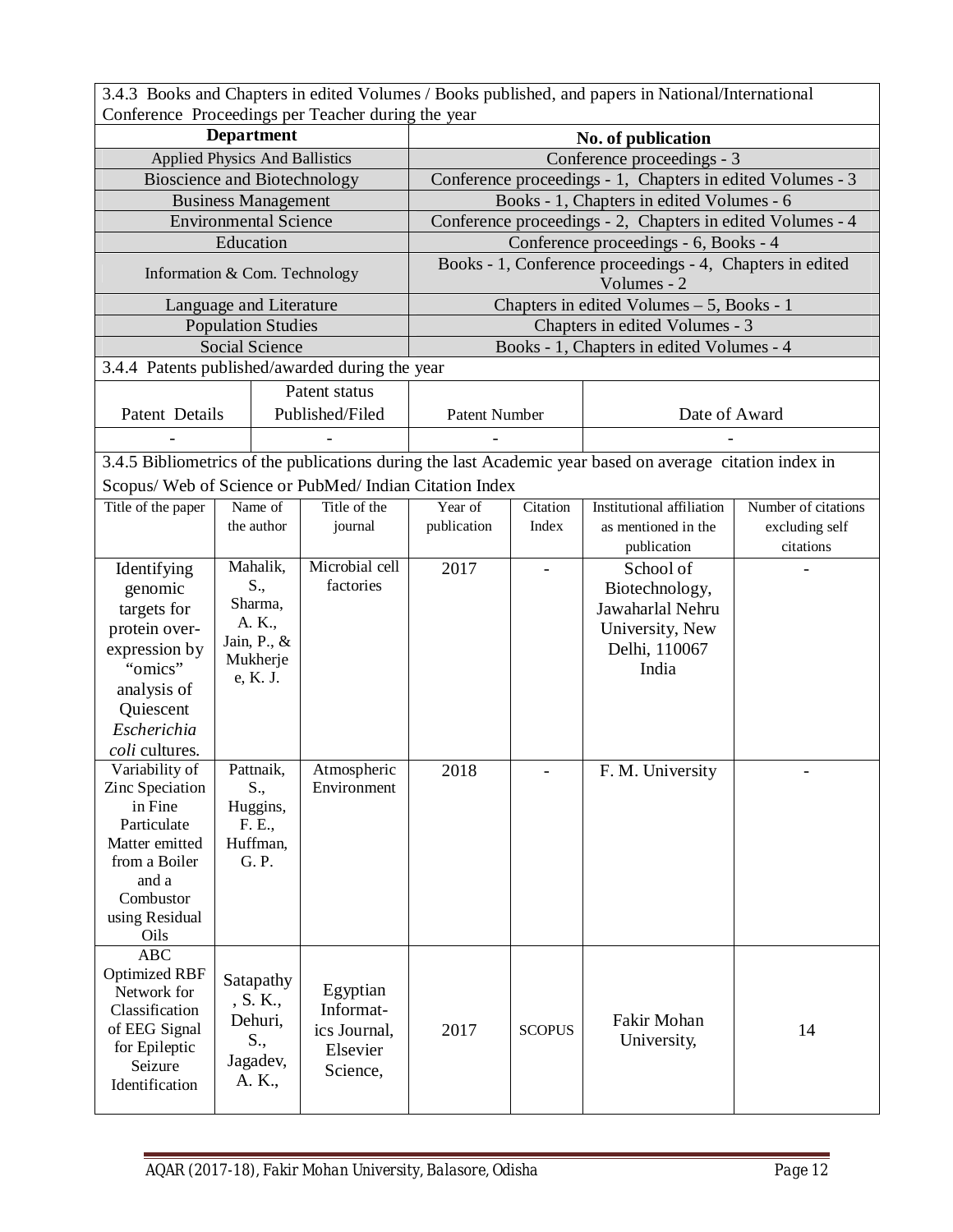| <b>EEG</b> Signal<br>Classification<br>$Us -$<br>ing PSO<br><b>Trained RBF</b><br><b>Neural Network</b><br>for Epilepsy<br>Identification,                                                                               | Sathpath<br>y, S. K.,<br>Dehuri,<br>S., and<br>Jagadev,<br>A. K.,   | Informatics<br>in<br>Medicine<br>Unlocked                                            | 2017 | <b>SCOPUS</b> | Fakir Mohan<br>University, | 15             |
|--------------------------------------------------------------------------------------------------------------------------------------------------------------------------------------------------------------------------|---------------------------------------------------------------------|--------------------------------------------------------------------------------------|------|---------------|----------------------------|----------------|
| Weighted<br>Majority<br><b>Voting Based</b><br>En-<br>semble of<br>Classifiers<br><b>Using Different</b><br>Machine<br>Learning<br>Technique for<br>Classification<br>of EEG signal<br>to Detect<br>Epileptic<br>Seizure | Satapathy<br>, S. K.,<br>Dehuri,<br>S.,<br>Jagadev,<br>A. K.,       | Informatica:<br>An<br>International<br>Journal of<br>Computing<br>and<br>Informatics | 2017 | <b>SCOPUS</b> | Fakir Mohan<br>University  | 1              |
| Pyramid<br>Histogram of<br>Oriented<br>Gradients<br><b>Based Human</b><br>Ear<br>Identification                                                                                                                          | Sarangi,<br>P. P.,<br>Mishra,<br>B. S. P.,<br>and<br>Dehuri,<br>S., | International<br>Journal of<br>Control<br>Theory<br>and<br>Applications              | 2017 | <b>SCOPUS</b> | Fakir Mohan<br>University  |                |
| Feature<br>Selection<br><b>Model Based</b><br>on Cluster-<br>ing and<br>Ranking in<br>Pipeline for<br>Microarray<br>Data                                                                                                 | Sahu, B.,<br>Dehuri,<br>S., and<br>Jagadev,<br>A. K.,               | Informatics<br>in Medicine<br>Unlocked,                                              | 2017 | <b>SCOPUS</b> | Fakir Mohan<br>University  | $\overline{2}$ |
| "An Ensemble<br>Model Using<br>Genetic Al-<br>gorithm for<br>Feature<br>Selection and<br><b>Rule Mining</b><br><b>Using Apriori</b><br>and FP-Growth<br>from<br>Cancer<br>Microarray<br>Data                             | Sahu, B.,<br>Dehuri,<br>S., and<br>Jagadev,<br>A. K.,               | International<br>Journal of<br>Applied<br>Engineering<br>Research,                   | 2017 | <b>SCOPUS</b> | Fakir Mohan<br>University  |                |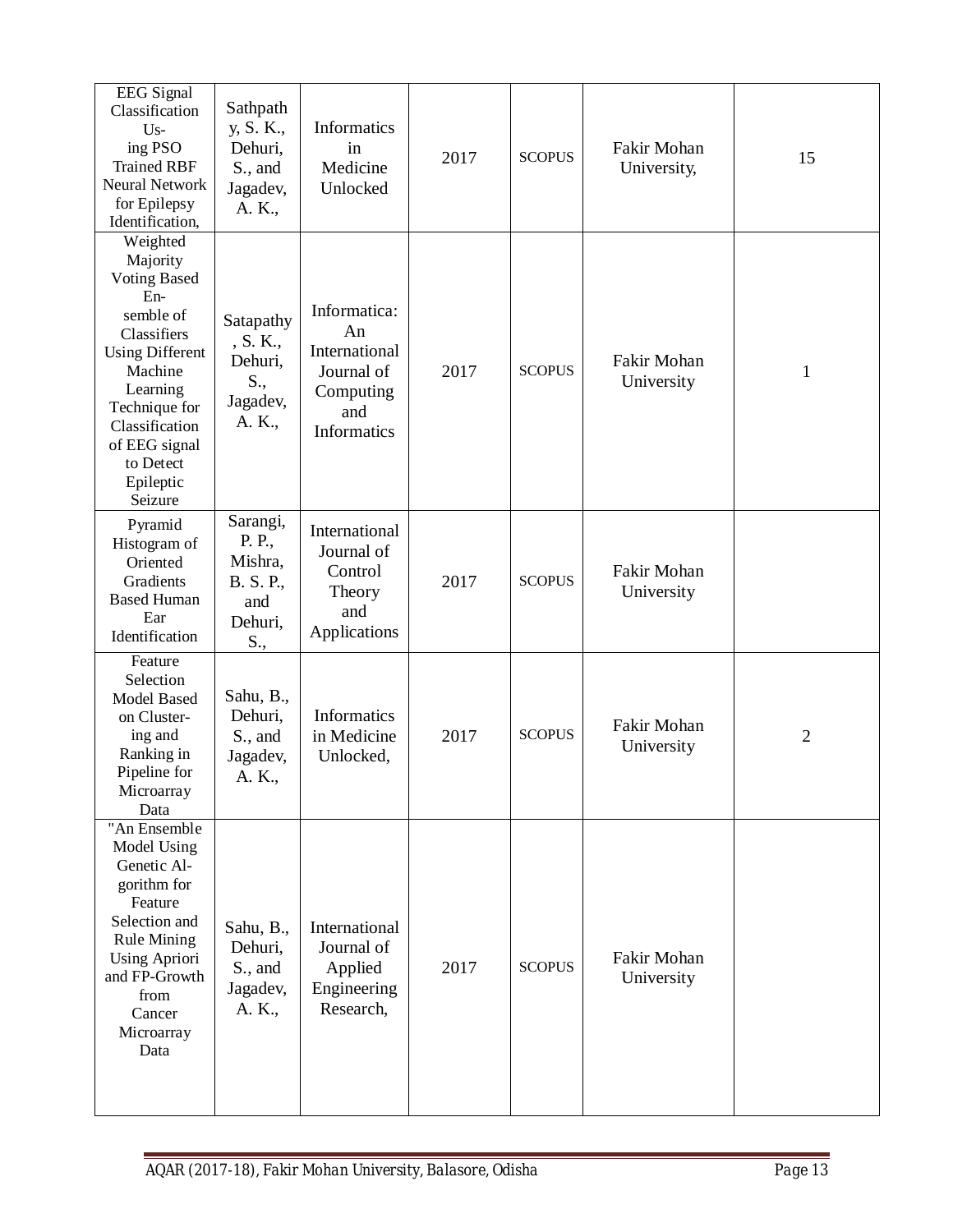| "Usage of<br>Ensemble<br>Model and<br>Genetic Al-<br>gorithm in<br>Pipeline for<br>Feature<br>Selection from<br>cancer<br>Microarray<br>Data             | Sahu, B.,<br>Dehuri,<br>S., and<br>Jagadev,<br>A. K.,                                                                                                                           | International<br>Journal of<br>Bioinformati<br>cs Research<br>and<br>Applications |  | 2017                  |        | <b>SCOPUS</b>  | Fakir Mohan<br>University   |  |                                                                                        |  |                    |  |
|----------------------------------------------------------------------------------------------------------------------------------------------------------|---------------------------------------------------------------------------------------------------------------------------------------------------------------------------------|-----------------------------------------------------------------------------------|--|-----------------------|--------|----------------|-----------------------------|--|----------------------------------------------------------------------------------------|--|--------------------|--|
| "Adaptive<br>Improved<br><b>Binary PSO</b><br><b>Based</b><br>Learnable<br>Bayesian<br>Classifier for<br>Dimensionality<br>Reduced<br>Microarray<br>Data | Sahu, B.,<br>Dehuri,<br>S., and<br>Jagadev,<br>A. K.,                                                                                                                           | Inter-<br>national<br>Journal of<br>Medical<br>Engineering<br>and<br>Informatics, |  | 2017<br><b>SCOPUS</b> |        |                | Fakir Mohan<br>University   |  |                                                                                        |  |                    |  |
| Surrogate<br><b>Assisted Multi-</b><br>objective<br>Genetic<br>Algorithms for<br><b>Fuzzy Rule</b><br><b>Based</b><br>Classification                     | Kalia, H.,<br>Dehuri,<br>S.,<br>Ghosh,<br>A., and<br>Cho, S.<br>B.,                                                                                                             | International<br>Journal of<br>Fuzzy<br>Systems,<br>Springer,                     |  | 2017                  |        | <b>SCIE</b>    | Fakir Mohan<br>University   |  |                                                                                        |  |                    |  |
| Title of the paper                                                                                                                                       | 3.4.6 h-Index of the Institutional Publications during the year. (based on Scopus/Web of science)<br>Title of the<br>Year of<br>Name of<br>the author<br>publication<br>journal |                                                                                   |  |                       |        | h-index        | excluding self<br>citations |  | Institutional affiliation<br>Number of citations<br>as mentioned in the<br>publication |  |                    |  |
|                                                                                                                                                          |                                                                                                                                                                                 |                                                                                   |  |                       |        |                |                             |  |                                                                                        |  |                    |  |
| 3.4.7 Faculty participation in Seminars/Conferences and Symposia during the year :                                                                       |                                                                                                                                                                                 |                                                                                   |  |                       |        |                |                             |  |                                                                                        |  |                    |  |
| No. of Faculty                                                                                                                                           |                                                                                                                                                                                 | International level                                                               |  |                       |        | National level |                             |  | State level                                                                            |  | Local level        |  |
| Attended<br>Seminars                                                                                                                                     |                                                                                                                                                                                 | 01                                                                                |  |                       |        | 04             |                             |  |                                                                                        |  |                    |  |
| Presented                                                                                                                                                |                                                                                                                                                                                 |                                                                                   |  |                       |        |                |                             |  |                                                                                        |  |                    |  |
| papers                                                                                                                                                   |                                                                                                                                                                                 | 11                                                                                |  |                       |        | 33             |                             |  | $\mathbf{1}$                                                                           |  |                    |  |
| Resource                                                                                                                                                 |                                                                                                                                                                                 | 01                                                                                |  |                       |        | 10             |                             |  |                                                                                        |  |                    |  |
| Persons                                                                                                                                                  |                                                                                                                                                                                 |                                                                                   |  |                       |        |                |                             |  |                                                                                        |  |                    |  |
| 3.5 Consultancy                                                                                                                                          |                                                                                                                                                                                 |                                                                                   |  |                       |        |                |                             |  |                                                                                        |  |                    |  |
| 3.5.1 Revenue generated from Consultancy during the year                                                                                                 |                                                                                                                                                                                 |                                                                                   |  |                       |        |                |                             |  |                                                                                        |  |                    |  |
| Name of the Consultant(s)                                                                                                                                |                                                                                                                                                                                 | Name of Consultancy                                                               |  |                       |        |                | Consulting/Sponsoring       |  |                                                                                        |  | Revenue generated  |  |
| department                                                                                                                                               |                                                                                                                                                                                 | project                                                                           |  |                       | Agency |                |                             |  |                                                                                        |  | (amount in rupees) |  |
|                                                                                                                                                          |                                                                                                                                                                                 |                                                                                   |  |                       |        |                |                             |  |                                                                                        |  |                    |  |
| 3.5.2 Revenue generated from Corporate Training by the institution during the year<br>Name of the Consultant(s)                                          |                                                                                                                                                                                 |                                                                                   |  |                       |        |                |                             |  |                                                                                        |  |                    |  |
| & Department                                                                                                                                             |                                                                                                                                                                                 | Title of the                                                                      |  | Agency seeking        |        |                | Revenue generated (amount   |  |                                                                                        |  | Number of          |  |
|                                                                                                                                                          |                                                                                                                                                                                 | Programme                                                                         |  | training              |        |                | in rupees)                  |  |                                                                                        |  | trainees           |  |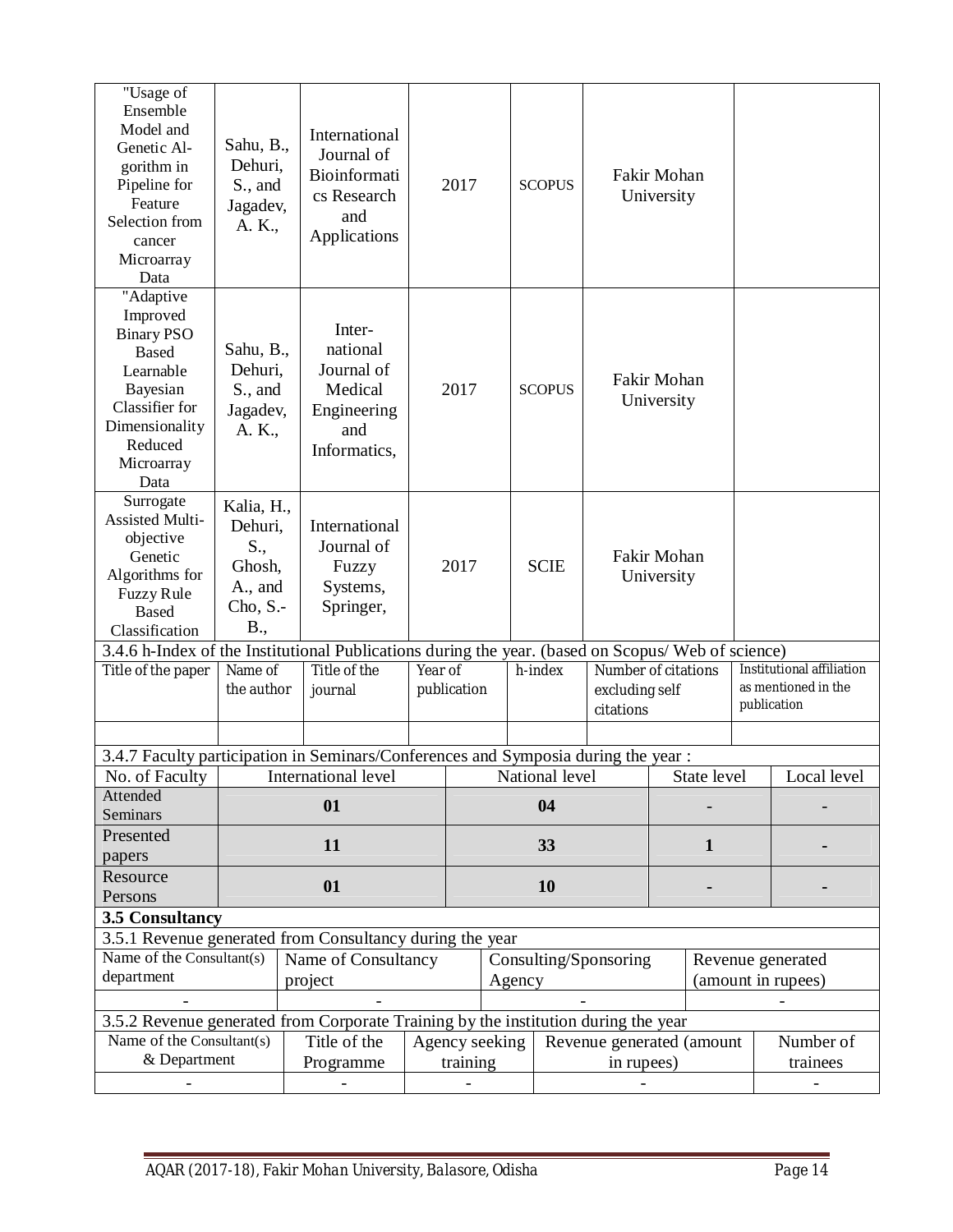| <b>3.6 Extension Activities</b>                                                                                           |                    |                          |                         |                       |                               |                                                      |                     |  |                                                       |           |                                            |                                                                                                                                                                                                                                                                                                                                                                                                             |  |  |
|---------------------------------------------------------------------------------------------------------------------------|--------------------|--------------------------|-------------------------|-----------------------|-------------------------------|------------------------------------------------------|---------------------|--|-------------------------------------------------------|-----------|--------------------------------------------|-------------------------------------------------------------------------------------------------------------------------------------------------------------------------------------------------------------------------------------------------------------------------------------------------------------------------------------------------------------------------------------------------------------|--|--|
|                                                                                                                           |                    |                          |                         |                       |                               |                                                      |                     |  |                                                       |           |                                            | 3.6.1 Number of extension and outreach programmes conducted in collaboration with industry, community and Non-                                                                                                                                                                                                                                                                                              |  |  |
| Government Organisations through NSS/NCC/Red cross/Youth Red Cross (YRC) etc., during the year<br>Title of the Activities |                    |                          | Organising unit/agency/ |                       |                               |                                                      |                     |  |                                                       |           |                                            |                                                                                                                                                                                                                                                                                                                                                                                                             |  |  |
|                                                                                                                           |                    |                          | collaborating agency    |                       |                               | Number of teachers<br>coordinated in such activities |                     |  | Number of students<br>participated in such activities |           |                                            |                                                                                                                                                                                                                                                                                                                                                                                                             |  |  |
| Banomohastav                                                                                                              |                    |                          | NSS in collaboration    |                       |                               |                                                      | 02                  |  |                                                       |           |                                            | 100                                                                                                                                                                                                                                                                                                                                                                                                         |  |  |
|                                                                                                                           |                    |                          | with DFO, Nilgiri       |                       |                               |                                                      |                     |  |                                                       |           |                                            |                                                                                                                                                                                                                                                                                                                                                                                                             |  |  |
| Baghajatin Martyrdom                                                                                                      |                    |                          | <b>NSS</b>              |                       |                               |                                                      | 12                  |  |                                                       |           |                                            | 250                                                                                                                                                                                                                                                                                                                                                                                                         |  |  |
| Swatchhata Pakhwada                                                                                                       |                    |                          | <b>NSS</b>              |                       |                               | 02                                                   |                     |  |                                                       |           | 500                                        |                                                                                                                                                                                                                                                                                                                                                                                                             |  |  |
| Green Campus Day                                                                                                          |                    |                          | <b>NSS</b>              |                       |                               |                                                      | 02                  |  |                                                       |           |                                            | 100                                                                                                                                                                                                                                                                                                                                                                                                         |  |  |
| Clean Campus Camp                                                                                                         |                    |                          | <b>NSS</b>              |                       |                               |                                                      | 02                  |  |                                                       |           |                                            | 100                                                                                                                                                                                                                                                                                                                                                                                                         |  |  |
| <b>Health Centre</b>                                                                                                      |                    |                          | <b>NSS</b>              |                       |                               |                                                      | 02                  |  |                                                       |           |                                            | 100                                                                                                                                                                                                                                                                                                                                                                                                         |  |  |
| <b>Cleanliness Camp</b>                                                                                                   |                    |                          |                         |                       |                               |                                                      |                     |  |                                                       |           |                                            |                                                                                                                                                                                                                                                                                                                                                                                                             |  |  |
| Screening of Movies                                                                                                       |                    |                          | <b>NSS</b>              |                       |                               |                                                      | 02                  |  |                                                       |           |                                            | 350                                                                                                                                                                                                                                                                                                                                                                                                         |  |  |
| 'Toilet - Ek Prem                                                                                                         |                    |                          |                         |                       |                               |                                                      |                     |  |                                                       |           |                                            |                                                                                                                                                                                                                                                                                                                                                                                                             |  |  |
| Katha'                                                                                                                    |                    |                          |                         |                       |                               |                                                      |                     |  |                                                       |           |                                            |                                                                                                                                                                                                                                                                                                                                                                                                             |  |  |
| <b>Beach Cleaning Camp</b>                                                                                                |                    |                          | NSS in collaboration    |                       |                               |                                                      | 03                  |  |                                                       |           |                                            |                                                                                                                                                                                                                                                                                                                                                                                                             |  |  |
| from Balramgadi to                                                                                                        |                    |                          | with ABC, Balasore      |                       |                               |                                                      |                     |  |                                                       |           |                                            |                                                                                                                                                                                                                                                                                                                                                                                                             |  |  |
| Chandipur                                                                                                                 |                    |                          |                         |                       |                               |                                                      |                     |  |                                                       |           |                                            |                                                                                                                                                                                                                                                                                                                                                                                                             |  |  |
|                                                                                                                           |                    |                          |                         |                       |                               |                                                      |                     |  |                                                       |           |                                            |                                                                                                                                                                                                                                                                                                                                                                                                             |  |  |
| Name of the Activity                                                                                                      |                    |                          | Award/recognition       |                       |                               |                                                      | Awarding bodies     |  |                                                       |           |                                            |                                                                                                                                                                                                                                                                                                                                                                                                             |  |  |
|                                                                                                                           |                    |                          |                         |                       |                               |                                                      |                     |  |                                                       |           |                                            |                                                                                                                                                                                                                                                                                                                                                                                                             |  |  |
| 3.6.3 Students participating in extension activities with Government Organisations, Non-Government                        |                    |                          |                         |                       |                               |                                                      |                     |  |                                                       |           |                                            |                                                                                                                                                                                                                                                                                                                                                                                                             |  |  |
|                                                                                                                           |                    |                          |                         |                       |                               |                                                      |                     |  |                                                       |           |                                            |                                                                                                                                                                                                                                                                                                                                                                                                             |  |  |
| Name of the scheme                                                                                                        |                    |                          | Organising              |                       | Name of the                   |                                                      |                     |  | Number of teachers                                    |           | Number of students<br>participated in such |                                                                                                                                                                                                                                                                                                                                                                                                             |  |  |
|                                                                                                                           |                    |                          | unit/agency/            |                       | activity                      |                                                      |                     |  | coordinated in such                                   |           |                                            |                                                                                                                                                                                                                                                                                                                                                                                                             |  |  |
|                                                                                                                           |                    |                          | collaborating           |                       |                               |                                                      |                     |  | activities                                            |           | activities                                 |                                                                                                                                                                                                                                                                                                                                                                                                             |  |  |
| Banomohastav                                                                                                              |                    |                          | agency<br>NSS in        |                       | Plantation drive              |                                                      |                     |  | 02                                                    |           |                                            |                                                                                                                                                                                                                                                                                                                                                                                                             |  |  |
|                                                                                                                           |                    |                          | collaboration           |                       |                               |                                                      |                     |  |                                                       |           |                                            |                                                                                                                                                                                                                                                                                                                                                                                                             |  |  |
|                                                                                                                           |                    |                          | with DFO,               |                       |                               |                                                      |                     |  |                                                       |           |                                            |                                                                                                                                                                                                                                                                                                                                                                                                             |  |  |
|                                                                                                                           |                    |                          | Nilgiri                 |                       |                               |                                                      |                     |  |                                                       |           |                                            |                                                                                                                                                                                                                                                                                                                                                                                                             |  |  |
| <b>Swachh Bharat</b>                                                                                                      |                    |                          | NSS in                  | <b>Beach Cleaning</b> |                               |                                                      | 03                  |  |                                                       | 150       |                                            |                                                                                                                                                                                                                                                                                                                                                                                                             |  |  |
|                                                                                                                           |                    |                          | collaboration           |                       | Camp from                     |                                                      |                     |  |                                                       |           |                                            |                                                                                                                                                                                                                                                                                                                                                                                                             |  |  |
|                                                                                                                           |                    |                          | with ABC,               |                       | Balramgadi to                 |                                                      |                     |  |                                                       |           |                                            |                                                                                                                                                                                                                                                                                                                                                                                                             |  |  |
|                                                                                                                           |                    |                          | <b>Balasore</b>         |                       | Chandipur                     |                                                      |                     |  |                                                       |           |                                            |                                                                                                                                                                                                                                                                                                                                                                                                             |  |  |
|                                                                                                                           |                    |                          |                         |                       |                               |                                                      |                     |  |                                                       |           |                                            |                                                                                                                                                                                                                                                                                                                                                                                                             |  |  |
| <b>3.7 Collaborations</b>                                                                                                 |                    |                          |                         |                       |                               |                                                      |                     |  |                                                       |           |                                            |                                                                                                                                                                                                                                                                                                                                                                                                             |  |  |
|                                                                                                                           |                    |                          |                         |                       |                               |                                                      |                     |  |                                                       |           |                                            |                                                                                                                                                                                                                                                                                                                                                                                                             |  |  |
|                                                                                                                           |                    |                          |                         |                       |                               |                                                      | Source of financial |  |                                                       |           |                                            |                                                                                                                                                                                                                                                                                                                                                                                                             |  |  |
|                                                                                                                           | Nature of Activity |                          | Participant             |                       |                               | support                                              |                     |  |                                                       |           | Duration                                   | 150<br>3.6.2 Awards and recognition received for extension activities from Government and other recognized bodies during the year<br>No. of Students benefited<br>Organisations and programmes such as Swachh Bharat, Aids Awareness, Gender Issue, etc. during the year<br>100<br>3.7.1 Number of Collaborative activities for research, faculty exchange, student exchange during the year<br>participant |  |  |
|                                                                                                                           |                    |                          |                         |                       |                               |                                                      |                     |  |                                                       |           |                                            |                                                                                                                                                                                                                                                                                                                                                                                                             |  |  |
| 3.7.2 Linkages with institutions/industries for internship, on-the-job training, project work, sharing of                 |                    |                          |                         |                       |                               |                                                      |                     |  |                                                       |           |                                            |                                                                                                                                                                                                                                                                                                                                                                                                             |  |  |
| research facilities etc. during the year                                                                                  |                    |                          |                         |                       |                               |                                                      |                     |  |                                                       |           |                                            |                                                                                                                                                                                                                                                                                                                                                                                                             |  |  |
| Nature of                                                                                                                 | Title of the       |                          |                         |                       | Name of the partnering        |                                                      |                     |  |                                                       | Duration  |                                            |                                                                                                                                                                                                                                                                                                                                                                                                             |  |  |
| linkage                                                                                                                   | linkage            |                          |                         |                       | institution/industry/research |                                                      |                     |  |                                                       | (From-To) |                                            |                                                                                                                                                                                                                                                                                                                                                                                                             |  |  |
|                                                                                                                           |                    | lab with contact details |                         |                       |                               |                                                      |                     |  |                                                       |           |                                            |                                                                                                                                                                                                                                                                                                                                                                                                             |  |  |
|                                                                                                                           |                    |                          |                         |                       |                               |                                                      |                     |  |                                                       |           |                                            |                                                                                                                                                                                                                                                                                                                                                                                                             |  |  |
| 3.7.3 MoUs signed with institutions of national, international importance, other universities, industries,                |                    |                          |                         |                       |                               |                                                      |                     |  |                                                       |           |                                            |                                                                                                                                                                                                                                                                                                                                                                                                             |  |  |
| corporate houses etc. during the year                                                                                     |                    |                          |                         |                       |                               |                                                      |                     |  |                                                       |           |                                            |                                                                                                                                                                                                                                                                                                                                                                                                             |  |  |
|                                                                                                                           | Organisation       |                          |                         | Date of MoU           |                               |                                                      | Purpose and         |  |                                                       |           |                                            | Number of students/teachers                                                                                                                                                                                                                                                                                                                                                                                 |  |  |
|                                                                                                                           |                    |                          |                         | signed                |                               |                                                      | Activities          |  |                                                       |           |                                            | participated under MoUs                                                                                                                                                                                                                                                                                                                                                                                     |  |  |
|                                                                                                                           |                    |                          |                         |                       |                               |                                                      |                     |  |                                                       |           |                                            |                                                                                                                                                                                                                                                                                                                                                                                                             |  |  |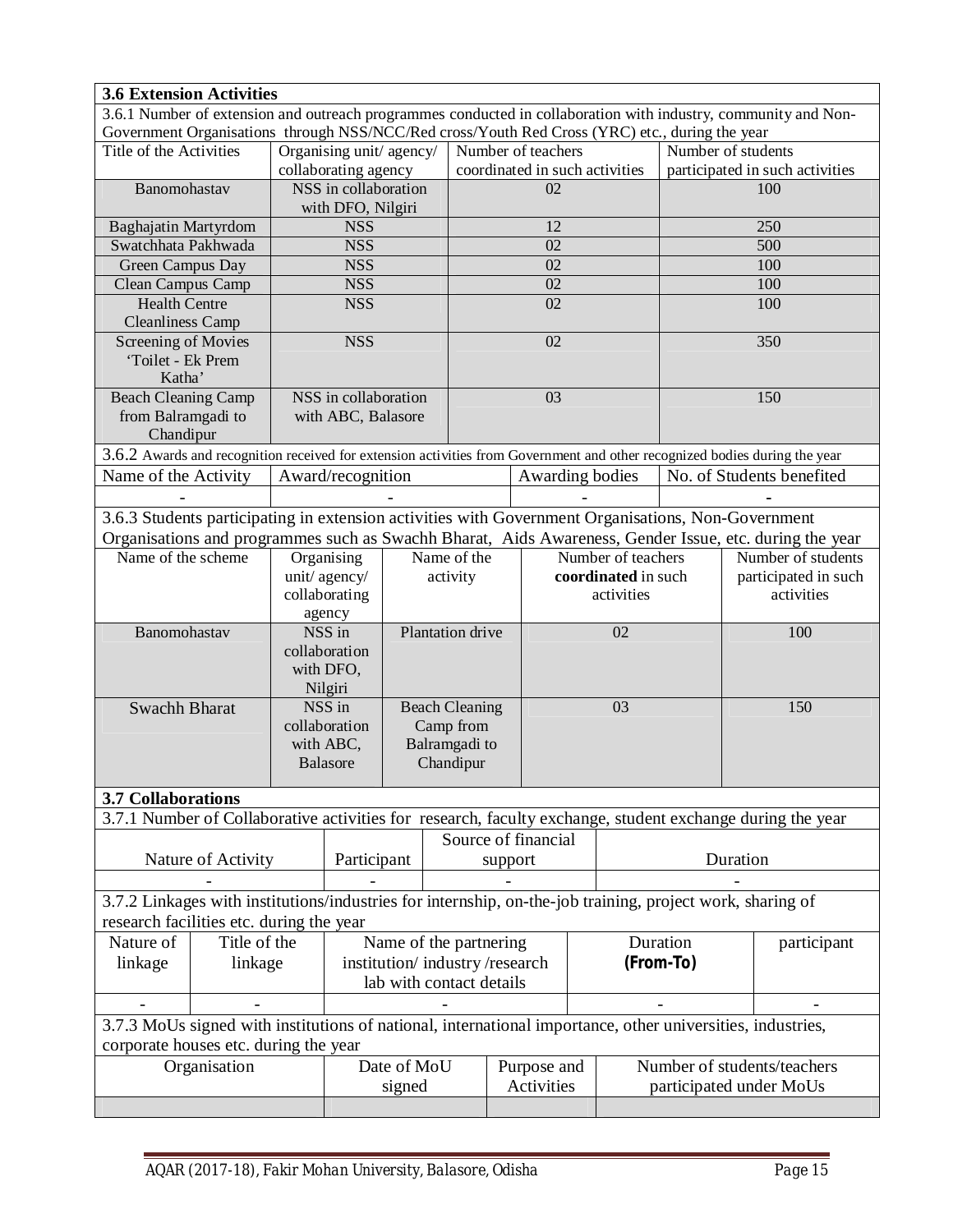| <b>CRITERION IV - INFRASTRUCTURE AND LEARNING RESOURCES</b>                                        |                                                |             |  |
|----------------------------------------------------------------------------------------------------|------------------------------------------------|-------------|--|
| <b>4.1 Physical Facilities</b>                                                                     |                                                |             |  |
| 4.1.1 Budget allocation, excluding salary for infrastructure augmentation during the year (In Rs.) |                                                |             |  |
| Budget allocated for infrastructure                                                                | Budget utilized for infrastructure development |             |  |
| augmentation                                                                                       |                                                |             |  |
|                                                                                                    |                                                |             |  |
| 23,10,00,000                                                                                       | 2,94,15,392                                    |             |  |
|                                                                                                    |                                                |             |  |
| 4.1.2 Details of augmentation in infrastructure facilities during the year                         |                                                |             |  |
| Facilities                                                                                         | Existing                                       | Newly added |  |

| Class rooms                                              | 48                               | $+40$   |  |
|----------------------------------------------------------|----------------------------------|---------|--|
| Laboratories                                             | 27                               | 2(APAB) |  |
| <b>Seminar Halls</b>                                     | 10                               |         |  |
| Classrooms with LCD facilities                           | At least one portable LCD        |         |  |
|                                                          | projectors are available in each |         |  |
|                                                          | department                       |         |  |
| Classrooms with Wi-Fi/LAN                                | Whole campus including           |         |  |
|                                                          | classrooms are Wi-Fi enaled      |         |  |
| Seminar halls with ICT facilities                        | 10                               |         |  |
| Video Centre                                             |                                  |         |  |
| No. of important equipments purchased $(\geq 1$ -0 lakh) | $6 (APAB - 05$ Env. Sc. 1)       |         |  |
| during the current year.                                 |                                  |         |  |
| Value of the equipment purchased during the year (Rs.    | Around 10 Lakh                   |         |  |
| in Lakhs)                                                |                                  |         |  |
| Others                                                   |                                  |         |  |

| 4.2 Library as a Learning Resource                                                                  |            |          |                                                 |                                                 |              |       |                       |          |
|-----------------------------------------------------------------------------------------------------|------------|----------|-------------------------------------------------|-------------------------------------------------|--------------|-------|-----------------------|----------|
| 4.2.1 Library is automated {Integrated Library Management System (ILMS)}                            |            |          |                                                 |                                                 |              |       |                       |          |
| Name of the ILMS software                                                                           |            |          | Nature of<br>automation (fully<br>or partially) |                                                 | Version      |       | Year of<br>automation |          |
| <b>KOHA</b>                                                                                         |            |          |                                                 | Partial                                         | 16.05.01.000 |       |                       | 2016     |
| 4.2.1 Library Services:                                                                             |            |          |                                                 |                                                 |              |       |                       |          |
|                                                                                                     |            | Existing |                                                 | Newly added                                     |              |       | Total                 |          |
|                                                                                                     | No.        |          | Value                                           | No.                                             | Value        |       | No.                   | Value    |
| <b>Text Books</b>                                                                                   | 25751      |          | 15276600                                        | 11677                                           | 499341<br>7  | 49023 |                       | 20270017 |
| <b>Reference Books</b>                                                                              | 11595      |          |                                                 |                                                 |              |       |                       |          |
| e-Books                                                                                             | 530318     |          |                                                 | Provided through UGC e-sodh sindhu and PROQUEST |              |       |                       |          |
| Journals                                                                                            | 218        |          | 565611                                          | <b>Nil</b>                                      | <b>Nil</b>   |       | 218                   | 565611   |
| e-Journals                                                                                          | 15463      |          |                                                 | Provided through UGC e-sodh sindhu and PROQUEST |              |       |                       |          |
| <b>Digital Database</b>                                                                             | 48         |          |                                                 | <b>Nil</b>                                      |              |       | 48                    |          |
| CD & Video                                                                                          | 503        |          | Supplied with purchased books                   |                                                 |              |       |                       |          |
| Library automation                                                                                  |            |          |                                                 |                                                 |              |       |                       |          |
| Weeding (Hard $& Soft$ )                                                                            | <b>Nil</b> |          |                                                 | <b>Nil</b>                                      |              |       | <b>Nil</b>            |          |
| Others (specify)                                                                                    | <b>Nil</b> |          |                                                 | <b>Nil</b>                                      |              |       | Nil                   |          |
|                                                                                                     |            |          |                                                 |                                                 |              |       |                       |          |
| 4.2.2 E-content developed by teachers such as: e-PG-Pathshala, CEC (under e-PG-Pathshala CEC (Under |            |          |                                                 |                                                 |              |       |                       |          |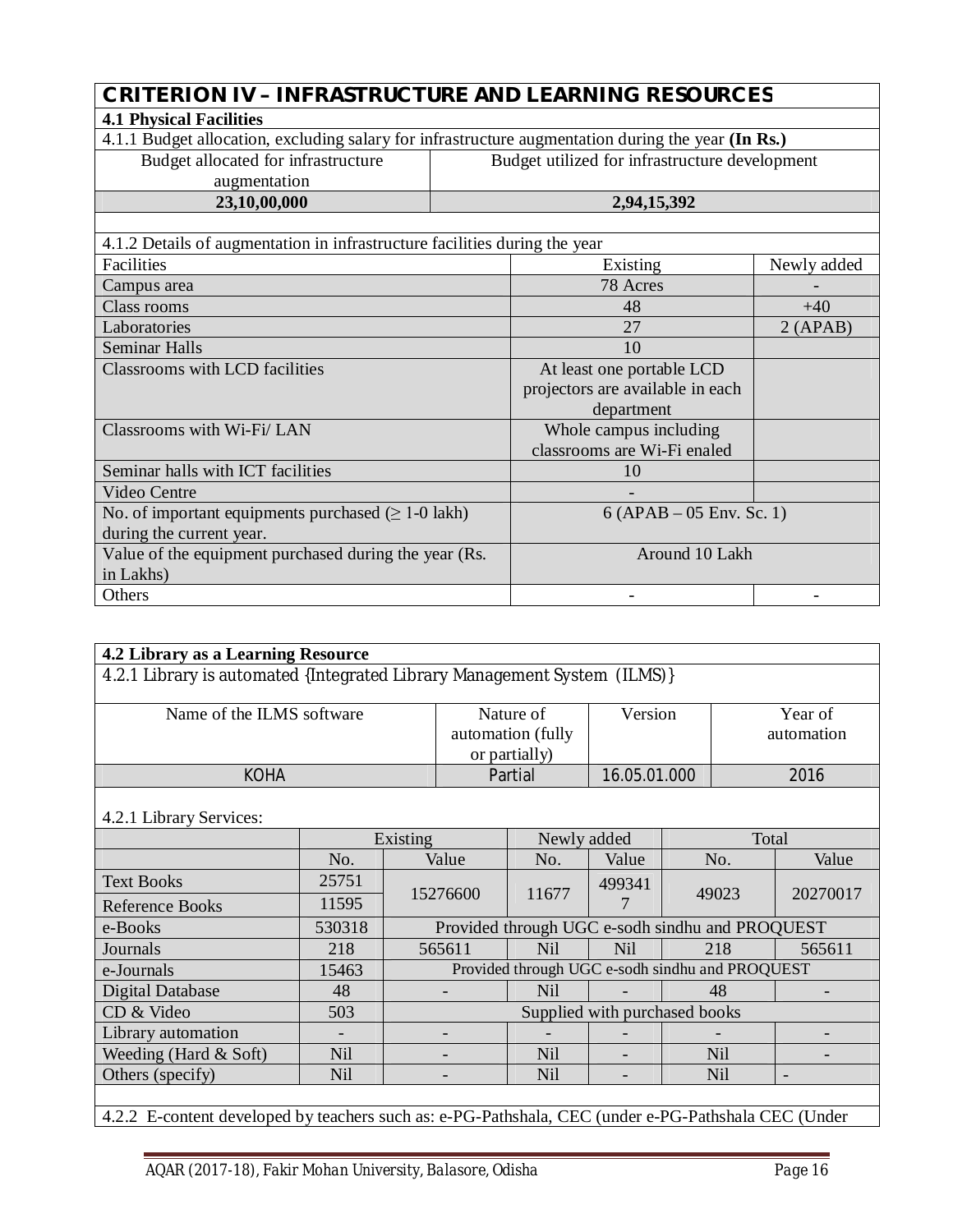| Graduate) SWAYAM other MOOCs platform NPTEL/NMEICT/any other Government initiatives $\&$ |             |  |
|------------------------------------------------------------------------------------------|-------------|--|
| institutional (Learning Management System (LMS) etc                                      | <b>NONE</b> |  |

|             | <b>NONE</b><br>institutional (Learning Management System (LMS) etc |                                    |                                                 |                        |                                                                                            |                             |             |  |                                                                                                             |      |
|-------------|--------------------------------------------------------------------|------------------------------------|-------------------------------------------------|------------------------|--------------------------------------------------------------------------------------------|-----------------------------|-------------|--|-------------------------------------------------------------------------------------------------------------|------|
| Name of the |                                                                    | Name of the module                 |                                                 |                        |                                                                                            | Platform on which module is |             |  | Date of launching e -                                                                                       |      |
| teacher     |                                                                    |                                    |                                                 |                        |                                                                                            | developed                   |             |  | content                                                                                                     |      |
|             |                                                                    |                                    |                                                 |                        |                                                                                            |                             |             |  |                                                                                                             |      |
|             | <b>4.3 IT Infrastructure</b>                                       |                                    |                                                 |                        |                                                                                            |                             |             |  |                                                                                                             |      |
|             |                                                                    |                                    | 4.3.1 Technology Upgradation (overall)          |                        |                                                                                            |                             |             |  |                                                                                                             |      |
|             | Total                                                              | Comput                             | Internet                                        | <b>Browsi</b>          | Computer                                                                                   | Office                      | Departments |  | Available band                                                                                              | Othe |
|             | Comp                                                               | er in                              |                                                 | ng                     | Centres                                                                                    |                             |             |  | width                                                                                                       | rs   |
|             | uters                                                              | Labs                               |                                                 | Centres                |                                                                                            |                             |             |  | (MGBPS)                                                                                                     |      |
| Existing    | 199                                                                | 116                                | Yes                                             | Nil                    | 08                                                                                         | 23                          | 52          |  | 10 MBPS                                                                                                     |      |
|             |                                                                    |                                    | (Campus                                         |                        |                                                                                            |                             |             |  |                                                                                                             |      |
|             |                                                                    | 84                                 | $Wi-Fi)$                                        |                        | 09                                                                                         | 17                          | 10          |  |                                                                                                             |      |
| Added       | 120                                                                |                                    |                                                 | Nil                    |                                                                                            |                             |             |  |                                                                                                             |      |
| Total       | 319                                                                | 200                                | Yes                                             | Nil                    | 17                                                                                         | 40                          | 62          |  | 10 MBPS                                                                                                     |      |
|             |                                                                    |                                    | (Campus                                         |                        |                                                                                            |                             |             |  |                                                                                                             |      |
|             |                                                                    |                                    | $Wi-Fi)$                                        |                        |                                                                                            |                             |             |  |                                                                                                             |      |
|             |                                                                    |                                    |                                                 |                        | 4.3.2 Bandwidth available of internet connection in the Institution (Leased line): 10 MBPS |                             |             |  |                                                                                                             |      |
|             |                                                                    | 4.3.3 Facility for e-content: None |                                                 |                        |                                                                                            |                             |             |  |                                                                                                             |      |
|             |                                                                    |                                    | Name of the e-content development facility      |                        |                                                                                            |                             |             |  | Provide the link of the videos and media centre and recording facility                                      |      |
|             |                                                                    |                                    |                                                 |                        |                                                                                            |                             |             |  |                                                                                                             |      |
|             |                                                                    |                                    | <b>4.4 Maintenance of Campus Infrastructure</b> |                        |                                                                                            |                             |             |  |                                                                                                             |      |
|             |                                                                    |                                    |                                                 |                        |                                                                                            |                             |             |  | 4.4.1 Expenditure incurred on maintenance of physical facilities and academic support facilities, excluding |      |
|             | salary component, during the year                                  |                                    |                                                 |                        |                                                                                            |                             |             |  |                                                                                                             |      |
|             | Assigned budget on                                                 |                                    | Expenditure incurred on maintenance             |                        |                                                                                            | Assigned budget on          |             |  | Expenditure incurred on                                                                                     |      |
|             | academic facilities                                                |                                    |                                                 | of academic facilities |                                                                                            | physical facilities         |             |  | maintenance of physical facilities                                                                          |      |
|             | 4,34,00,000                                                        |                                    |                                                 | 62,23,632              |                                                                                            | 8,80,00,000                 |             |  | 1,05,03,431                                                                                                 |      |

4.4.2 Procedures and policies for maintaining and utilizing physical, academic and support facilities laboratory, library, sports complex, computers, classrooms etc. (maximum 500 words) (information to be available in institutional Website, provide link)

Faculty members remain in charge of different support services/ facilities both at the Department and at the University level and utilization of such facilities is governed by a set of guidelines formulated for the purpose and intimated to the students in many ways. Information related to availability of different facilities and Student Support Services are reflected in the prospectus, which has also been uploaded to the University website. For appraisal of the newly admitted students of the University about prospects of the course and different services available, two separate induction programmes are conducted – one in the new campus and one in the old campus in the presence of Vice-Chancellor, Registrar, Chairman, P. G. Council, HODs and other faculty members during the beginning of the academic session. At the University level, committees for looking after various extra and co-curricular activities of the students like sports, cultural and literary activities are constituted each year by the P. G. Council with 5-6 faculty members, who with the help of a group of student representatives work towards executing such activities. Further, Chairman, Post-Graduate Council regularly notifies information related to different Student Support Services and sends them to the departments for circulation. Library service is one of the most important support services for any post graduate student. And Library in Fakir Mohan University has its own regulation regarding lending of books and other services available in it, which is communicated to the students for its effective utilization. Various committees including Anti Sexual Harassment Cell, Equal Opportunity Cell, Residential Committee, Antiragging Committee, Placement Cell, Student Welfare Committee and Career Counselling Cell etc. headed by some senior faculty members functions under the P. G. Council and work towards enhancing awareness about Student Support Services and protecting interest of the students on those issues.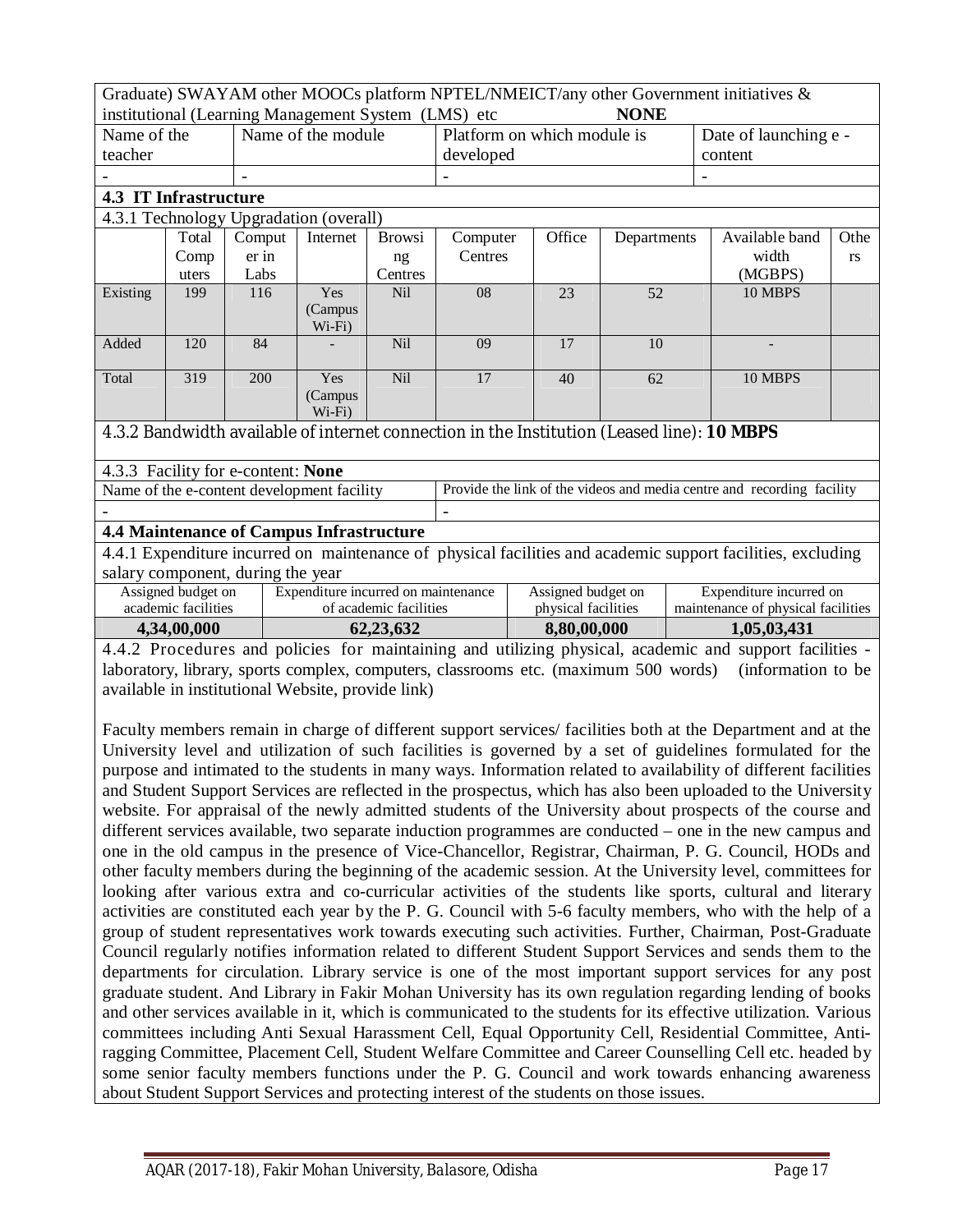## **CRITERION V - STUDENT SUPPORT AND PROGRESSION**

|             | 5.1 Student Support                      |                                                                                                         |          |                        |                   |                         |  |
|-------------|------------------------------------------|---------------------------------------------------------------------------------------------------------|----------|------------------------|-------------------|-------------------------|--|
|             | 5.1.1 Scholarships and Financial Support |                                                                                                         |          |                        |                   |                         |  |
|             |                                          | Name /Title of the scheme                                                                               |          | Number of students     |                   | <b>Amount in Rupees</b> |  |
|             | Financial support from                   |                                                                                                         |          |                        |                   |                         |  |
| institution |                                          |                                                                                                         |          |                        |                   |                         |  |
|             | Financial support from other sources     |                                                                                                         |          |                        |                   |                         |  |
| a) National |                                          | Minority Scholarship                                                                                    |          | 04                     |                   |                         |  |
|             | b) International                         |                                                                                                         |          |                        |                   |                         |  |
|             | Government of Odisha                     | Prerana Scholarship (PG)                                                                                |          | 288                    |                   |                         |  |
|             |                                          | E-Medhabruti                                                                                            |          | 70                     |                   |                         |  |
|             |                                          |                                                                                                         |          |                        |                   |                         |  |
|             |                                          | 5.1.2 Number of capability enhancement and development schemes such as Soft skill development, Remedial |          |                        |                   |                         |  |
|             |                                          | coaching, Language lab, Bridge courses, Yoga, Meditation, Personal Counselling and Mentoring etc.,      |          |                        |                   |                         |  |
|             | Name of the capability                   | Date of<br>Number of students                                                                           |          |                        | Agencies involved |                         |  |
|             | enhancement scheme                       | implementation                                                                                          | enrolled |                        |                   |                         |  |
|             |                                          |                                                                                                         |          |                        |                   |                         |  |
|             |                                          |                                                                                                         |          |                        |                   |                         |  |
|             |                                          | 5.1.3 Students benefited by guidance for competitive examinations and career counselling offered by the |          |                        |                   |                         |  |
|             | institution during the year              |                                                                                                         |          |                        |                   |                         |  |
| Year        | Name of the                              | Number of benefited                                                                                     |          | Number of benefited    | Number of         | Number of               |  |
|             | scheme                                   | students by Guidance                                                                                    |          | students by Career     | students who      | students placed         |  |
|             |                                          | for Competitive                                                                                         |          | Counselling activities | have passed in    |                         |  |
|             |                                          | examination                                                                                             |          |                        | the competitive   |                         |  |
|             |                                          |                                                                                                         |          |                        | exam              |                         |  |
|             | <b>Civil Services</b>                    |                                                                                                         |          |                        |                   |                         |  |
| 2018        | <b>Coaching Centre</b>                   | 60                                                                                                      |          |                        |                   | 23                      |  |

5.1.4 Institutional mechanism for transparency, timely redressal of student grievances, Prevention of sexual harassment and ragging cases during the year:

Fakir Mohan University takes utmost care in handling issues related to student grievances including sexual harassment and ragging in any form. For timely redressal of student grievances, prevention of sexual harassment and ragging inside the campus various committees namely, Anti Ragging Committee, Anti Sexual Harassment Committee, Residential Committee, Disciplinary Committee with Chairman, P. G. Council as the ex-officio head and few teachers as committee members including one senior Professor as its Coordinator, have been constituted by the University. Post-Graduate Council monitor working of all these committees and also takes care of any such issue reported by the students, independently. The University also has an Internal Complaint Committee to look after cases of sexual harassment/ gender based violence, if any in the University. Following UGC guidelines, students are asked to submit anti-ragging undertaking at the time of admission. Further, to ensure transparency, Fakir Mohan University has made it a point to include student members in different administrative bodies of the University. As such, efforts are made at all levels/ sections (University, Hostel, Department etc.) to make the campus student friendly with zero level of harassment in any form.

| Total grievances received | No. of grievances redressed | Average number of days for grievance<br>redressed |
|---------------------------|-----------------------------|---------------------------------------------------|
| NIL                       |                             |                                                   |
|                           |                             |                                                   |

#### **5.2 Student Progression**

Programme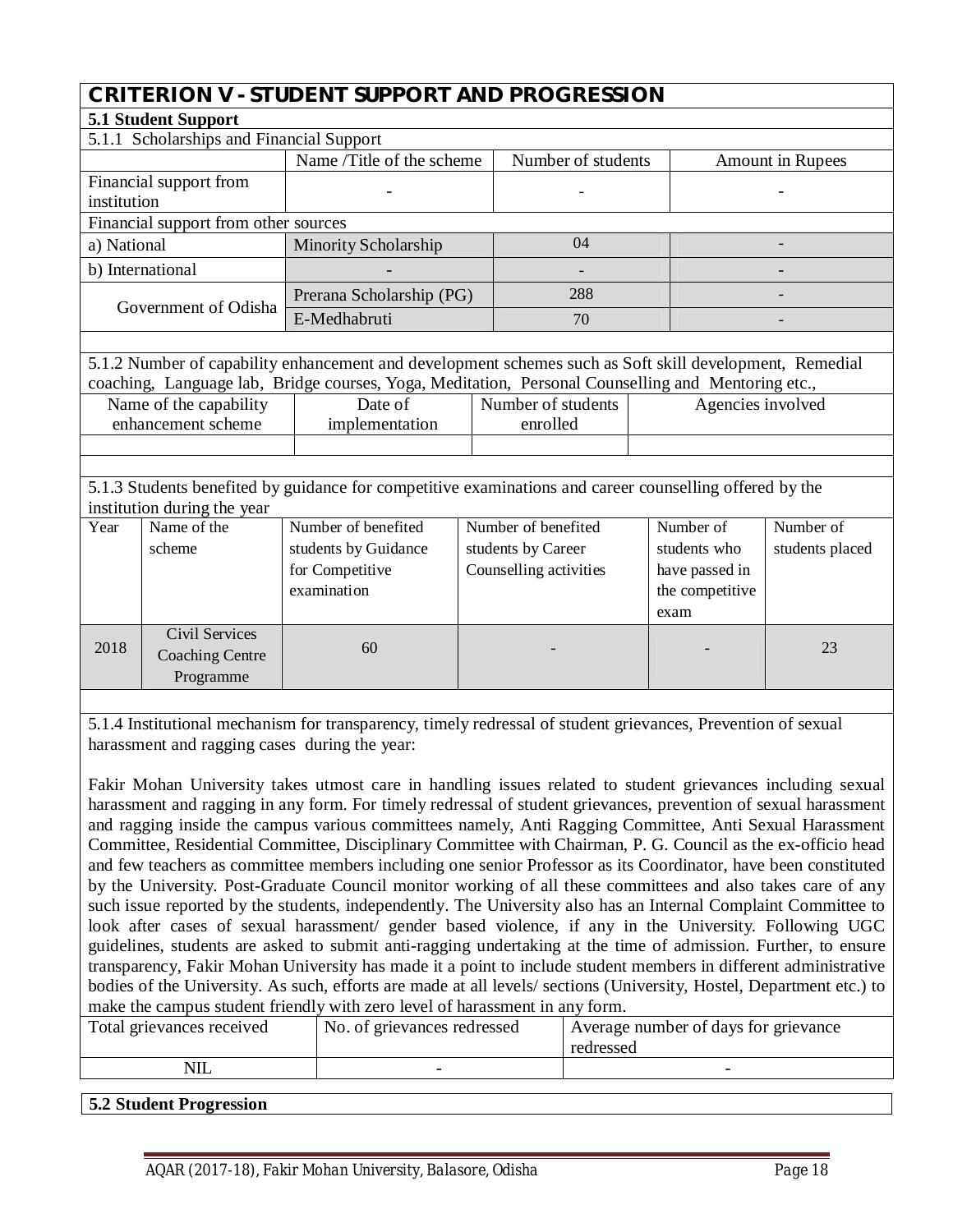| 5.2.1 Details of campus placement during the year |                                                 |                                              |                                        |                                     |                                  |                                                                                       |                                        |                          |
|---------------------------------------------------|-------------------------------------------------|----------------------------------------------|----------------------------------------|-------------------------------------|----------------------------------|---------------------------------------------------------------------------------------|----------------------------------------|--------------------------|
|                                                   | On campus                                       |                                              |                                        | <b>Off Campus</b>                   |                                  |                                                                                       |                                        |                          |
|                                                   | Name of Organizations<br>Visited                | Number of<br><b>Students</b><br>Participated | Number of<br><b>Students</b><br>Placed |                                     | Name of Organizations<br>Visited | Number of<br><b>Students</b><br>Participated                                          | Number of<br><b>Students</b><br>Placed |                          |
|                                                   | CP Group<br>CCP Aquaculture (India)<br>Pvt. Ltd | 34                                           |                                        | 02                                  | Ltd, Mumbai                      | Venus Safety Health Pvt.                                                              | 07                                     | 01                       |
|                                                   | Axis Bank                                       | 55                                           |                                        | 03                                  | JB Chemicals,<br>Mumbai          |                                                                                       | 03                                     | 01                       |
|                                                   | <b>ICICI</b> Prudential                         | $\ast$                                       |                                        | 14                                  | Surya International              |                                                                                       | 01                                     | 01                       |
|                                                   |                                                 |                                              |                                        |                                     |                                  | Mishra Limes & Minerals<br>(Dealer, Asian Paints)                                     | 01                                     | 01                       |
|                                                   |                                                 |                                              |                                        |                                     |                                  | 5.2.2 Student progression to higher education in percentage during the year : 2017-18 |                                        |                          |
| Year                                              | No. of                                          | Programme                                    |                                        | Department graduated from           |                                  | Name of institution joined                                                            |                                        | Name of                  |
|                                                   | students<br>enrolling into<br>higher edu.       | graduated<br>from                            |                                        |                                     |                                  |                                                                                       |                                        | Programme<br>admitted to |
| 2017                                              | 01                                              | M.Sc                                         |                                        | <b>Bioscience and Biotechnology</b> |                                  | <b>Indian Institute of Science</b>                                                    |                                        | PhD                      |
| 2017                                              | 01                                              | M.Sc                                         |                                        | <b>Bioscience and Biotechnology</b> |                                  | CU, Hyderabad                                                                         |                                        | PhD                      |
| 2017                                              | 01                                              | M.Sc                                         |                                        | <b>Bioscience and Biotechnology</b> |                                  | Institute of Life Science, BBSR                                                       |                                        | PhD                      |
| 2017                                              | 01                                              | M.Sc                                         |                                        | <b>Bioscience and Biotechnology</b> |                                  | NOU, Baripada                                                                         |                                        | M.Phil                   |
| 2017                                              | 02                                              | M.Sc                                         |                                        | <b>Bioscience and Biotechnology</b> |                                  | FM University                                                                         |                                        | Int. Med                 |
| 2017                                              | 05                                              | M.Sc                                         |                                        | <b>Bioscience and Biotechnology</b> |                                  | FM University                                                                         |                                        | M.Phil                   |
| 2018                                              | 07                                              | M.Sc                                         |                                        | <b>Bioscience and Biotechnology</b> |                                  | FM University                                                                         |                                        | M.Phil                   |
| 2018                                              | 02                                              | M.Sc                                         |                                        | <b>Bioscience and Biotechnology</b> |                                  | NOU, Baripada                                                                         |                                        | M.Phil                   |
| 2018                                              | 01                                              | M.Sc                                         |                                        | <b>Bioscience and Biotechnology</b> |                                  | <b>Utkal University</b>                                                               |                                        | M.Phil                   |
| 2017                                              | 02                                              | M.Sc                                         |                                        | <b>APAB</b>                         |                                  | BARC, Mumbai                                                                          |                                        | Radiology                |
| 2017                                              | $\overline{01}$                                 | M.Sc                                         |                                        | <b>APAB</b>                         |                                  | NIT, Agartala                                                                         |                                        | PhD                      |
| 2017                                              | 04                                              | M.Sc                                         |                                        | <b>APAB</b>                         |                                  | FM University                                                                         |                                        | M.Phil                   |
| 2017                                              | 01                                              | M.Sc                                         |                                        | <b>APAB</b>                         |                                  | Sambalpur Uni                                                                         |                                        | M.Phil                   |
| 2017                                              | 02                                              | M.Sc                                         |                                        | <b>APAB</b>                         |                                  | Ravenshaw Uni                                                                         |                                        | M.Phil                   |
| 2018                                              | 01                                              | M.Sc                                         |                                        | <b>APAB</b>                         |                                  | IPR, Ahmadabad                                                                        |                                        | PhD                      |
| 2018                                              | 01                                              | M.Sc                                         |                                        | <b>APAB</b>                         |                                  | KIIT, Bhubaneswar                                                                     |                                        | PhD                      |
| 2018                                              | 02                                              | M.Sc                                         |                                        | <b>APAB</b>                         |                                  | FM University                                                                         |                                        | Int. Med                 |
| 2018                                              | 01                                              | M.Sc                                         |                                        | <b>APAB</b>                         |                                  | <b>Utkal University</b>                                                               |                                        | M.Phil                   |
| 2018                                              | 01                                              | M.Sc                                         |                                        | APAB                                |                                  | Sambalpur Uni                                                                         |                                        | M.Phil                   |
| 2018                                              | 04                                              | MA                                           |                                        | Social Science                      |                                  | <b>Gujurat Central University</b>                                                     |                                        | M.Phil                   |
| 2018                                              | 01                                              | M.Sc                                         |                                        | $\operatorname{IT}$                 |                                  | North Orissa University                                                               |                                        | M.Phil                   |
| 2018                                              | 01                                              | M.Sc                                         |                                        | IT                                  |                                  | Sambalpur University                                                                  |                                        | M.Tech                   |
| 2017                                              | 01                                              | M.Sc                                         |                                        | IT                                  |                                  | Fakir Mohan University                                                                |                                        | M.Phil                   |
| 2018                                              | 01                                              | MA                                           |                                        | <b>Population Studies</b>           |                                  | Fakir Mohan University                                                                |                                        | M.Phil                   |
| 2017                                              | 01                                              | MA                                           |                                        | Odia                                |                                  | Viswa Bharati                                                                         |                                        | M.Phil                   |
| 2018                                              | 01                                              | <b>MCom</b>                                  |                                        | Commerce                            |                                  | Fakir Mohan University                                                                |                                        | M.Phil                   |
| 2018                                              | 01                                              | <b>MBA</b>                                   |                                        | <b>Business Management</b>          |                                  | Fakir Mohan University                                                                |                                        | M.Phil                   |
| 2017                                              | $\overline{4}$                                  | M.Sc                                         |                                        | <b>Environmental Science</b>        |                                  | Fakir Mohan University                                                                |                                        | M.Phil                   |
| 2017                                              | 1                                               | M.Sc                                         |                                        | <b>Environmental Science</b>        |                                  | KIIT, Bhubaneswar                                                                     |                                        | PhD                      |
| 2018                                              | $\boldsymbol{6}$                                | M.Sc                                         | <b>Environmental Science</b>           |                                     |                                  | Fakir Mohan University                                                                |                                        | M.Phil                   |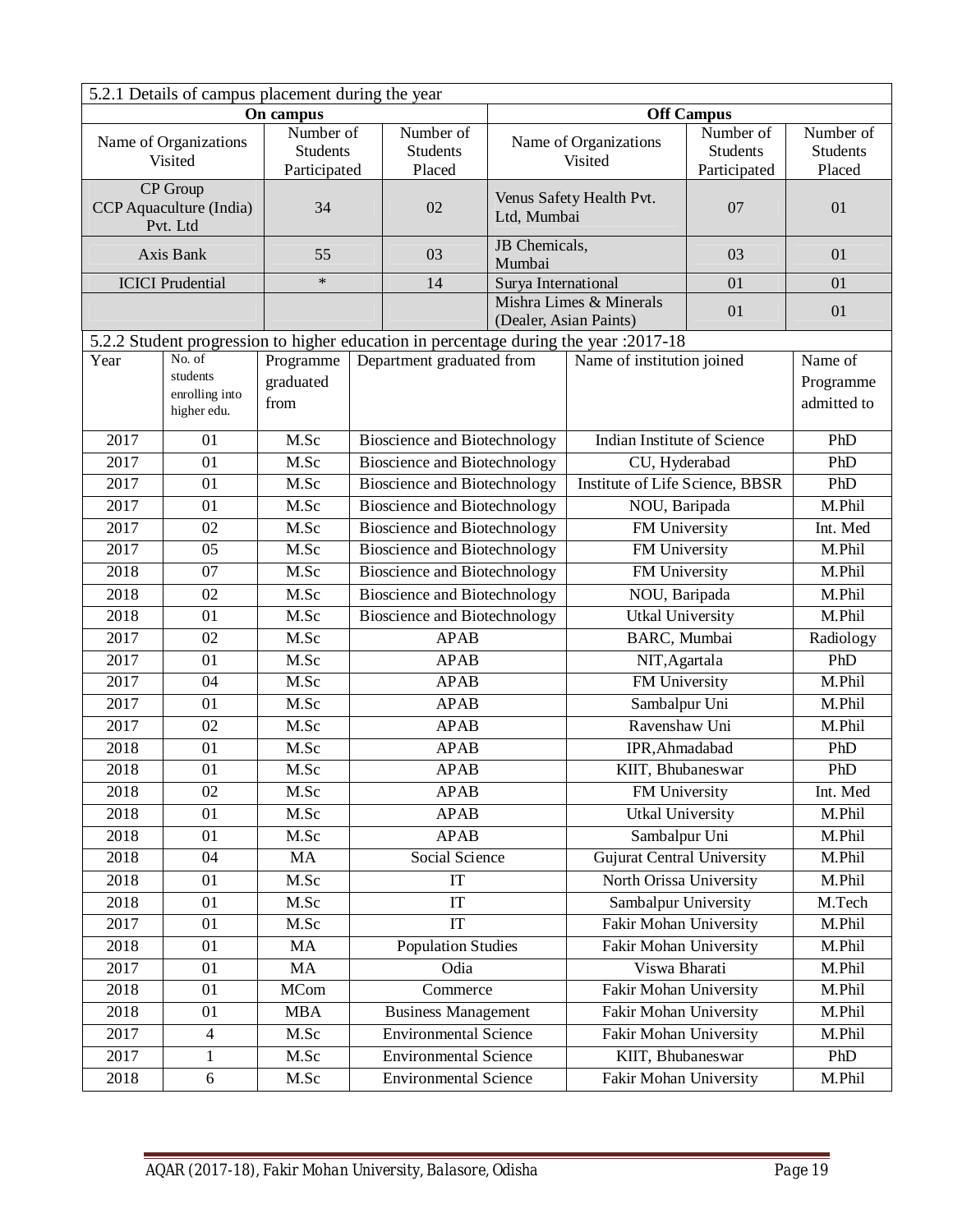5.2.3Students qualifying in state/ national/ international level examinations during the year (eg:NET/SET/SLET/GATE/GMAT/CAT/GRE/TOFEL/Civil Services/State Government Services)

| Items                            | No. of Students selected/qualifying | Registration number/roll number for |
|----------------------------------|-------------------------------------|-------------------------------------|
|                                  |                                     | the exam                            |
| <b>NET</b>                       | 07                                  |                                     |
| <b>GATE</b>                      | 02                                  |                                     |
| <b>State Government Services</b> | 03: 01 (OPSC-Odia) 01 (Forest Dept- |                                     |
|                                  | BSBT) 01(Dept. of Post-BSBT)        |                                     |
| Any Other                        | $02$ (JEST)                         |                                     |

| 5.2.4 Sports and cultural activities / competitions organised at the institution level during the year |                            |              |  |  |  |
|--------------------------------------------------------------------------------------------------------|----------------------------|--------------|--|--|--|
|                                                                                                        |                            |              |  |  |  |
| <b>Activity</b>                                                                                        | <b>Level</b>               | Participants |  |  |  |
| Sprint (100 m/200 m/400 m/800 m/Relay<br>$Race$ – Men & Women                                          | <b>Inter Department</b>    | 155          |  |  |  |
| Long Jump - Men & Women                                                                                | <b>Inter Department</b>    | 47           |  |  |  |
| High Jump - Men & Women                                                                                | <b>Inter Department</b>    | 25           |  |  |  |
| Short Put/ Discuss/ Javelin - Men & Women                                                              | <b>Inter Department</b>    | 196          |  |  |  |
| Badminton - Men & Women                                                                                | <b>Inter Department</b>    | 50           |  |  |  |
| $Chess - Men & Women$                                                                                  | <b>Inter Department</b>    | 29           |  |  |  |
| Carom - Men & Women                                                                                    | <b>Inter Department</b>    | 34           |  |  |  |
| Volley Ball - Men                                                                                      | <b>Inter Department</b>    | 30           |  |  |  |
| Kabaddi - Men & Women                                                                                  | <b>Inter Department</b>    | 60           |  |  |  |
| Table Tennis - Men & Women                                                                             | <b>Inter Department</b>    | 20           |  |  |  |
| Cricket – Men & Women                                                                                  | <b>Inter Department</b>    | 161          |  |  |  |
| Badminton - Men & Women                                                                                | Inter College              | 9            |  |  |  |
| Cricket - Men & Women                                                                                  | Inter College $(Pool - A)$ | 224          |  |  |  |
| Kabaddi - Men & Women                                                                                  | <b>Inter College</b>       | 240          |  |  |  |
| Volley Ball – Men                                                                                      | Inter College              | 84           |  |  |  |
| Song Competition (Light Vocal)                                                                         | Individual/ P. G. Council  | 35           |  |  |  |
| Dance Competition (Solo)                                                                               | Individual/ P. G. Council  | 21           |  |  |  |
| Dance Competition (Group)                                                                              | <b>Inter Department</b>    | 08           |  |  |  |
| Mono Action                                                                                            | Individual/ P. G. Council  | 12           |  |  |  |
| Debate (English)                                                                                       | Individual/ P. G. Council  | 21           |  |  |  |
| Debate (Odia)                                                                                          | Individual/ P. G. Council  | 15           |  |  |  |
| Essay (English)                                                                                        | Individual/ P. G. Council  | 52           |  |  |  |
| Essay (Odia)                                                                                           | Individual/ P. G. Council  | 45           |  |  |  |
| General Knowledge                                                                                      | Individual/ P. G. Council  | 76           |  |  |  |
| Rangoli                                                                                                | Individual/ P. G. Council  | 31           |  |  |  |
| Mehendi                                                                                                | Individual/ P. G. Council  | 24           |  |  |  |
| Quiz                                                                                                   | <b>Inter Department</b>    | 08           |  |  |  |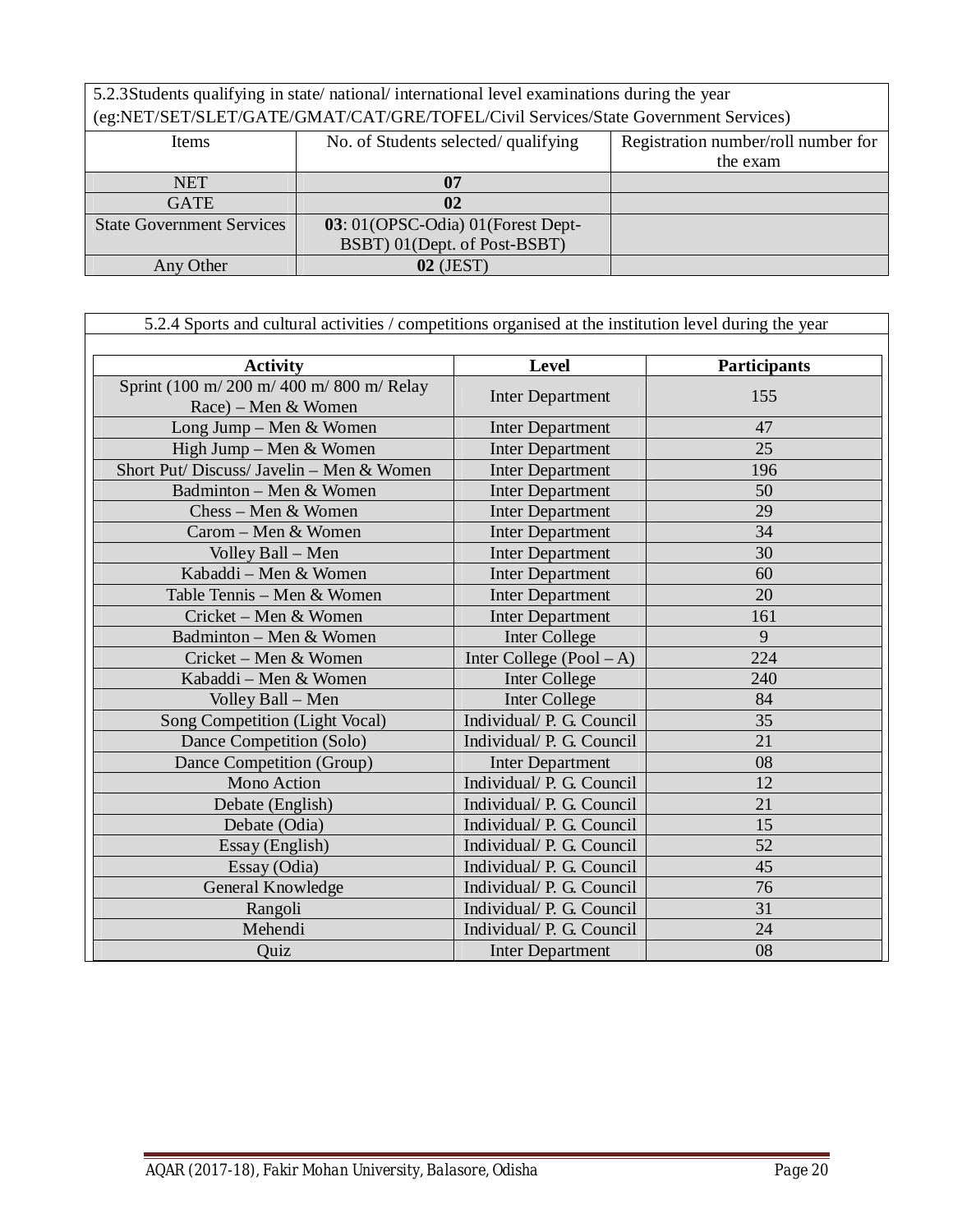|                                                                                                                | 5.3 Student Participation and Activities                                                    |                        |               |          |            |             |
|----------------------------------------------------------------------------------------------------------------|---------------------------------------------------------------------------------------------|------------------------|---------------|----------|------------|-------------|
|                                                                                                                | 5.3.1 Number of awards/medals for outstanding performance in sports/cultural activities at  |                        |               |          |            |             |
|                                                                                                                | national/international level (award for a team event should be counted as one)              |                        |               |          |            |             |
| Year                                                                                                           | Name of the award/medal                                                                     | National/International | <b>Sports</b> | Cultural | Student ID | Name of the |
|                                                                                                                |                                                                                             |                        |               |          | number     | student     |
|                                                                                                                |                                                                                             |                        |               |          |            |             |
|                                                                                                                |                                                                                             |                        |               |          |            |             |
|                                                                                                                | 5.3.2 Activity of Student Council & representation of students on academic & administrative |                        |               |          |            |             |
| bodies/committees of the institution (maximum 500 words)                                                       |                                                                                             |                        |               |          |            |             |
|                                                                                                                |                                                                                             |                        |               |          |            |             |
| Students being the principal stakeholders and the prime focus of any educational institution, are given utmost |                                                                                             |                        |               |          |            |             |

Students being the principal stakeholders and the prime focus of any educational institution, are given utmost importance in most of the academic as well as co and extra-curricular activities of the University. At the Department level, Seminar Secretary and Assistant Seminar Secretary are selected by the students and from among the students who look after organisation of weekly departmental seminar, field/study tour and other programmes involving the students. Student representations are also sent from each regular post graduate Department to plan and execute programmes related to sports, culture and other literary activities under the guidance of different teams of faculty members constituted for the purpose. As such Secretary and Joint Secretary are selected through an indirect student election process for three different committees namely P.G. Sports Committee, P.G. Cultural Committee and P.G. Magazine Committee who take care of all extra and cocurricular activities of the students during the entire year. During 2017-18, the election was held on 23.09.2017 in which Mr. Tarun Kumar Mohanta of Dept. of Business Management, Mr. Santosh Panda of Dept. of I&CT, Ms. Subha Sandhya Nayak of Dept. of Language and Literature were elected as secretaries of Sports, Culture and Magazine committees respectively. Following the Orissa University Statute, student representatives are also included in the Senate, one of the highest administrative bodies of the University. Fakir Mohan University also gives scope for students to represent them in the Advisory Committee of NSS and plan various extension activities carried out by the NSS units during the session, besides evaluating the performance of the NSS Units and NSS bureau during the previous academic session. Further, as per revised NAAC guidelines, one student representative has been included as a member of Internal Quality Assurance Cell (IQAC), an apex unit for ensuring academic excellence in the University.

#### **5.3 Alumni Engagement**

5.3.1 Whether the institution has registered Alumni Association? Yes/No, if yes give details (maximum 500 words):

The University has Alumni associations at individual Department levels.

5.3.2 No. of registered Alumni:

-

#### 5.3.3 Alumni contribution during the year (in Rupees) **:**

The University at present is not having any mechanism to receive funds from alumni. However, in future steps are being taken to have provision for alumni contribution at department level and to utilise such funds for student mentoring, training and strengthening industry-academic interaction.

5.3.4 Meetings/activities organized by Alumni Association **:** 

The PG Departments conduct annual alumni meet in which the alumni have an interaction with the continuing students and faculty members on various aspects including career counselling to continuing students, feedback on syllabus to meet job market needs etc. Also such meetings have a prime activity of updating the alumni data base for having continuous interaction with them.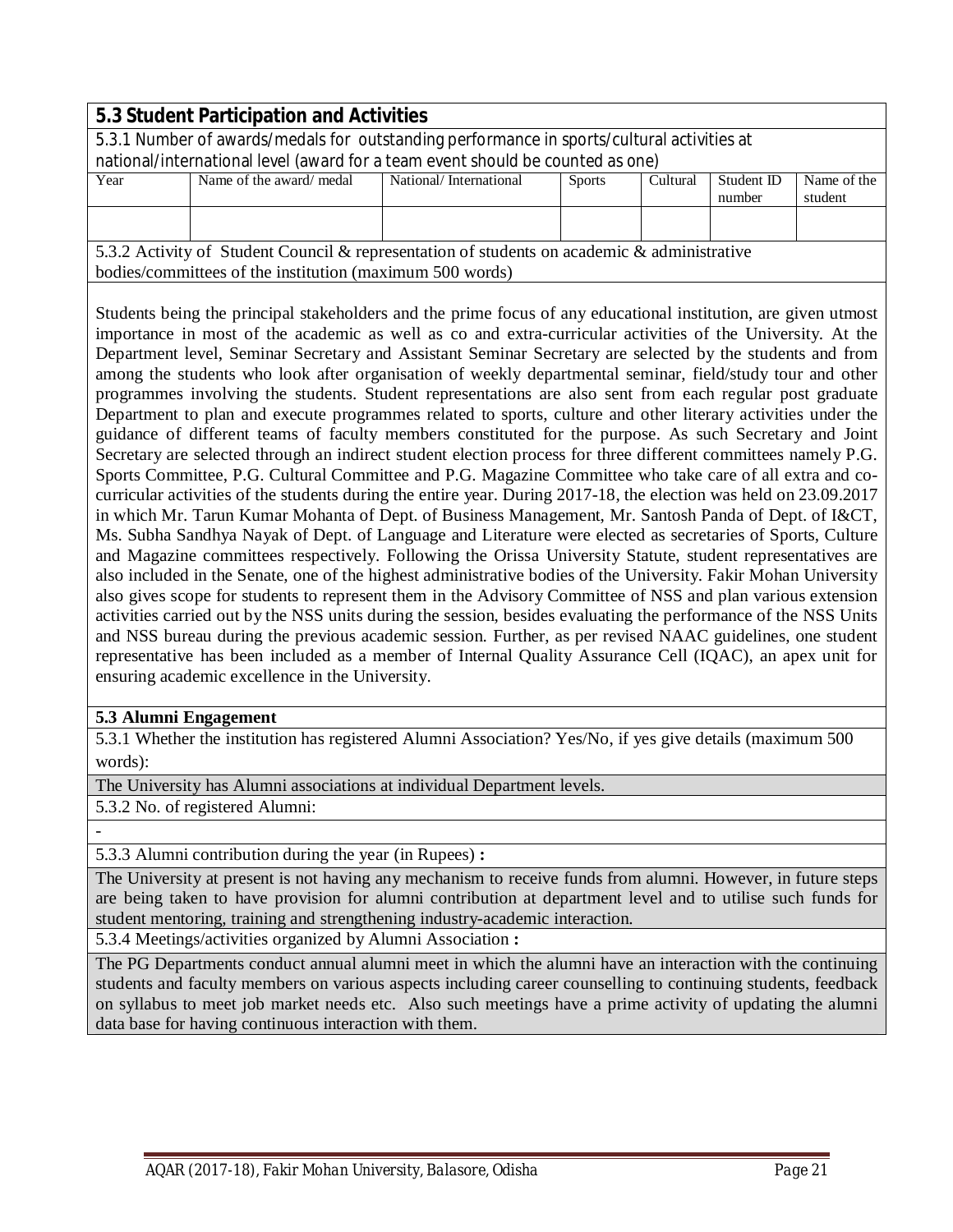#### **CRITERION VI –GOVERNANCE, LEADERSHIP AND MANAGEMENT**

#### **6.1 Institutional Vision and Leadership**

6.1.1 Mention two practices of decentralization and participative management during the last year (maximum 500 words)

a. The University follows decentralised system in estimating manpower requirements at teaching level.. At department level the teacher council prepared the justification for new programmes keeping in view the changing market and employment scenario. The constructive feedbacks are taken into consideration by involving faculty members from all levels. The estimated requirements were sent to the PG Council for next level approval where the HoDs participated in the discussion and finally approved by syndicate, the highest decision making body. The final proposal was then submitted to Government of Odisha for creation of new departments and sanctioned post. Following this procedure the University has created 10 new departments in 2017-18.

b. The University prepared a vision and road map (2016-20) after the first accreditation cycle. The vision and mission were revised in 2017 following a participative approach and strategic goals were established. In order to cater the growing need of the region and local requirements the University developed an Institutional Development Plan (IDP) through involvement of stakeholders for ensuring equity and quality within the University and its affiliating colleges. The plan was submitted to Department of Higher Education, Government of Odisha under the World Bank assisted programme-Odisha Higher Education Programme for Excellence and Equity (OHEPEE). While preparing the projects a series of stakeholders meetings were organised involving teaching and non-teaching staffs and students of different departments and constructive feedback were received and incorporated in the IDP while establishing strategic goals. The meetings with industrialists, scientists and academicians were done and suggestions are also sought on project feasibility and implementation. Accordingly the implementation plan was prepared. While preparing the project an internal committee was constituted with members from different departments and from different hierarchy. The competencies of the members allowed for innovation through cross-disciplinary approach. A series of deliberations helped to prepare the project and was also presented to the World Bank team visited to the University. The University has finally received an amount of Rs,17.41 cr under Institutional Development Grant(IDG) which also includes funds for establishing an Centre for Excellence. The funds received will be utilised to strengthen the affiliating colleges under Universities and to ensure quality, equity and excellence at different levels within the University.

6.1.2 Does the institution have a Management Information System (MIS)? Yes/No/Partial:

#### **NO**

#### **6.2 Strategy Development and Deployment**

6.2.1 Quality improvement strategies adopted by the institution for each of the following (with in 100 words each**):** 

Curriculum Development

Revision of syllabus has been accepted as a major component of making the programme more relevant with better job opportunity. Designing/ revising the syllabus in the University goes through different stages like:

i. Preparation of draft syllabus of a particular paper is prepared by the concerned teacher(s) of the Department having experience of teaching as well as expertise in the subject matter.

ii. Revision of the draft syllabus through a brainstorming at the Department level, in the teachers'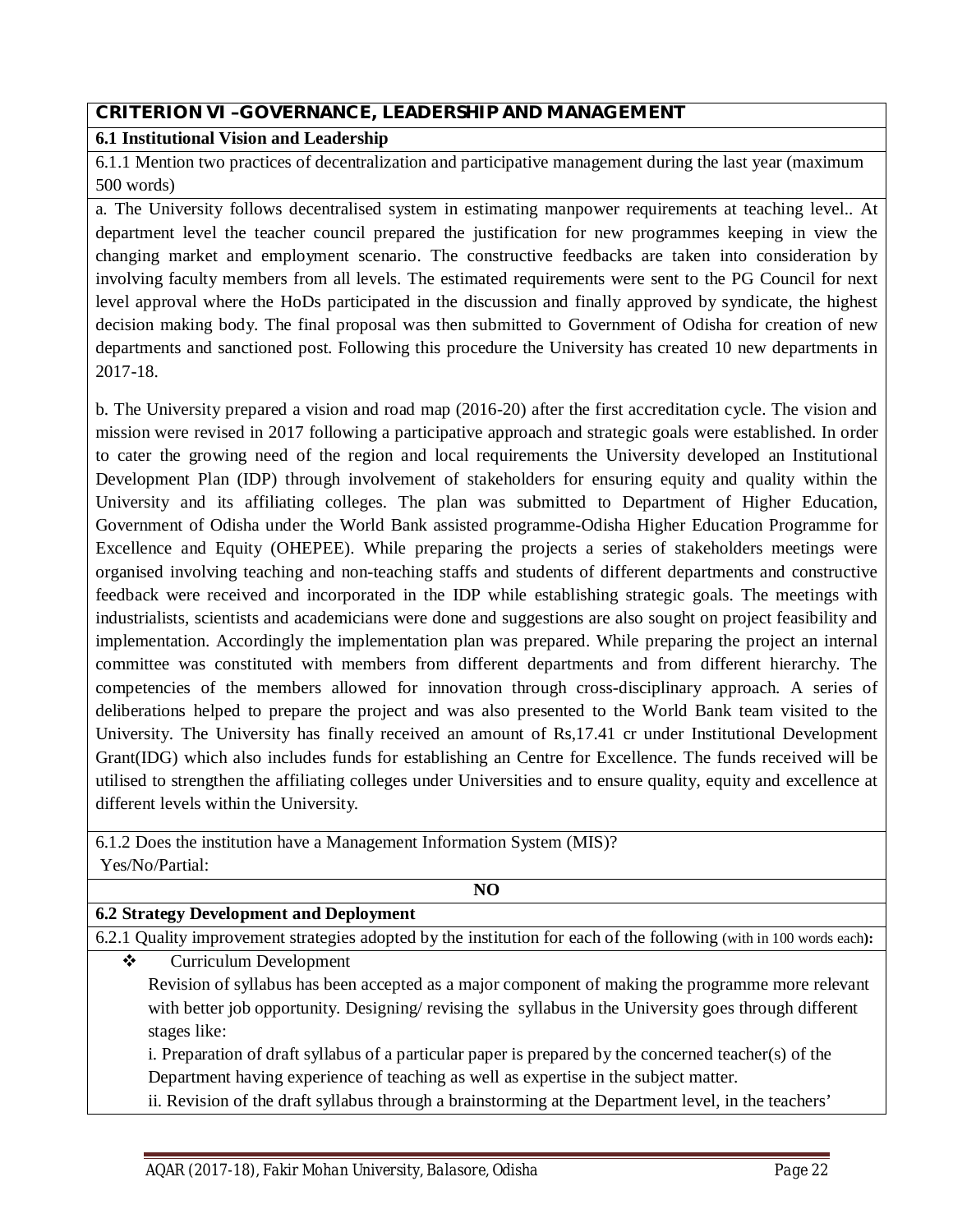council, and submission of the revised syllabus to the Examinations section for consideration. iii. Finalization of the syllabus by the Board of Studies (BOS) comprising of eminent faculty members with sufficient expertise and experience in the subject.

iv. Approval of the syllabus in the Academic Council.

v. Obtaining feedback on the curriculum from different stake holders including students, recruiting agencies, industries, civil societies and acting on it.

Teaching and Learning

At the beginning of the semester, academic calendar including probable dates of internal examinations, GD/Seminar presentation, Project proposal presentation, Field work/Study tour is prepared and approved by the Teacher's Council for different programmes running under the department. The schedule is notified for all the stakeholders and every effort is made to complete the assignments as per the schedule. Further, each faculty member prepare the lesson plans indicating the teaching hours required and expected date of completion of different papers/subjects/units/topics assigned to him/her and distribute the same among the concerned students, before commencement of the class. Examination section of the University finalizes the form fillup dates and examination schedules in consultation with the departments and notify the same. Credit hours of each paper and its different components as well as its equivalent marks are mentioned in the syllabus and are accessible to all.

- Examination and Evaluation
	- Quiz/ Group Discussion/ Term Paper in semester examination (Internal Assessment)
	- Copies of Internal examination are shown to the students in the Dept.
	- Pre submission presentation and open via-voce system followed in PhD
	- Online entrance examination based on MCQ test is practised.
	- Photocopies of evaluated answer scripts provided on request.
- Research and Development

Research is given prime importance in the University even at the pre M. Phil. / Ph.D stages. Students undertake various research projects during their last semesters under the guidance of the faculty members and many a time with relevant collaboration with diverse national level institutions/ laboratories like IITs, DRDO and other institutions of National importance. Besides, short term research works are also carried out by the students, during other semesters. Further UGC Regulations are followed in order to ensure quality research both at M. Phil and and at Doctoral level. Faculty members are also encouraged to apply for and carryout research projects and for that attempts are made to strengthen required infrastructure. Relevant seminars and workshops on important issues and methodological developments are also conducted for both faculty members and students of the University from time to time.

- Library, ICT and Physical Infrastructure / Instrumentation Proquest, the e-library resource and Turnitin the plagiarism checking platform were subscribed with financial support from Govt. of India. 11677 no. of new books worth Rs. 49,93,417/- has been added to the library during the current academic session 2017-18. Human Resource Development centre and a multi-purpose Commercial Block have been inaugurated.
- Human Resource Management The University have a proper system of Human Resource Planning, Recruitment & Selection procedure, Training & Development System, Promotion & Career Advancement System. After getting approval for new sanctioned post and existing vacancies if any are notified through news paper advertisement and also posted in the University website. The selection procedures are done as per the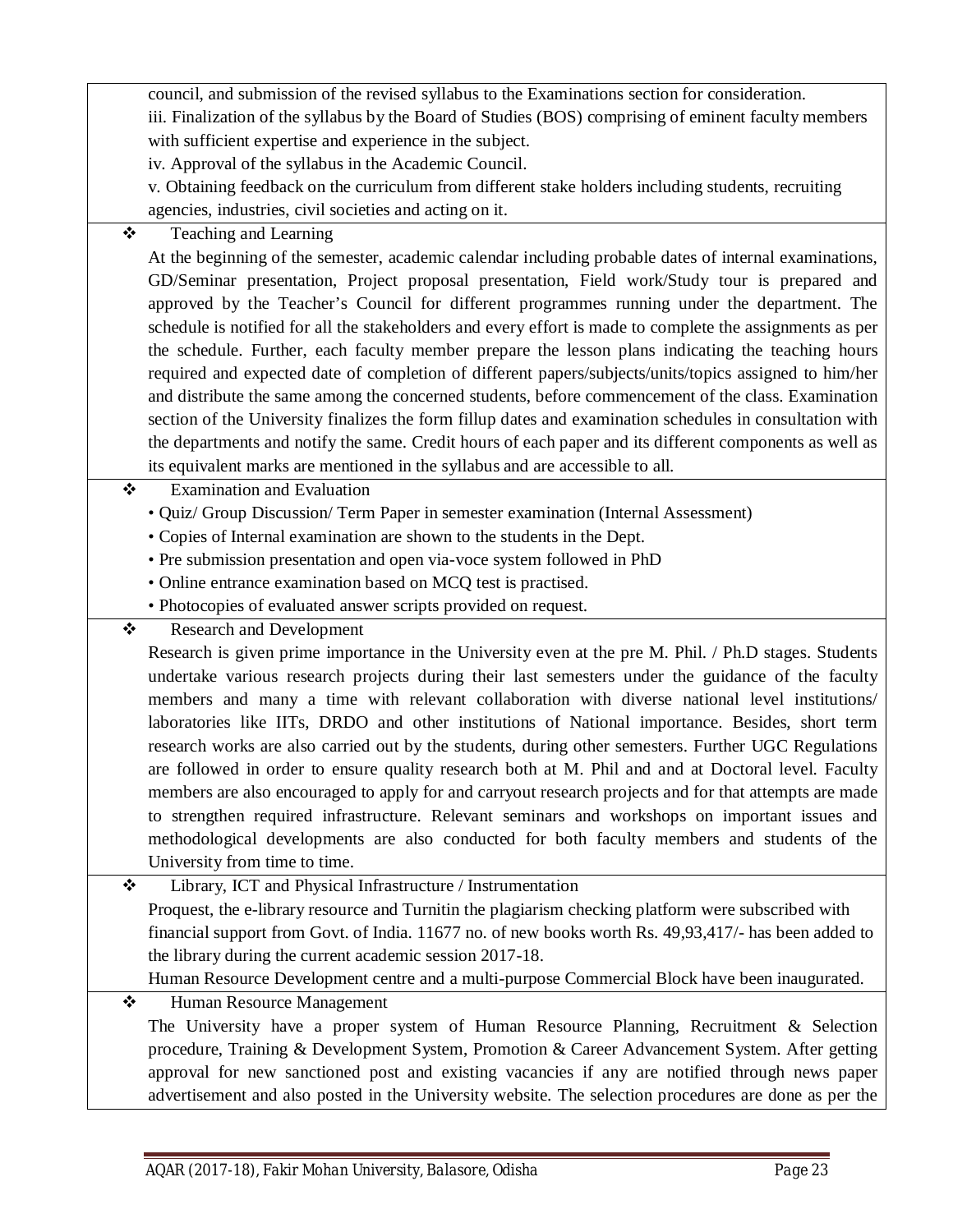guidelines of Orissa University Act and Statute along with the guidelines issued by UGC from time to time. The University also follows the regulation and guidelines for career advancement and promotion and regularly make internal circulation of the same. Recently the University has established HRDC centre to cater to the training needs of affiliating colleges and staffs of the University. Besides, for enhancing quality of teaching and research and to strengthen the faculty expertise the University nominates the faculty members to participate in different training and development programmes conducted by other institutes, universities etc. The HRM practices in the University also give scope to faculty members for participation in different activities through committees. The University also have a grievance management system where the Vice-Chancellor provides ample scope for raising grievances, redressal of grievances through proper procedure. The University has adopted open communication system where top-down, bottom-up and horizontal communication is encouraged. This has led to creation of participative decision making system where the rules and regulations are communicated regularly, faculty members opinions and suggestions are given due weightage and cross-departmental interactions are encouraged for quality, equity and innovation.

### Industry Interaction / Collaboration

The University has two professional courses viz. MBA and MCA which requires continuous interaction with the industry and corporate houses. The department of Business Management has an exclusive 4 to 6 weeks programme of Summer Internship Project where the students get exposure to organisational functioning by working under the guidance of a company executive. The students submit their projects and as a part of credit course it gets evaluated by industry personnel. Similarly in Department of Information & Communication Technology the students of MCA go through one semester project work where they directly work in the industry. Besides, students of every PG departments undertake a dissertation project where they also get exposure to get insights from different industry/NGOs/Scientific lab/SMEs. Different departments invite scientist working in research organisations and corporate executives working in different industry to share their thought with students and faculty members. Few collaborative projects are also being done in 2017-18.

 Admission of Students Online entrance examination for PG and M. Phil courses based on MCQ test has been conducted at multiple test centres across the state. Online Admission and Registration for P.G. and M. Phil Programmes has been carried out. Online fee collection module has been practiced.

| 6.2.2 : Implementation of e-governance in areas of operations: |                           |                                                                                                                                                                                                                                |  |  |
|----------------------------------------------------------------|---------------------------|--------------------------------------------------------------------------------------------------------------------------------------------------------------------------------------------------------------------------------|--|--|
| Planning and<br>Development                                    | NO.                       |                                                                                                                                                                                                                                |  |  |
| Administration                                                 | NO                        |                                                                                                                                                                                                                                |  |  |
| Finance and<br>Accounts                                        | <b>YES</b>                | • Use of Tally ERP-9 for calculation of salary and generation of salary slip<br>Sending of salary slip to all the employees by email<br>• Online collection of fees through UCO Bank portal                                    |  |  |
| Student<br>Admission and<br>Support                            | <b>YES</b>                | • Online application for admission<br>• Online entrance test and publication of results<br>online application for scholarship with support from P. G. Central Office                                                           |  |  |
| Examination                                                    | <b>YES</b><br>(Partially) | • Online registration of students enrolled for different programmes<br>• Generation of online registration slip and admit card<br>• Publication of results and printing of mark sheet by the Department to<br>avoid time delay |  |  |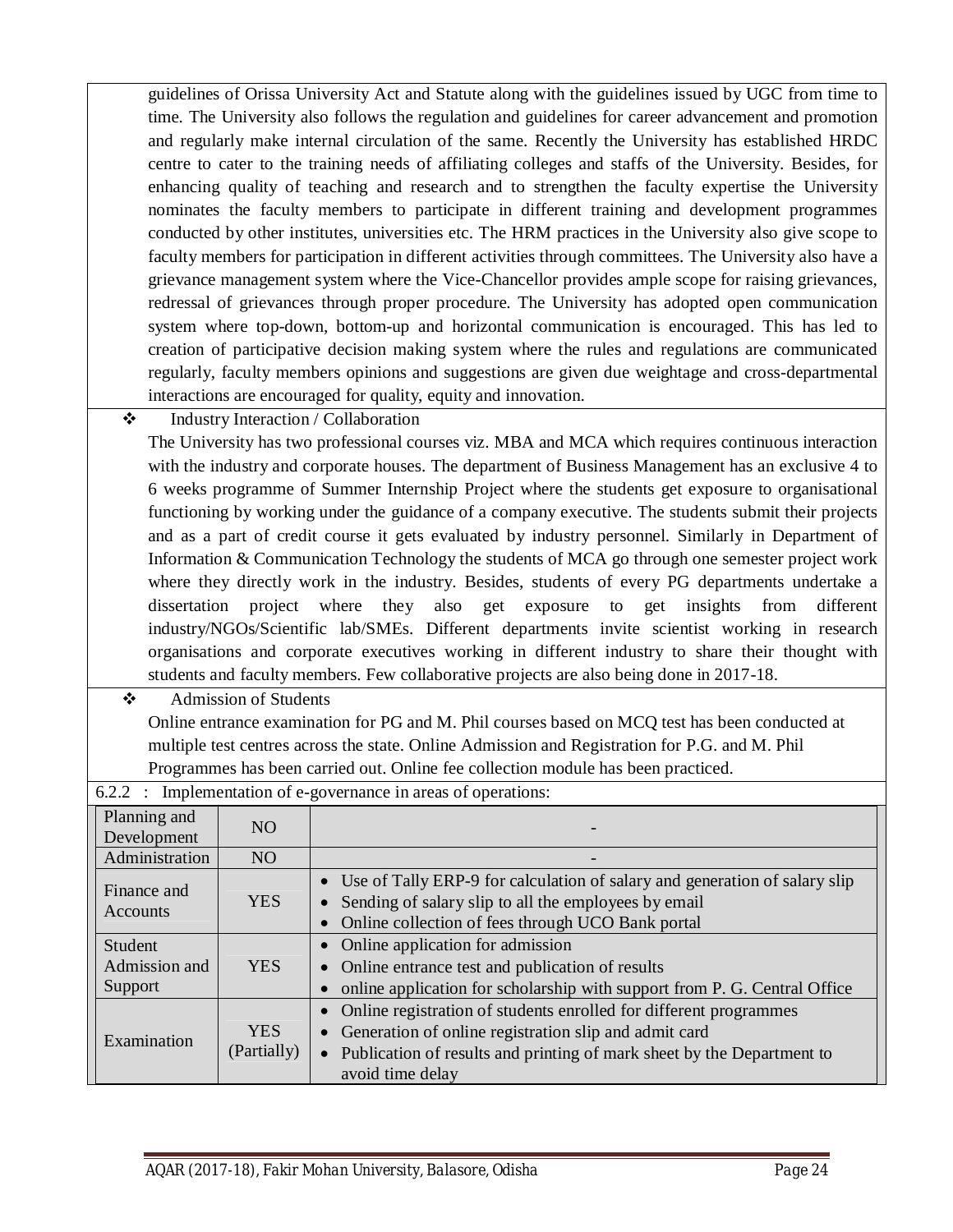#### **6.3 Faculty Empowerment Strategies**

6.3.1 Teachers provided with financial support to attend conferences / workshops and towards membership fee of professional bodies during the year

| Year | Name of teacher         | Name of conference/workshop<br>attended for which financial<br>support provided                       | Name of the<br>professional body<br>for which<br>membership fee is<br>provided | <b>Amoun</b><br>t of<br>support |
|------|-------------------------|-------------------------------------------------------------------------------------------------------|--------------------------------------------------------------------------------|---------------------------------|
| 2017 | Prof. S. P. Adhikary    | International Conference of AIU at<br>Pune $(8^{th} - 10^{th}$ April, 2017)                           |                                                                                | 16,011                          |
| 2017 | Prof. Bisnu Prasad Dash | $3^{\text{rd}}$<br>Global<br>Congress<br>Meet,<br>SCBMCH, Cuttack $(21st - 24th)$<br>February, 2017)  |                                                                                | 6,000                           |
| 2017 | Dr. Subhashree Mahalik  | Conference<br>International<br>at<br>5 <sup>th</sup><br>Berhampur University $(3rd -$<br>March, 2017) |                                                                                | 3,740                           |
| 2017 | Dr. Sipra Sagarika      | International Seminar at New Delhi<br>$(26^{th} - 28^{th}$ February, 2017)                            |                                                                                | 6,000                           |
| 2017 | Dr. Sipra Sagarika      | International Seminar at Chandigarh<br>$(2nd - 3rd March, 2017)$                                      |                                                                                |                                 |
| 2017 | Ms. Moatula Ao          | International Seminar at Lumami,<br>Nagaland Chandigarh (9th - 10th<br>March, 2017)                   |                                                                                | 6,000                           |
| 2018 | Prof. Madhumita Das     | International Conference of AIU at<br>WISER $(12th – 13th$ December, 2017)                            |                                                                                | 32,470                          |
| 2018 | Prof. Geetanjali Dash   | All India Political Science Conference<br>$(15^{th} – 17^{th}$ December, 2017)                        |                                                                                | 6,000                           |
| 2018 | Prof. Geetanjali Dash   | National Conference $(21st - 23rd)$<br>December, 2017)                                                |                                                                                | 6,000                           |
| 2018 | Dr. Punam Kumari        | National Seminar at NISER, Bhubaneswar<br>$(12^{th} - 16^{th}$ December, 2017)                        |                                                                                | 6,000                           |
| 2018 | Dr. S. N. Dehuri        | International Conference at Bhubaneswar<br>$(21st – 23rd December, 2017)$                             |                                                                                | 6,000                           |
| 2018 | Ms. S. S. Thapaa        | Conference at Tezpur $(27th - 30th)$<br>December, 2017)                                               |                                                                                | 6,000                           |
| 2018 | Fakir Mohan University  |                                                                                                       | Membership of<br>Commonwealth<br>University<br><b>Association</b>              | 2,19,248                        |

6.3.2 Number of professional development / administrative training programmes organized by the University for teaching and non teaching staff during the year

| Year | Title of the        | Title of the administrative training | Dates  | No. of       | No. of   |
|------|---------------------|--------------------------------------|--------|--------------|----------|
|      | professional        | programme organised for non-         | (from- | participants | particip |
|      | development         | teaching staff                       | to)    | (Teaching)   | ants     |
|      | programme organised |                                      |        | staff)       | $(Non-$  |
|      | for teaching staff  |                                      |        |              | teaching |
|      |                     |                                      |        |              | staff)   |
|      |                     |                                      |        |              |          |
|      |                     |                                      |        |              |          |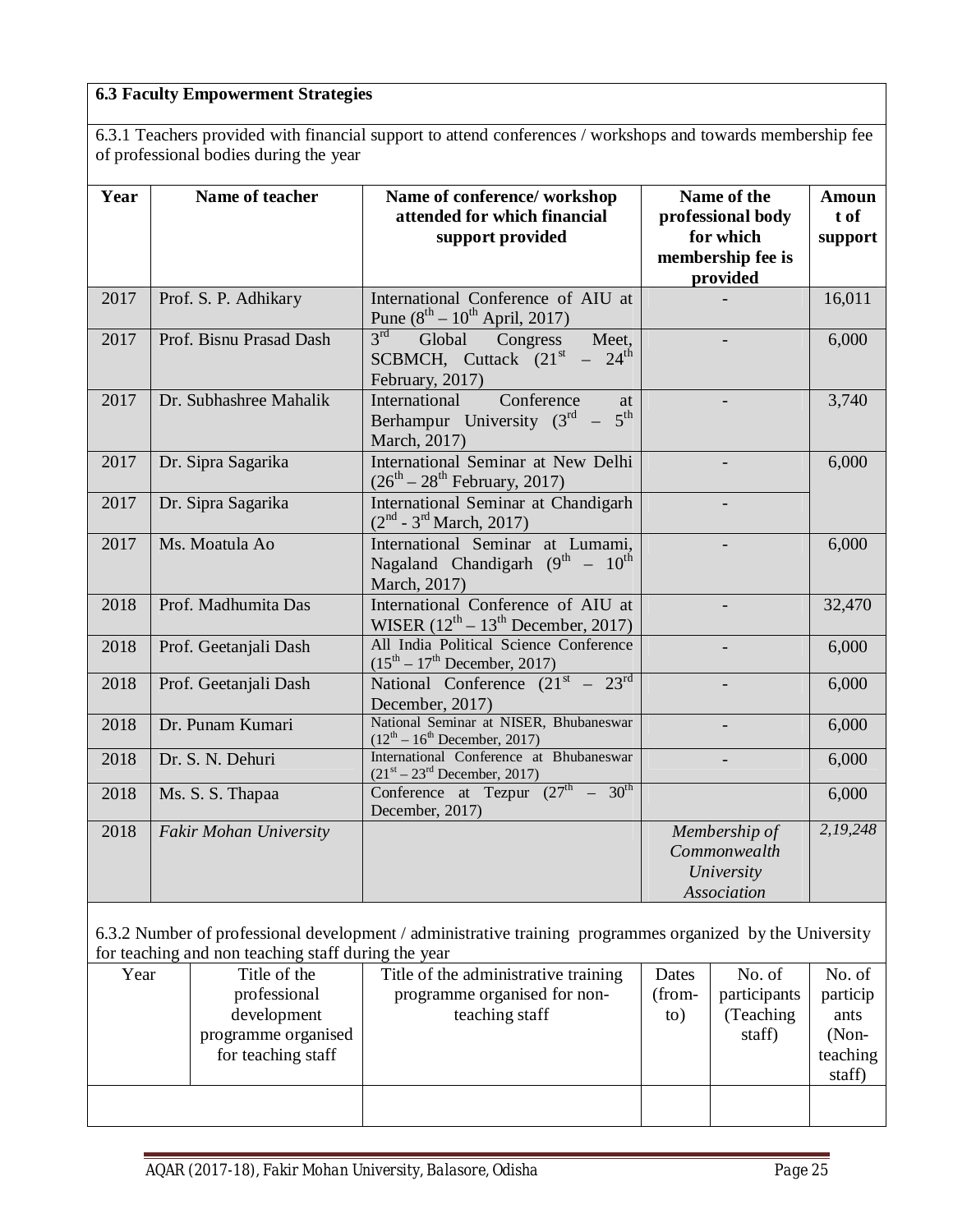| 6.3.3 No. of teachers attending professional development programmes, viz., Orientation Programme, Refresher |
|-------------------------------------------------------------------------------------------------------------|
| Course, Short Term Course, Faculty Development Programmes during the year                                   |

|                                                                               |              | Number of                |                      |  |  |
|-------------------------------------------------------------------------------|--------------|--------------------------|----------------------|--|--|
|                                                                               | teachers who | <b>Date and Duration</b> |                      |  |  |
| <b>Title of the Professional Development Programme</b>                        | attended     | $(from - to)$            |                      |  |  |
| 102 <sup>nd</sup> Orientation programme at UGC - HRDC, Burdwan                |              | 1st June to 28th June,   |                      |  |  |
| University, Burdwan,                                                          |              | 2017                     |                      |  |  |
| $108th$ Orientation programme at UGC – HRDC, Jawaharlal                       |              | 9th October to 3rd       |                      |  |  |
| Nehru University, New Delhi                                                   |              |                          | November, 2017       |  |  |
| 99 <sup>th</sup> Orientation programme at UGC - HRDC, University of           |              |                          | 6th July-2nd Aug     |  |  |
| Hyderabad                                                                     |              | $\overline{2}$           | 2017                 |  |  |
| 100 <sup>th</sup> Orientation programme at UGC - HRDC, University of          |              |                          | November to          |  |  |
| Hyderabad                                                                     |              |                          | December, 2017       |  |  |
| 101st Orientation programme at UGC - HRDC, University of                      |              |                          | 18th January to 14th |  |  |
| Hyderabad                                                                     |              | $\overline{2}$           | February, 2018       |  |  |
| Refresher Course on "Western Criticism" at Sambalpur                          |              |                          | 03.08.2017 to        |  |  |
| University, Sambalpur.                                                        |              |                          | 23.08.2017           |  |  |
| Orientation course UGC - HRDC, Sambalpur University,                          |              | from 31.01.2018 to       |                      |  |  |
| Sambalpur.Odisha                                                              |              | 27.02.2018               |                      |  |  |
| Refresher course in Environmental Science at UGC - HRDC,                      |              | 02nd January to 21st     |                      |  |  |
| Pondicherry University, Pondicherry                                           |              | January, 2018.           |                      |  |  |
|                                                                               |              |                          |                      |  |  |
| 6.3.4 Faculty and Staff recruitment (no. for permanent/fulltime recruitment): |              |                          |                      |  |  |
| Teaching                                                                      |              | Non-teaching             |                      |  |  |
| Permanent                                                                     | Fulltime     | Permanent                | Fulltime             |  |  |
| <b>NIL</b>                                                                    | $12^*$       | 04                       | $09^{\#}$            |  |  |
| * For Self Financing Courses; #: Through Service Provider                     |              |                          |                      |  |  |
| 6.3.5 Welfare schemes for (Amount Spent in Rupees)                            |              |                          |                      |  |  |
| Teaching                                                                      |              | <b>NIL</b>               |                      |  |  |
| Non teaching (Festival Advance and GIS contribution)                          |              | 8,46,000                 |                      |  |  |
| <b>Students (Annual Insurance)</b>                                            | 36,912       |                          |                      |  |  |

#### **6.4 Financial Management and Resource Mobilization**

6.4.1 Institution conducts internal and external financial audits regularly (with in 100 words each**)**

Fakir Mohan University has always taken steps for auditing of different accounts of the University on a regular basis. The University has a temporary Audit Officer for carrying out internal audit of various expenditures which are made by the University. Further, the Accounts Section of the University also monitor collection of fees, proper sanction of advance and release of money for various purposes as per regulation, and scrutinizes the bills against different expenditure before payment/ adjustment of advances. Further, external financial audit is also done regularly in the University by different agencies. While Local Fund Audit (LFA) is continuously conducted the Government for all the accounts operated by the University including those by its P. G. Departments and other sections, A. G. Audit is also conducted from time to time to ensure financial regularity in various expenses made by the University. As a matter of fact, both LFA and AGA were conducted by the respective agencies during 2017-18 and the University has been trying to take steps based on their reports, to reconcile discrepancy if any, in financial management of University accounts.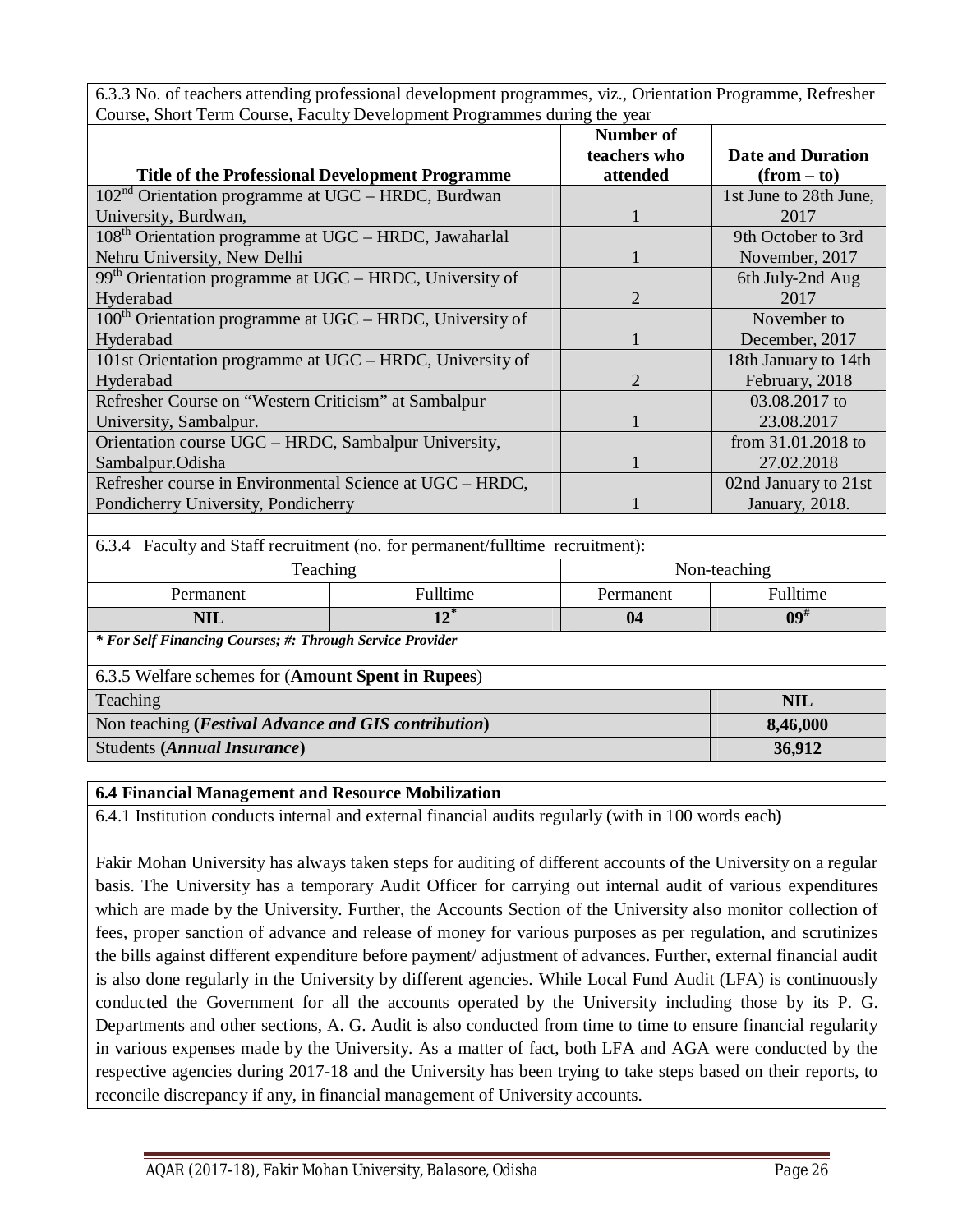| 6.4.2 Funds / Grants received from management, non-government bodies, individuals, philanthropies during                  |                                                                                         |                           |                               |                  |                         |  |
|---------------------------------------------------------------------------------------------------------------------------|-----------------------------------------------------------------------------------------|---------------------------|-------------------------------|------------------|-------------------------|--|
| the year(not covered in Criterion III)<br><b>NIL</b>                                                                      |                                                                                         |                           |                               |                  |                         |  |
| Name of the non government funding agencies/                                                                              |                                                                                         |                           | Funds/ Grants received in Rs. |                  | Purpose                 |  |
| individuals                                                                                                               |                                                                                         |                           |                               |                  |                         |  |
|                                                                                                                           |                                                                                         |                           |                               |                  |                         |  |
| 6.4.2 Total corpus fund generated                                                                                         |                                                                                         |                           |                               | Rs.3,08,13,440/- |                         |  |
| <b>6.5 Internal Quality Assurance System</b>                                                                              |                                                                                         |                           |                               |                  |                         |  |
| 6.5.1 Whether Academic and Administrative Audit (AAA) has been done?                                                      |                                                                                         |                           |                               |                  |                         |  |
| Audit Type                                                                                                                |                                                                                         | External                  |                               |                  | Internal                |  |
|                                                                                                                           | Yes/No                                                                                  |                           | Agency                        | Yes/No           | Authority               |  |
| Academic                                                                                                                  | NO                                                                                      |                           |                               | <b>YES</b>       | IQAC, PGC               |  |
| Administrative                                                                                                            | NO                                                                                      |                           |                               | <b>YES</b>       | AG                      |  |
| 6.5.2 What efforts are made by the University to promote autonomy in the affiliated/constituent colleges?                 |                                                                                         |                           |                               |                  |                         |  |
| (if applicable): The University has hardly any role to play towards providing/ granting/ promoting autonomy in the        |                                                                                         |                           |                               |                  |                         |  |
| affiliated colleges. As a policy matter, autonomy is awarded by the state government to the colleges fulfilling norms set |                                                                                         |                           |                               |                  |                         |  |
| by the Government and UGC.                                                                                                |                                                                                         |                           |                               |                  |                         |  |
| 6.5.3 Activities and support from the Parent - Teacher Association (at least three)                                       |                                                                                         |                           |                               |                  |                         |  |
|                                                                                                                           |                                                                                         |                           |                               |                  |                         |  |
| 6.5.4 Development programmes for support staff (at least three)                                                           |                                                                                         |                           |                               |                  |                         |  |
|                                                                                                                           |                                                                                         |                           |                               |                  |                         |  |
| 6.5.5 Post Accreditation initiative(s) (mention at least three)                                                           |                                                                                         |                           |                               |                  |                         |  |
|                                                                                                                           | (1) Steps for opening of new regular P. G. Teaching Departments                         |                           |                               |                  |                         |  |
|                                                                                                                           | (2) Efforts to establish Centre of Excellence with financial assistance from World Bank |                           |                               |                  |                         |  |
|                                                                                                                           | (3) Successful Participation in NIRF process                                            |                           |                               |                  |                         |  |
|                                                                                                                           | (4) Beautification of University Camps                                                  |                           |                               |                  |                         |  |
| 6.5.6                                                                                                                     |                                                                                         |                           |                               |                  |                         |  |
| a. Submission of Data for AISHE portal                                                                                    |                                                                                         | <b>YES</b>                |                               |                  |                         |  |
| b. Participation in NIRF                                                                                                  |                                                                                         | <b>YES</b>                |                               |                  |                         |  |
| c. ISO Certification                                                                                                      |                                                                                         | N <sub>O</sub>            |                               |                  |                         |  |
| d. NBA or any other quality audit                                                                                         |                                                                                         | NO                        |                               |                  |                         |  |
| 6.5.7 Number of Quality Initiatives undertaken during the year                                                            |                                                                                         |                           |                               |                  |                         |  |
|                                                                                                                           | Item /Title of the quality initiative by                                                |                           |                               |                  | Number of participants/ |  |
|                                                                                                                           | <b>IQAC</b>                                                                             |                           | Date & duration               |                  | beneficiaries           |  |
|                                                                                                                           | Submission of Annual Quality Assurance Report                                           |                           | 19.05.2018                    |                  |                         |  |
|                                                                                                                           | (AQAR) to NAAC                                                                          |                           | (AQAR 2016-17)                |                  |                         |  |
|                                                                                                                           | Workshop on Plagiarism Check by using                                                   |                           |                               |                  |                         |  |
| Turnitin                                                                                                                  |                                                                                         |                           | 15.12.2017 (One day)          |                  | 30                      |  |
| Establishment of Centre of Excellence                                                                                     |                                                                                         |                           | Proposal submitted to DHE,    |                  |                         |  |
| through Institutional Development                                                                                         |                                                                                         |                           | Govt. Of Odisha and Grant     |                  |                         |  |
|                                                                                                                           | Programme funded by World Bank                                                          | sanctioned for five years |                               |                  |                         |  |
| Conducted for the session                                                                                                 |                                                                                         |                           |                               |                  |                         |  |
| Student feedback collection                                                                                               |                                                                                         |                           | (May, 2018)                   |                  | All Students            |  |
|                                                                                                                           |                                                                                         |                           |                               |                  |                         |  |
| Participation in NIRF                                                                                                     |                                                                                         |                           | 30.11.2017                    |                  |                         |  |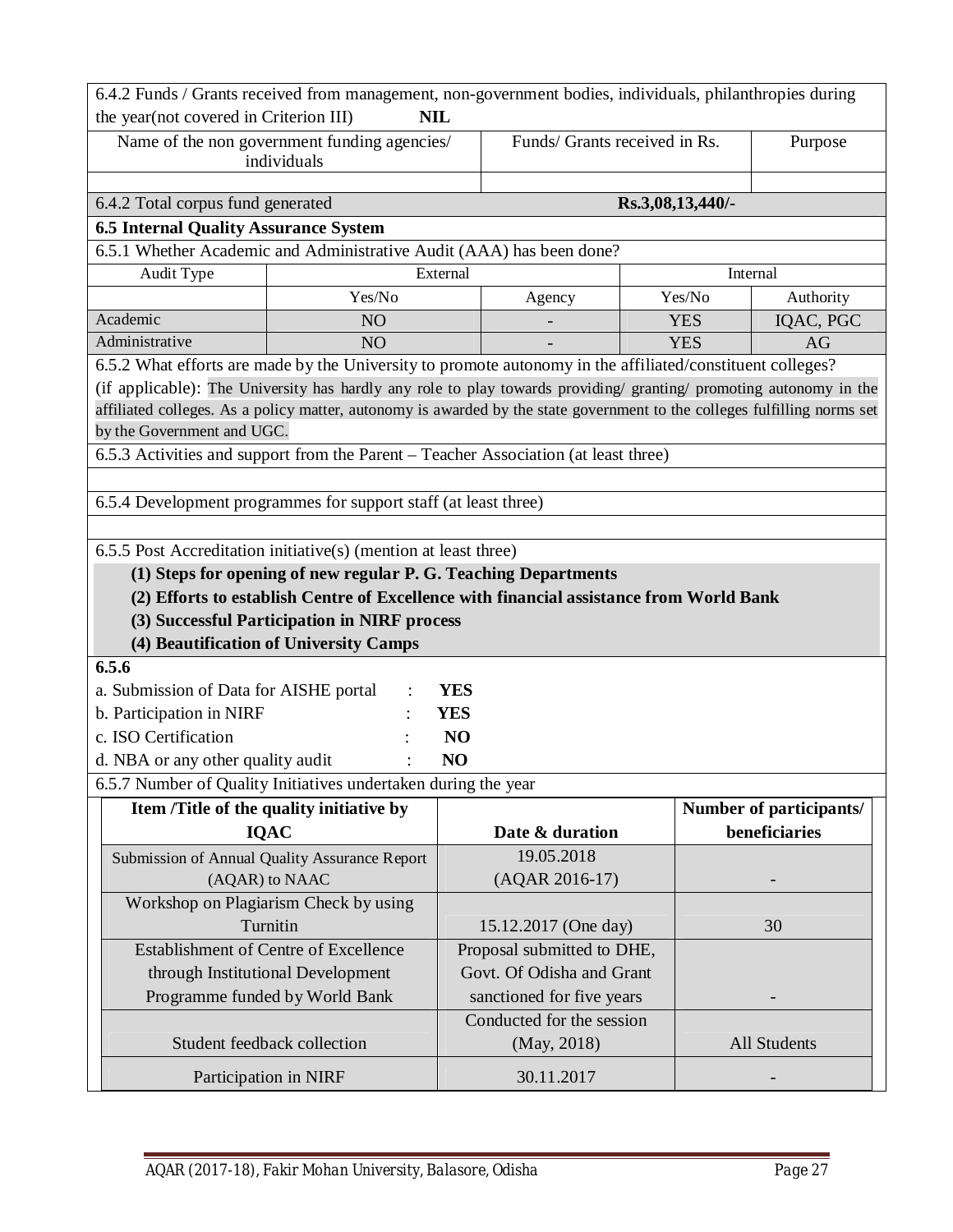# **CRITERION VII – INSTITUTIONAL VALUES AND BEST PRACTICES**

# **7.1 - Institutional Values and Social Responsibilities**

|                                                                                                                              | 7.1.1 Gender Equity (Number of gender equity promotion programmes organized by the institution during the year)                                                                                           |                                     |  |                                 |            |                                    |               |                         |                        |
|------------------------------------------------------------------------------------------------------------------------------|-----------------------------------------------------------------------------------------------------------------------------------------------------------------------------------------------------------|-------------------------------------|--|---------------------------------|------------|------------------------------------|---------------|-------------------------|------------------------|
| Title of the programme                                                                                                       |                                                                                                                                                                                                           |                                     |  |                                 |            | Period (from-to)                   |               | <b>Participants</b>     |                        |
| Gender Sensitization Programme (New Campus) Sponsored by                                                                     |                                                                                                                                                                                                           |                                     |  |                                 |            |                                    | 21.08.2017 to |                         |                        |
| Women and Child development Department of Odisha                                                                             |                                                                                                                                                                                                           |                                     |  |                                 |            |                                    | 22.08.2017    |                         | 200                    |
|                                                                                                                              | Gender Sensitization Programme (Old Campus) Sponsored by                                                                                                                                                  |                                     |  |                                 |            |                                    | 29.08.2017 to |                         |                        |
|                                                                                                                              | Women and Child development Department of Odisha                                                                                                                                                          |                                     |  |                                 |            |                                    | 30.08.2017    |                         | 150                    |
|                                                                                                                              | Gender Sensitization Workshop in collaboration with Odisha                                                                                                                                                |                                     |  |                                 |            |                                    | 16.01.2018 to |                         |                        |
|                                                                                                                              | State Commission for Women (OSCW), Bhubaneswar.                                                                                                                                                           |                                     |  |                                 |            |                                    | 17.01.2018    |                         | 294                    |
|                                                                                                                              | 7.1.2 Environmental Consciousness and Sustainability/Alternate Energy initiatives such as:<br>Percentage of power requirement of the University met by the renewable energy sources: Not yet, however the |                                     |  |                                 |            |                                    |               |                         |                        |
|                                                                                                                              | University has plans to harness solar energy in near future.                                                                                                                                              |                                     |  |                                 |            |                                    |               |                         |                        |
|                                                                                                                              | 7.1.3 Differently abled (Divyangjan) friendliness                                                                                                                                                         |                                     |  |                                 |            |                                    |               |                         |                        |
|                                                                                                                              | <b>Items Facilities</b>                                                                                                                                                                                   |                                     |  |                                 |            | Yes/No                             |               |                         | No. of Beneficiaries   |
| Physical facilities                                                                                                          |                                                                                                                                                                                                           |                                     |  |                                 |            |                                    |               |                         |                        |
| Provision for lift                                                                                                           |                                                                                                                                                                                                           |                                     |  |                                 |            | N <sub>o</sub>                     |               |                         |                        |
| Ramp/Rails                                                                                                                   |                                                                                                                                                                                                           |                                     |  |                                 |            | Yes                                |               |                         |                        |
| <b>Braille Software/facilities</b>                                                                                           |                                                                                                                                                                                                           |                                     |  |                                 |            | N <sub>o</sub>                     |               |                         |                        |
| <b>Rest Rooms</b>                                                                                                            |                                                                                                                                                                                                           |                                     |  |                                 |            | Yes                                |               |                         |                        |
| Scribes for examination                                                                                                      |                                                                                                                                                                                                           |                                     |  |                                 |            | Yes                                |               |                         |                        |
|                                                                                                                              | Special skill development for differently abled students                                                                                                                                                  |                                     |  |                                 |            | N <sub>o</sub>                     |               |                         |                        |
| Any other similar facility                                                                                                   |                                                                                                                                                                                                           |                                     |  |                                 |            |                                    |               |                         |                        |
|                                                                                                                              | 7.1.4 Inclusion and Situatedness                                                                                                                                                                          |                                     |  |                                 |            |                                    |               |                         |                        |
|                                                                                                                              | Enlist most important initiatives taken to address locational advantages and disadvantages during the year                                                                                                |                                     |  |                                 |            |                                    |               |                         |                        |
| Year                                                                                                                         | Number of                                                                                                                                                                                                 | Number of                           |  | Date and                        |            | Name of the                        |               | <b>Issues addressed</b> | Number of              |
|                                                                                                                              | initiatives to                                                                                                                                                                                            | initiatives taken                   |  | duration of the                 | initiative |                                    |               | participating           |                        |
|                                                                                                                              | address<br>locational                                                                                                                                                                                     | to engage with<br>and contribute to |  | initiative                      |            |                                    |               |                         | students and<br>staff  |
|                                                                                                                              | advantages and                                                                                                                                                                                            | local community                     |  |                                 |            |                                    |               |                         |                        |
|                                                                                                                              | disadvantages                                                                                                                                                                                             |                                     |  |                                 |            |                                    |               |                         |                        |
|                                                                                                                              |                                                                                                                                                                                                           |                                     |  |                                 |            |                                    |               |                         |                        |
|                                                                                                                              | 7.1.5 Human Values and Professional Ethics                                                                                                                                                                |                                     |  |                                 |            |                                    |               |                         |                        |
|                                                                                                                              | Code of conduct (handbooks) for various stakeholders                                                                                                                                                      |                                     |  |                                 |            |                                    |               |                         |                        |
| Title                                                                                                                        |                                                                                                                                                                                                           |                                     |  | Date of Publication             |            | Follow up (maximum 100 words each) |               |                         |                        |
|                                                                                                                              |                                                                                                                                                                                                           |                                     |  |                                 |            |                                    |               |                         |                        |
|                                                                                                                              | 7.1.6 Activities conducted for promotion of universal Values and Ethics                                                                                                                                   |                                     |  |                                 |            |                                    |               |                         |                        |
|                                                                                                                              | Activity                                                                                                                                                                                                  |                                     |  | Duration (from-------to-------) |            |                                    |               |                         | Number of participants |
|                                                                                                                              |                                                                                                                                                                                                           |                                     |  |                                 |            |                                    |               |                         |                        |
| 7.1.7 Initiatives taken by the institution to make the campus eco-friendly (at least five)                                   |                                                                                                                                                                                                           |                                     |  |                                 |            |                                    |               |                         |                        |
| Being located at a serene setup, It is one of the best practices of our University to keep it eco-friendly. For this several |                                                                                                                                                                                                           |                                     |  |                                 |            |                                    |               |                         |                        |
| initiatives have been taken as mentioned below.                                                                              |                                                                                                                                                                                                           |                                     |  |                                 |            |                                    |               |                         |                        |
| Rain water harvesting tanks are maintained<br>$\bullet$                                                                      |                                                                                                                                                                                                           |                                     |  |                                 |            |                                    |               |                         |                        |
| $\bullet$                                                                                                                    | Carrying out plantation drives during various occasions (World Environment Day, Forest Day, Vana Mahotshav)                                                                                               |                                     |  |                                 |            |                                    |               |                         |                        |
| $\bullet$                                                                                                                    | Making the campus polythene free,                                                                                                                                                                         |                                     |  |                                 |            |                                    |               |                         |                        |
| $\bullet$                                                                                                                    | Utilizing the biodegradable waste for vermi-composting,                                                                                                                                                   |                                     |  |                                 |            |                                    |               |                         |                        |

- Conducting Swachh Bharat Mission and Swachhata Pahkwada,
- Celebrating World Environment Day, Forest Day, Vana Mahotshav week, Earth Hour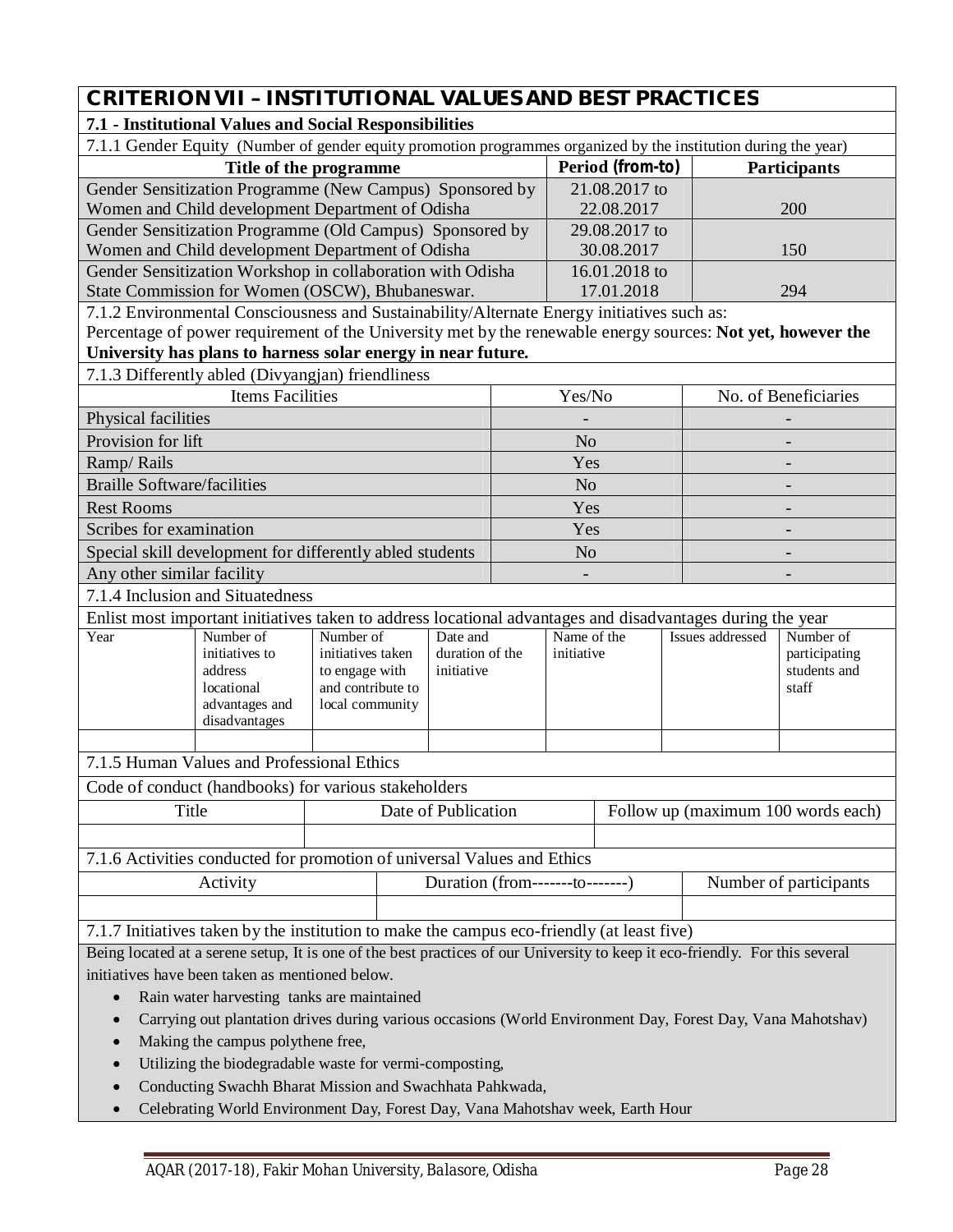#### **7.2 Best Practices**

## **BEST PRACTICE - I**

#### 1. Title of the Practice: **Catering the Local Needs through Research**

2. Objectives of the Practice:

To generate new knowledge to address the local issues through innovative and interdisciplinary research.

3. The Context:

Besides the traditional functions of teaching and research, University also has a significant responsibility for the community it belongs to. Fakir Mohan University since its inception and especially after the establishment of its new campus in the midst of a tribal and rural community in 2009 has been making every effort to serve the local community; the coastal districts of Balasore and Bhadrak in general and nearby areas of Nuapadhi, Mitrapur, Remuna and Nilgiri in particular. Keeping in view the socio-economic backwardness of the region, Fakir Mohan University through its NSS units and students of different P. G. departments has been arranging extension activities in the nearby areas for creating awareness among the local folks on social, environmental and health related issues and help them addressing different community level problems. The University has also shown its commitment towards conservation of an ancient sacred groove worshiped by the local tribes inside the campus, which is being maintained by the NSS Bureau and P. G. Department of Population Studies. However, one of the best practices of the University has been execution of research activities designed to cater the need of local community or institutions.

#### 4. The Practice

(A)Research on social, economic, environmental and health related problems by the students Students both at P. G. and M. Phil. levels in different departments of Fakir Mohan University are encouraged to take research topics related and relevant to the local areas. Few important issues covered by the students of P. G. Department of Environmental Science and P. G. Department of Population Studies in their master degree projects during 2017-18 under the supervision of different faculty members are listed below.

| S1. | Name of the           | Issues/ Topics guided during 2017-18 (MA/ M. Sc. level)               |
|-----|-----------------------|-----------------------------------------------------------------------|
| No. | <b>Faculty Member</b> |                                                                       |
| 01  | Prof. Surjendu        | Analysis of water quality of the river Shalandi in and around Bhadrak |
|     | <b>Kumar</b> Dey      | town                                                                  |
| 02  | Dr. Ranindra          | Assessment, Conservation and Restoration of Medicinal plants in       |
|     | Kumar Nayak           | Mitrapur and its adjoining regions in Balasore District of Odisha     |
| 03  | Dr. Prakash           | Removal of fluoride ions from aqueous solution by low cost adsorbents |
|     | Chandra Mishra        | made from agricultural waste                                          |
|     | Dr. Mihir Tanay       | Nutritional Quality of Country Liquors Available around Mitrapur      |
| 04  | Das                   | Region, Balasore, Odisha                                              |
| 05  | Dr. G. B. Mundu       | Living Arrangement and Social Security of single Mothers in Balasore  |
| 06  | Mrs. S. Giri          | Child Labour in Bhadrak                                               |
| 07  | Prof. L. N. Dash      | Blind Schools in Balasore Town                                        |

#### (B) Student Dissertation on I&CT

Fourteen final semester students of the P. G. Department of Information and Communication Technology also carried out their dissertations aiming at providing solution to various topical problems of the local communities and institutions. The area of research of the students included Online Travel Services System, School Management and Education System, Online Banking Application, Online medicine management system for Hospital, E-Resources Technology, University Management System, Cyberyetic Protectors, Online Quiz Application, Employee Attendance Management, Online Course Portal, Experimental study on Decision Tree Classifier, Online Travel Services System, Effort Tracker System, Computer Authorization Management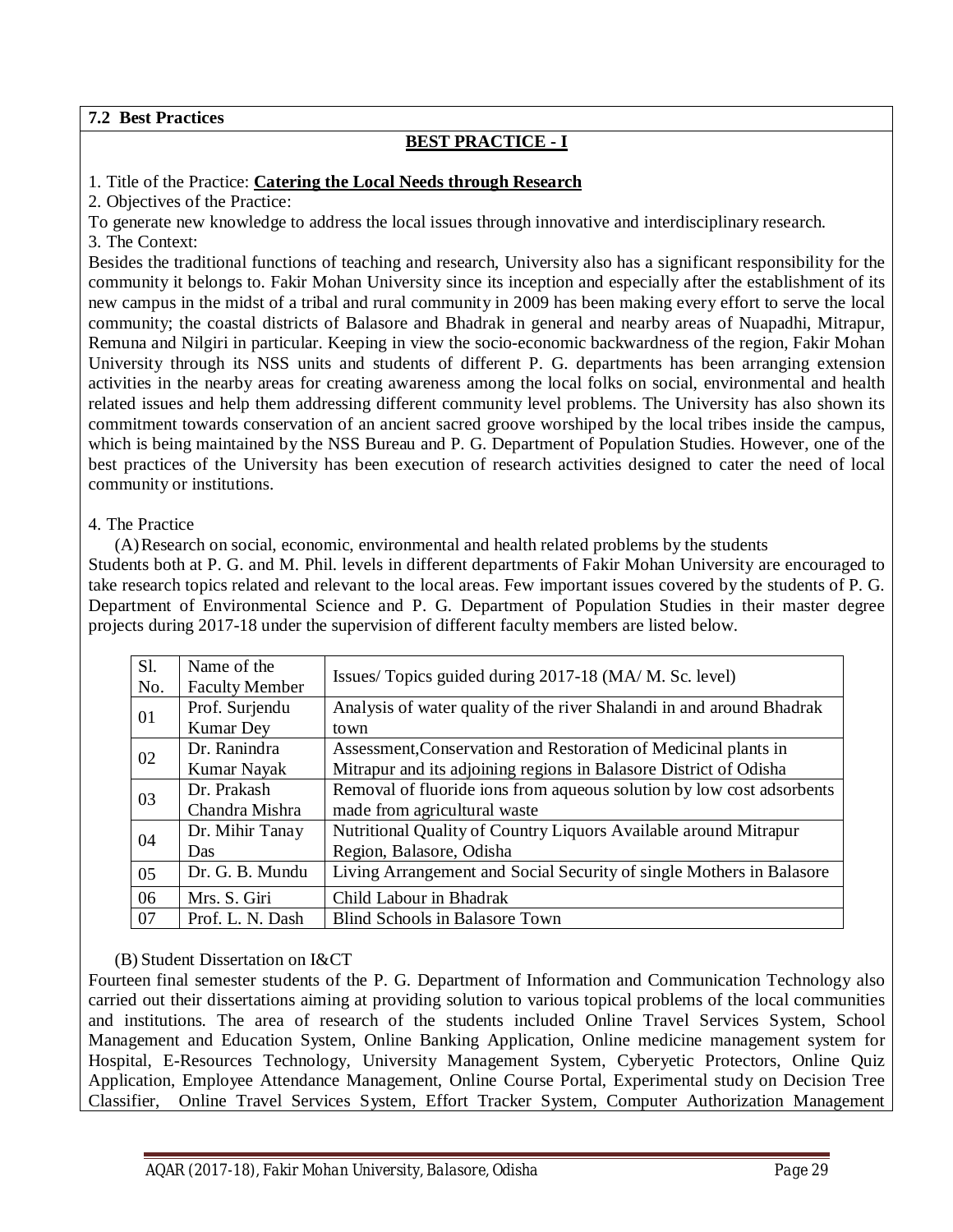System

(C) Socio-Demographic Survey of the local areas

As a part of the curriculum, it is mandatory for the students of M. A. in Population Studies/ Geography and Social Work (MSW) to visit nearby communities (Rural areas and urban slums) and assess the living condition and social, environmental and demographic scenario of the areas. As such, students of these courses have visited different wards of Nuapadhi, Mardarajpur, and Balasore and have done socio-demographic survey of the areas.

(D)Sponsored Research Projects on issues related to local area/ community

Faculty members of Fakir Mohan University have received funds for undertaking various research projects on issues related to the local areas. Some of the projects received/ undertaken/ completed during 2017-18 are as below:

| <b>Name of Faculty</b><br>(Principal Investigator) | <b>Title of the Project</b>                                                                                                                                    | <b>Name of the Funding</b><br>agency   |
|----------------------------------------------------|----------------------------------------------------------------------------------------------------------------------------------------------------------------|----------------------------------------|
| Dr. Shubhashree Mahalik                            | Screening of marine isolates producing poly- $\beta$ -<br>hydroxy butyrate from eastern coast of Odisha and<br>their expression in E.coli.                     | Dept. of S & T, Govt.<br>of Odisha     |
| Dr. Sunanda Chandra<br>Pradhan                     | Generation, characterization and quantification of<br>municipal solid waste in Balasore district and their<br>impact on soil quality around the dumping sites. | <b>UGC</b>                             |
| Prof. Bisnu Prasad Dash                            | Sea-ranching for stock enhancement of Indian<br>Horseshoe Crab and characterization of perivitelline<br>fluids of its fertilized eggs for biomedical uses      | DBT, Govt. of India                    |
| Prof. Bisnu Prasad Dash                            | Industrial Products from Waste: Bromelain production<br>of native pineapple grown in tribal belts of Orissa                                                    | DST, Govt. of Orissa                   |
| Dr. Gitanjali Panda                                | An evaluation study: Implementation of Self<br>Employment Scheme for Rehabilation of Manual<br>Scavengers in Odisha                                            | <b>OSFDC</b>                           |
| Dr. Artta Bandhu Jena,                             | Socio-Economic Performance of RRBs with Special<br>Reference to Balasore and Bhadrak Districts of<br>Odisha.                                                   | <b>ICSSR-Major</b><br>Research Project |

(E) Research catering to the needs of DRDO (PXE, Chandipur)

Fakir Mohan University, since its establishment, has maintained a close academic association with PXE, Chandipur. The academic collaboration, which has been reciprocal in nature in its true sense, has further been strengthened after opening of the Post-Graduate Department of Applied Physics and Ballistics. As such, faculty members of different Departments have received funds from PXE, Chandipur for undertaking research projects relevant to their organisation . Few such projects are:

| <b>Name of Faculty</b><br>(Principal Investigator) | <b>Title of the Project</b>                                                                                       |
|----------------------------------------------------|-------------------------------------------------------------------------------------------------------------------|
| Dr. Padmalita Routray                              | Effectiveness of Training and Competency Mapping                                                                  |
| Prof. Bisnu Prasad Dash<br>and Dr. Bhaskar Behera  | Effect of defence weapon testing on haematophysiological parameters<br>in persons engaged in PXE, DRDO, Chandipur |
| Dr. Sachidananda Dehuri                            | Knowledge Extraction using Fuzzy Genetic Approach from<br>Meterological data                                      |
| Prof. Munesh Chandra<br>Adhikary                   | Development of 6-DOF Model for 76MM Naval Gun Projectile in Aid<br>of Range Enhancement                           |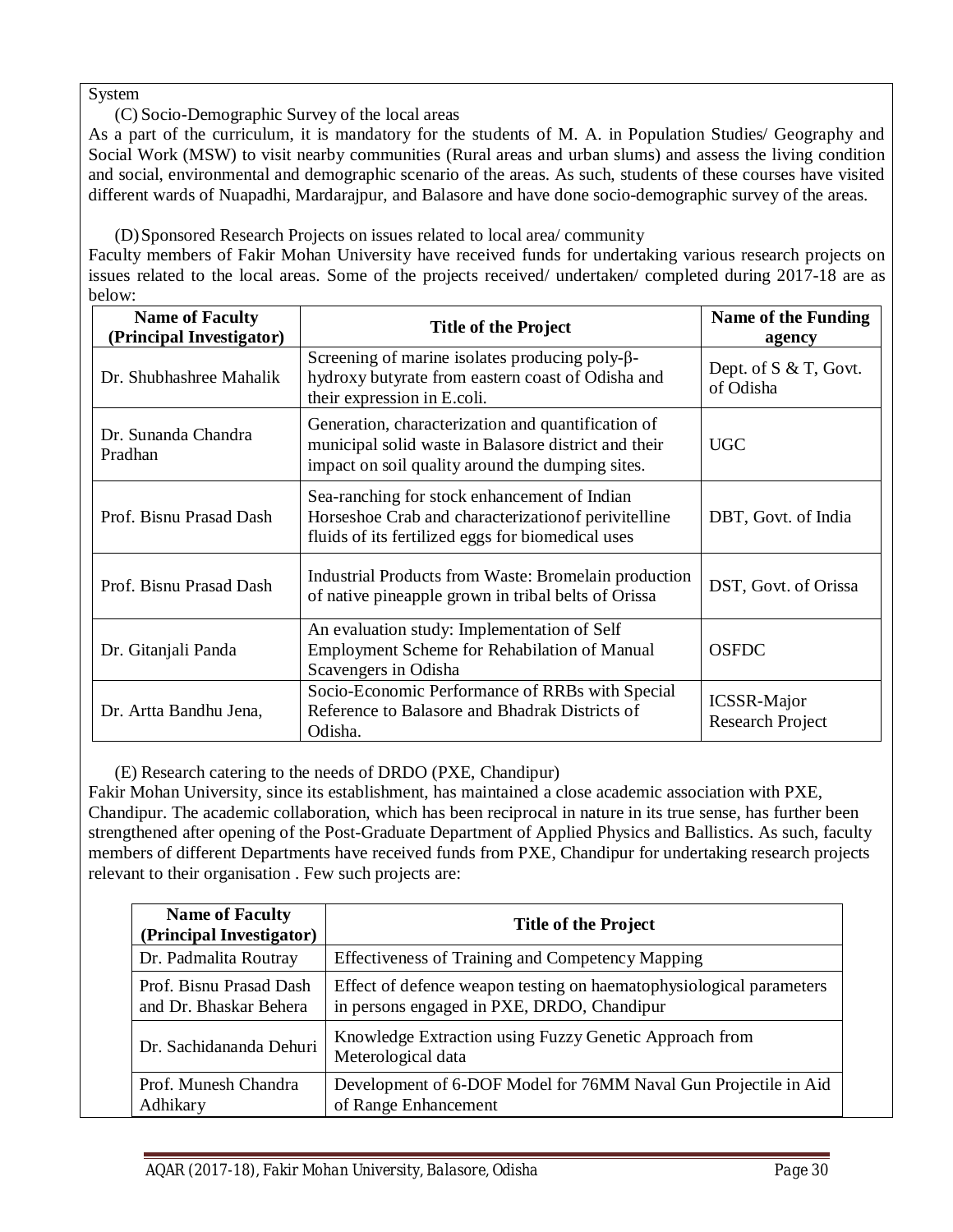#### **BEST PRACTICE - II**

#### 1. Title of the Practice: **Management of Student Election**

2. Objectives of the Practice:

To manage the student election in a disciplined manner following Lyngdoh Commission Recommendations 3. The Context:

Students being the principal stakeholders and the prime focus of any educational institution are given utmost importance in some of the decision making bodies in order to develop their leadership potential without compromising certain decorum and discipline on the campus. Thus, the University has devised an indirect student election procedure for the democratic representation of students at the University level that would not only ensure the voicing of grievances and the general welfare of the student populace, but would also provide a healthy learning field for the leaders of tomorrow.

4. The Practice

The University follows an indirect student election procedure in which class representatives are sent from each regular post graduate Departments who among themselves nominate and directly elect the office bearers for different posts of the extracurricular committees University.

The office bearers along with the class representatives sent from each Department plan and execute programmes related to sports, culture and other literary activities under the guidance of different teams of faculty members constituted for the purpose. As such, Secretary and Asst. Secretary are selected for three different committees namely P.G. Sports Committee, P.G. Cultural Committee and P.G. Magazine Committee who take care of all extra and co-curricular activities of the students during the entire year. At the Department level, Seminar Secretary and Assistant Seminar Secretary are also unanimously selected or directly elected by the students and from among the students who look after organisation of weekly departmental seminar, field/study tour and other programmes involving the students.



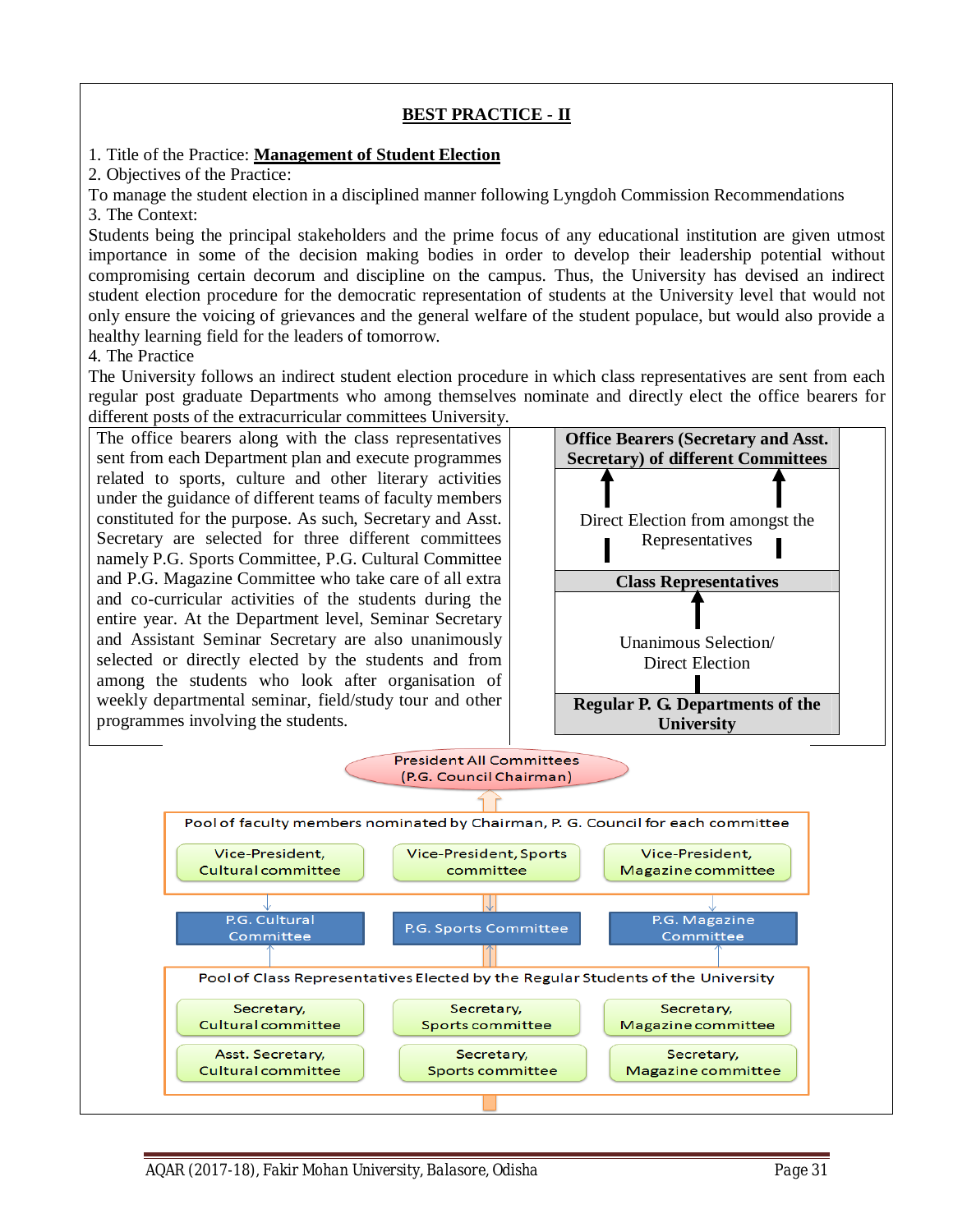In the election, it is ensured that the student representatives meet the following criteria as per the Govt. of Odisha (in line with Lyngdoh Commission Recommendations) eligibility conditions for becoming a committee member.

- I. Students with a maximum age limit of 25 years as on date of election may contest the election/selection
- II. The Candidate should in no case have any break in academic career, i.e. back paper as on the date of filling of nomination and should have paid tuition fees and other dues.
- III. The Candidate should have attained the minimum 75% of attendance
- IV. One student have only one chance to contest for the post of Secretary / Asst. Secretary and two chances to be a committee member i.e. class representative.
- V. The Candidate shall not have a previous criminal record, i.e. she /he should not have been tried and/or convicted of any criminal offence or misdemeanor. The candidate should not have been subjected to disciplinary action by the University authorities.
- VI. The Candidate must be a regular and full time student of the University.

The election process is conducted under the supervision of one Returning Officer (One Senior Faculty Member) who is appointed by the Chairman P.G. Council.

During 2017-18, the election was held on 23.09.2017 in which Mr. Tarun Kumar Mohanta of Dept. of Business Management, Mr. Santosh Panda of Dept. of I&CT, Ms. Subha Sandhya Nayak of Dept. of Language and Literature were elected as secretaries of Sports, Culture and Magazine committees respectively.

It is worth mentioning that the University is following this practice since beginning and every year, the student election has been conducted in a peaceful manner without hampering the class room teaching and without having any incident of unpleasant nature.

### **7.3 Institutional Distinctiveness**

Provide the details of the performance of the institution in one area distinctive to its vision, priority and thrust Provide the weblink of the institution in not more than 500 words

One of the visions of the University is the culture of excellence and one of the missions of the University is to encourage its affiliated college and other institutions to develop coordination in academic and research activities of common interest including rudimentary research exposure to undergraduate students. In this connection, the University in current academic session has signed MOU with the Department of Higher Education, Government of Odisha under the World Bank assisted programme-Odisha Higher Education Programme for Excellence and Equity (OHEPEE). Under this programme the University will be receiving a grant of Rs. 17.41 cr under Institutional Development Grant (IDG) during a duration of 5 years out of which a minimum of 60% of the grant will be utilized to strengthen the affiliating colleges under Universities and to ensure quality, equity and excellence at different levels within the University and remaining 40 % of the grant will be utilized for establishing an Centre for Excellence and other infrastructural development in the University.